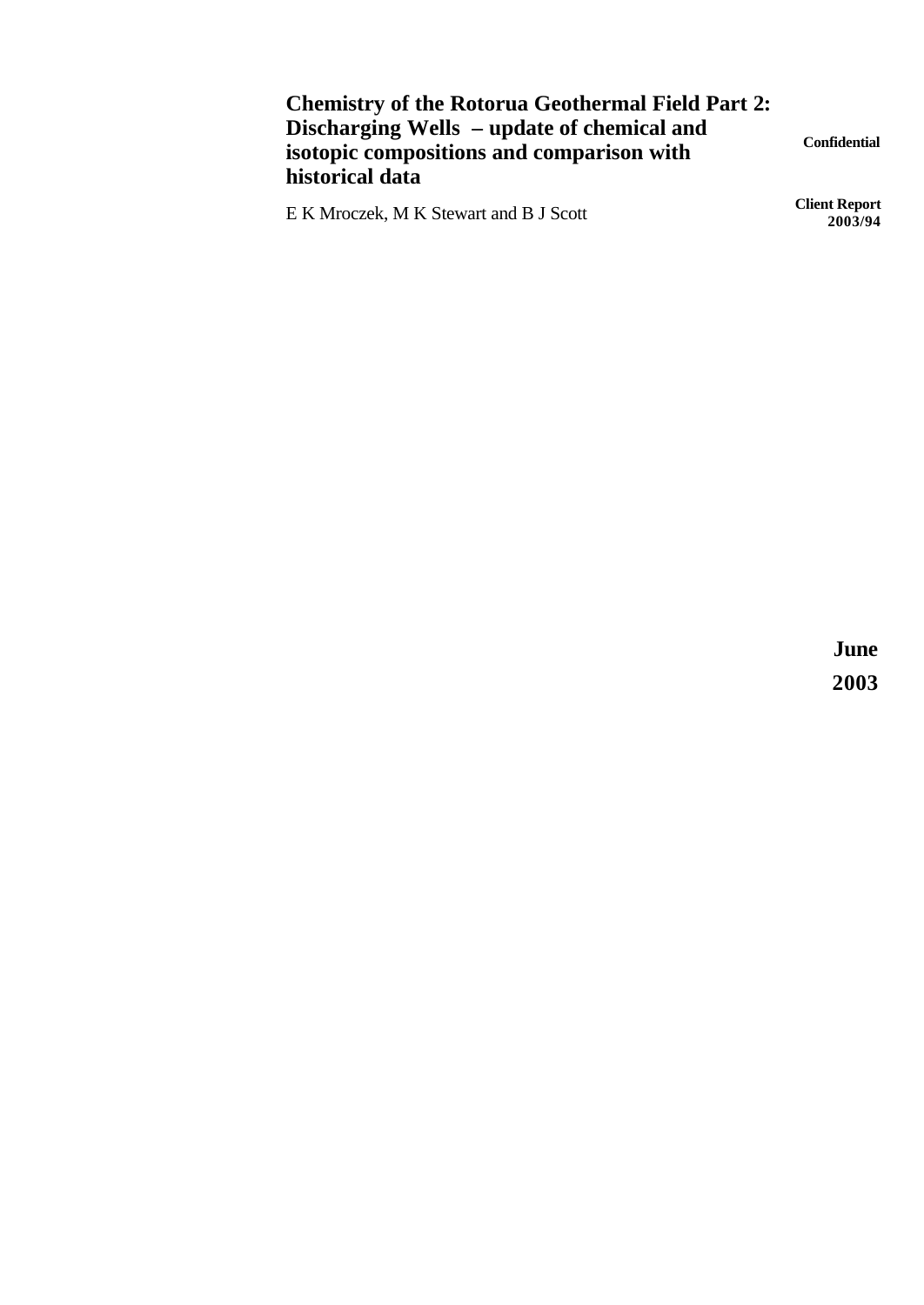# **Chemistry of the Rotorua Geothermal Field Part 2: Discharging Wells – update of chemical and isotopic compositions and comparison with historical data**

**Prepared for**

### **ENVIRONMENT BAY OF PLENTY**

#### **E K Mroczek M K Stewart B J Scott Institute of Geological & Nuclear Sciences Limited**

#### **CONFIDENTIAL**

**Client Report 2003/94 Job Number 520W0703**

**June 2003**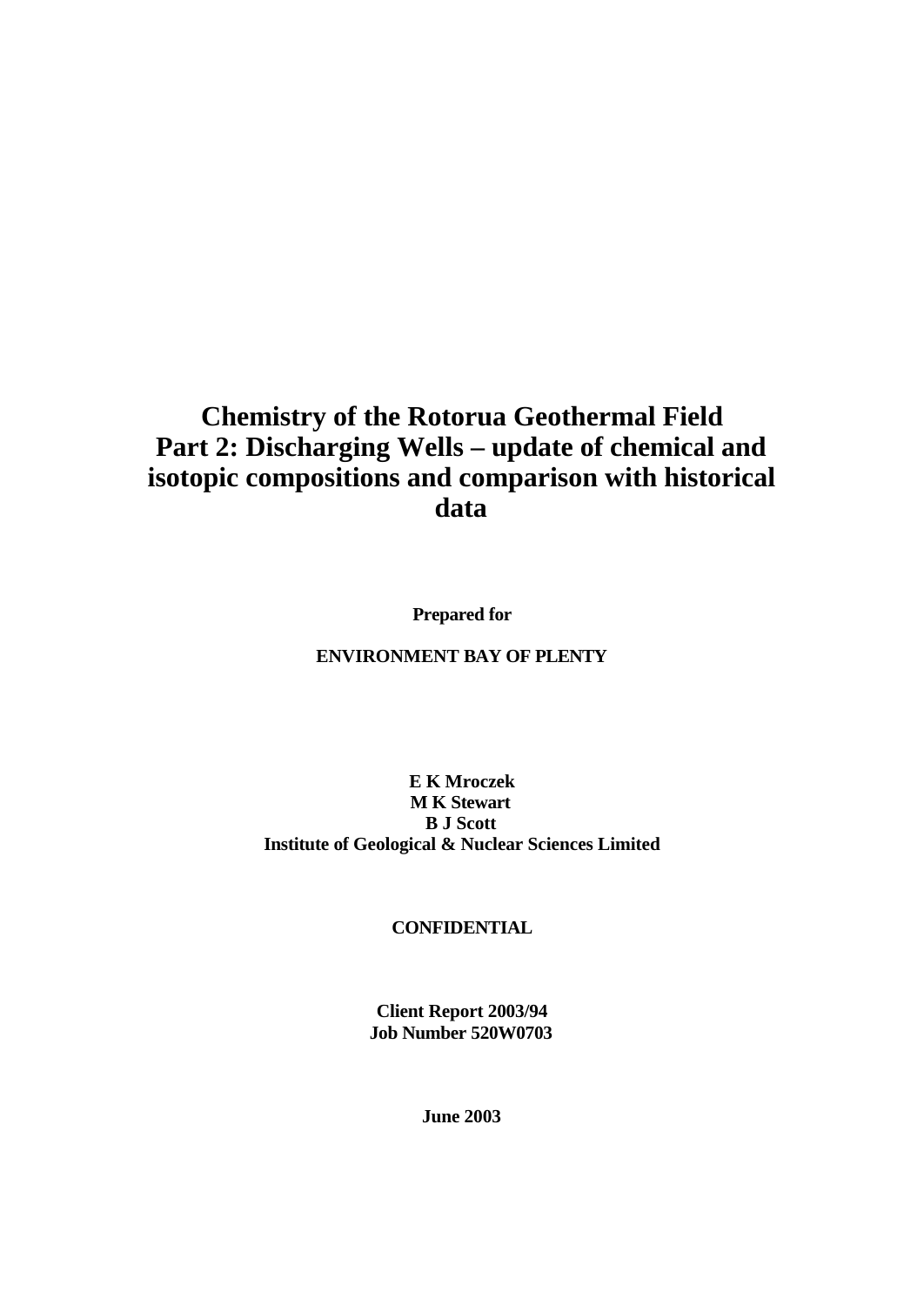**COMMERCIAL IN CONFIDENCE: This report has been prepared by the Institute of Geological & Nuclear Sciences Limited exclusively for and under contract to Environment Bay of Plenty. Unless otherwise agreed in writing, all liability of the Institute to any party other than Environment Bay of Plenty, in respect of the report is expressly excluded.**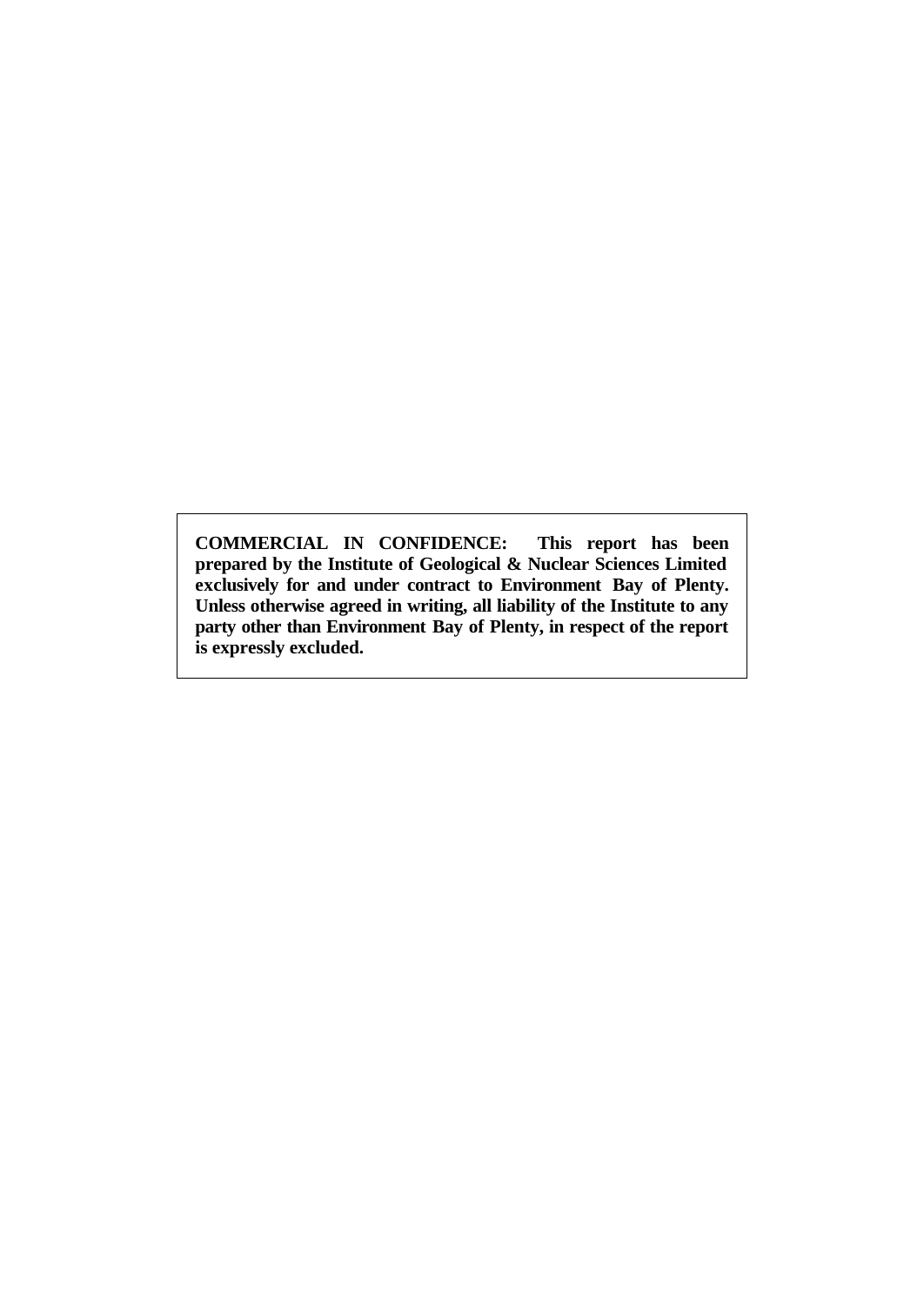

A webre separater in action on a Rotorua two phase well, showing the separation of the gas and water.



Sampling the gas phase of Well 601A in Rotorua by Karen Britten.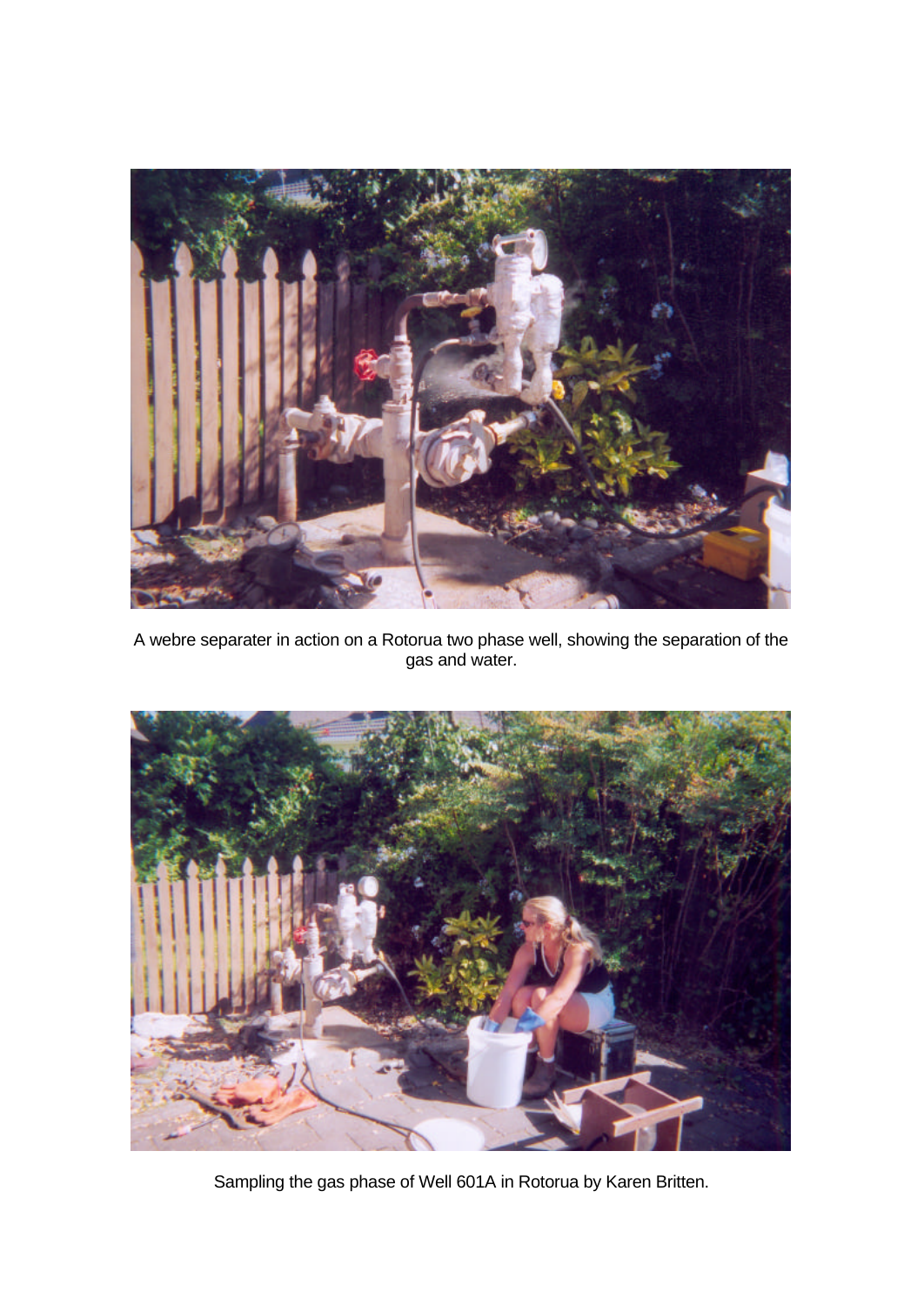### **LIST OF CONTENTS**

## Page

| 1.0 |                                                                                                                                                                   |  |
|-----|-------------------------------------------------------------------------------------------------------------------------------------------------------------------|--|
| 2.0 |                                                                                                                                                                   |  |
| 3.0 |                                                                                                                                                                   |  |
|     | 3.1<br>3.2<br>3.3<br>3.4<br>3.5<br>3.6                                                                                                                            |  |
| 4.0 | <b>COMPARISON OF RECENT CHEMICAL ANALYSES WITH</b>                                                                                                                |  |
|     | 4.1<br>4.2<br>4.3<br>4.4<br>4.5<br>Comparison of present water results with earlier data 14<br>4.5.1<br>4.5.2<br>4.5.3<br>4.5.4<br>4.6<br>4.6.1<br>4.6.2<br>4.6.3 |  |
| 5.0 | <b>COMPARISON OF ISOTOPIC ANALYSES WITH HISTORICAL</b>                                                                                                            |  |
|     | 5.1<br>5.2<br>5.3<br>5.4                                                                                                                                          |  |
| 6.0 |                                                                                                                                                                   |  |
| 7.0 |                                                                                                                                                                   |  |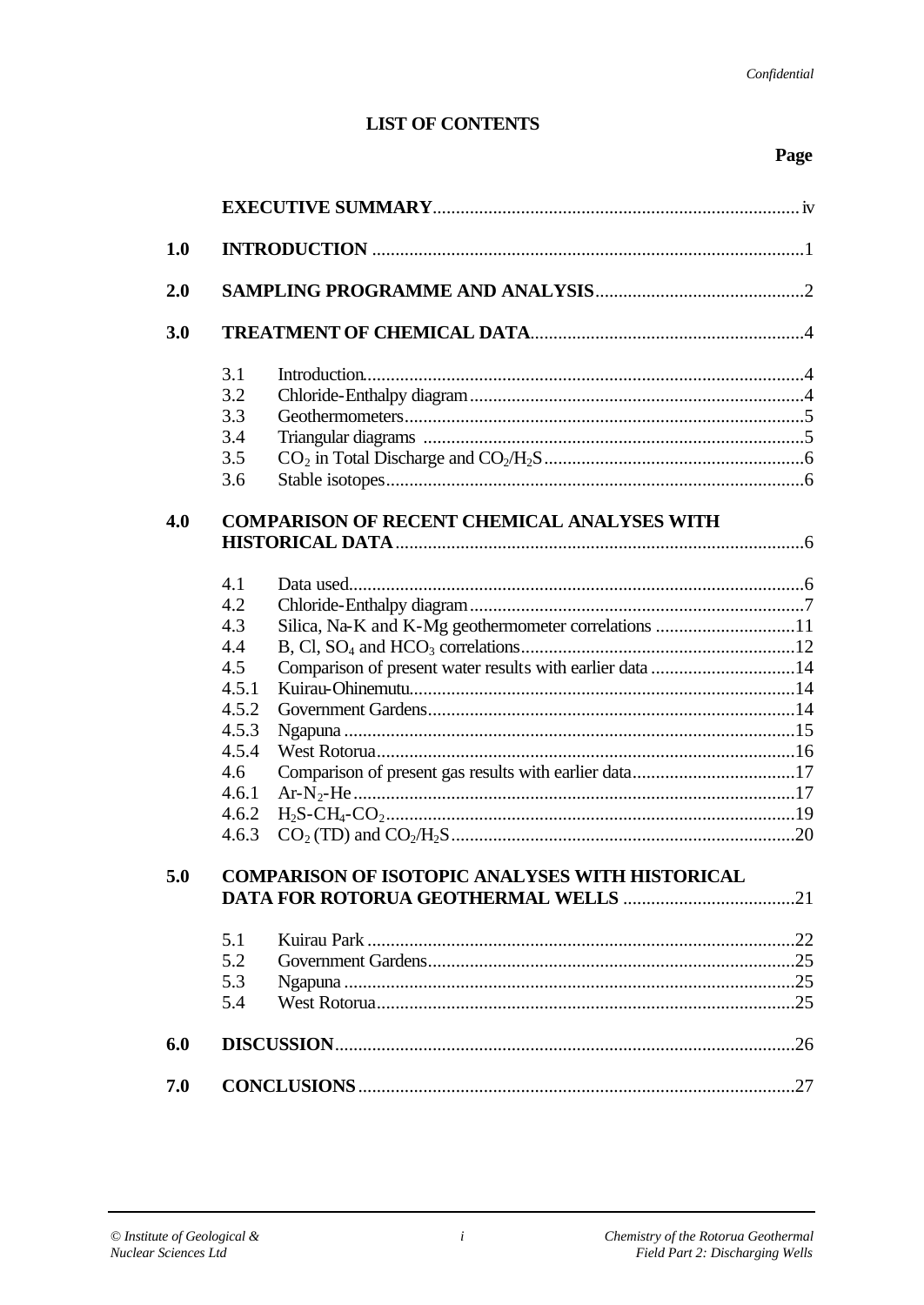### **Page**

## **LIST OF FIGURES**

| Figure 1.  |                                                                         |  |
|------------|-------------------------------------------------------------------------|--|
| Figure 2.  |                                                                         |  |
| Figure 3.  | Silica geothermometer vs K-MG (Giggenbach) geothermometer9              |  |
| Figure 4.  | Na-K (Giggenbach) geothermometer vs. K-MG (Giggenbach)                  |  |
|            |                                                                         |  |
| Figure 5.  | Na-K (Arnórsson) geothermometer vs. K-MG (Giggenbach)                   |  |
|            |                                                                         |  |
| Figure 6.  |                                                                         |  |
| Figure 7.  |                                                                         |  |
| Figure 8.  |                                                                         |  |
| Figure 9.  |                                                                         |  |
| Figure 10. |                                                                         |  |
| Figure 11. |                                                                         |  |
| Figure 12. |                                                                         |  |
| Figure 13. | Plot of $d^{18}O$ versus chloride concentrations for Rotorua geothermal |  |
|            |                                                                         |  |
| Figure 14. | Plot of chloride concentration versus downhole temperatures for         |  |
|            |                                                                         |  |
| Figure 15. | Plot of aquifer chloride concentration versus bicarbonate               |  |
|            |                                                                         |  |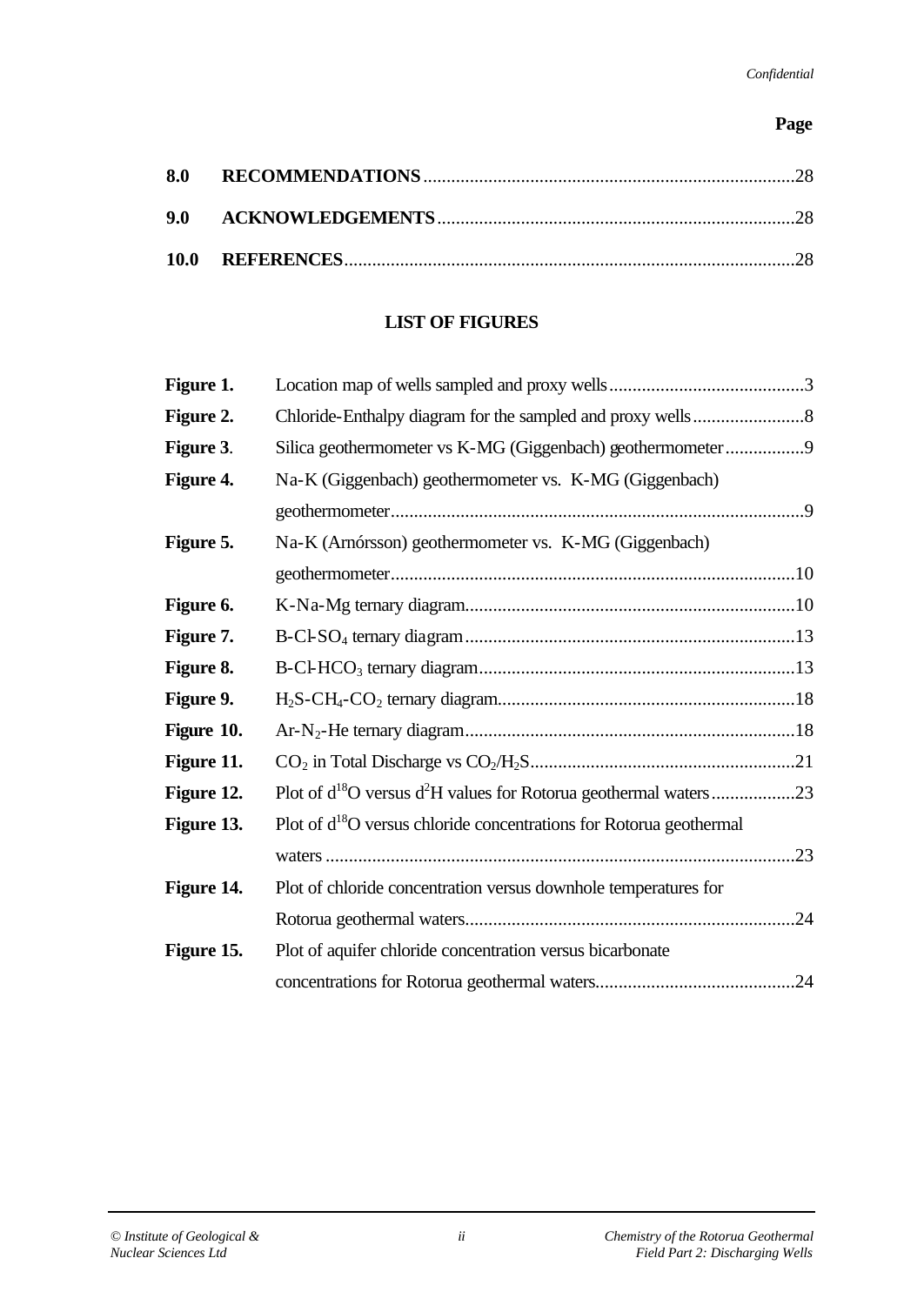#### **LIST OF TABLES**

| Table 1. |                                                                                 |
|----------|---------------------------------------------------------------------------------|
| Table 2. | Separated water chemical analyses of wells sampled in January and               |
| Table 3. | Separated steam chemical analyses of wells sampled in January and               |
| Table 4. | Well discharge water compositions for sampled and proxy wells 34                |
| Table 5. | Well discharge steam compositions for sampled and proxy wells36                 |
| Table 6. | Well discharge steam compositions for sampled and proxy wells,                  |
| Table 7. | Well discharge water compositions for proxy wells only38                        |
| Table 8. | Geothermometer temperatures and reservoir Chloride (Cl <sub>es</sub> )39        |
| Table 9. |                                                                                 |
|          | <b>Table 10.</b> Isotopic measurements for geothermal bores sampled in 2003 and |

## **LIST OF APPENDICES**

**Appendix 1.** Digital photographs of wells sampled and an electronic copy of this report (back pocket on CD-Rom)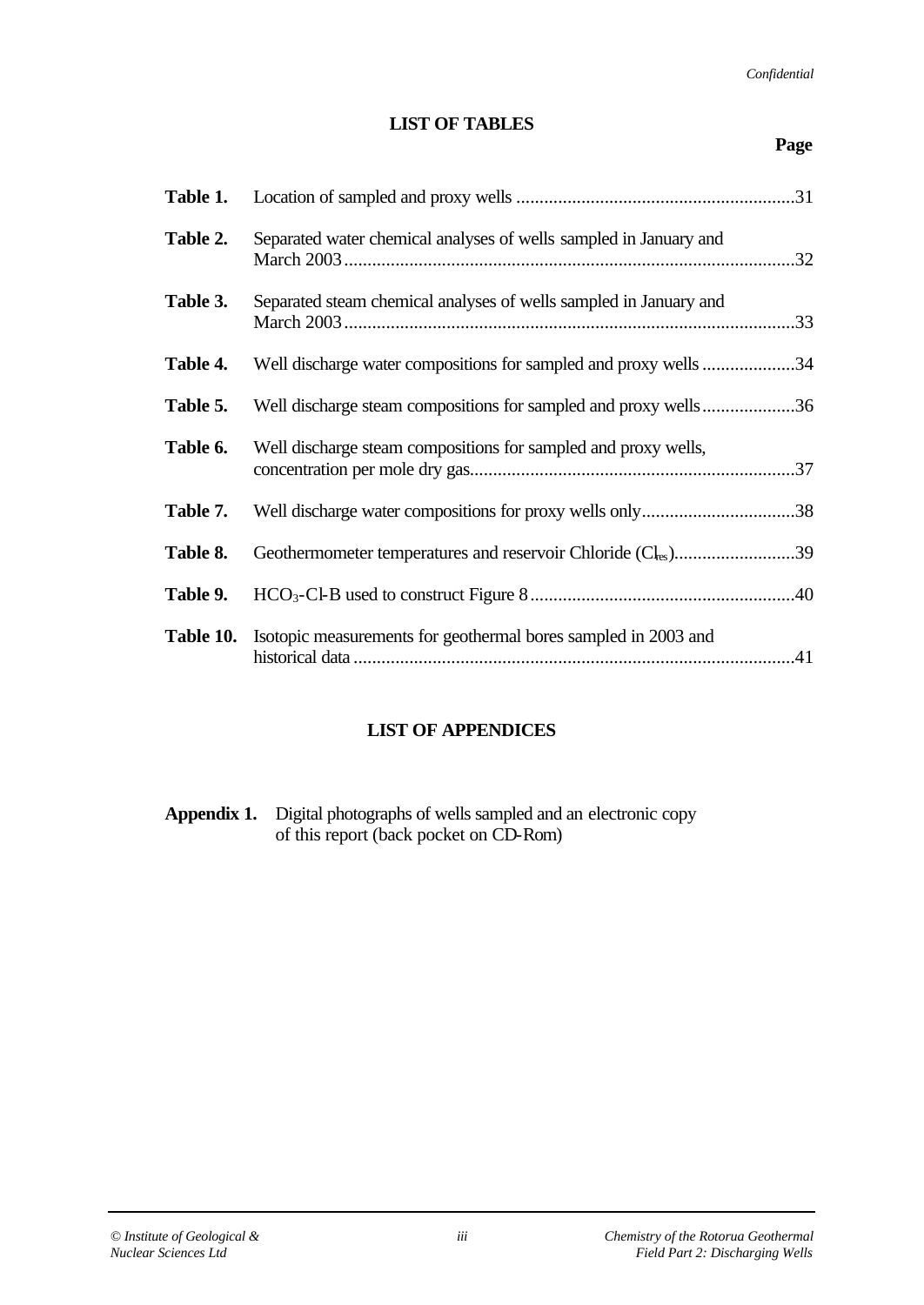#### *Confidential*

#### **EXECUTIVE SUMMARY**

A geochemical survey of selected wells was undertaken for comparison with historical data and to determine aquifer relationships and reservoir characteristics of Rotorua Geothermal Field. This study follows and complements the previous geochemical survey of 31 selected Rotorua natural features, which provided an overall assessment of the recovery of the springs following the enforced bore closure programme undertaken since 1986.

We report the chemical and isotopic analyses of steam and water samples collected from 10 wells which were chosen to provide a wide geographical coverage across the field. Unfortunately many of the best previously sampled wells had been closed and the final wells sampled were not the ideal choices, but a compromise between what was available, the geographic distribution, temperature and depth.

Using silica geothermometry and re-calculating the well concentrations to subsurface aquifer conditions showed that there is little change and no substantial cooling, reheating or dilution of the aquifers in the feed zones surrounding most of the wells sampled. Nevertheless cooling and dilution has occurred in some of the West Rotorua wells since the 1980s. Surprisingly, this appears to be have been caused by dilution of the shallow aquifer fluids with a condensate which appears to be highly enriched with dissolved hydrogen sulphide  $(H_2S)$  gas. The concentration of  $H_2S$  gas in steam flashed from these well fluids exceeds that of the carbon dioxide gas  $(CO<sub>2</sub>)$ , which has never been observed at Rotorua or any other New Zealand geothermal field.

The slower acting Sodium-Potassium geothermometer, which indicates equilibrium conditions at some distance from the producing wells have increased between  $10^{\circ}$ C to  $16^{\circ}$ C for many of the wells, indicative of a relatively minor increase in source fluid temperatures in the deep aquifer.

Three upflow zones at Kuirau Park, Ngapuna and Whakarewarewa have been previously identified through gas correlations. Based on this very limited dataset, there is a suggestion that the "upflow" may now cover a wider and more diffuse geographic area.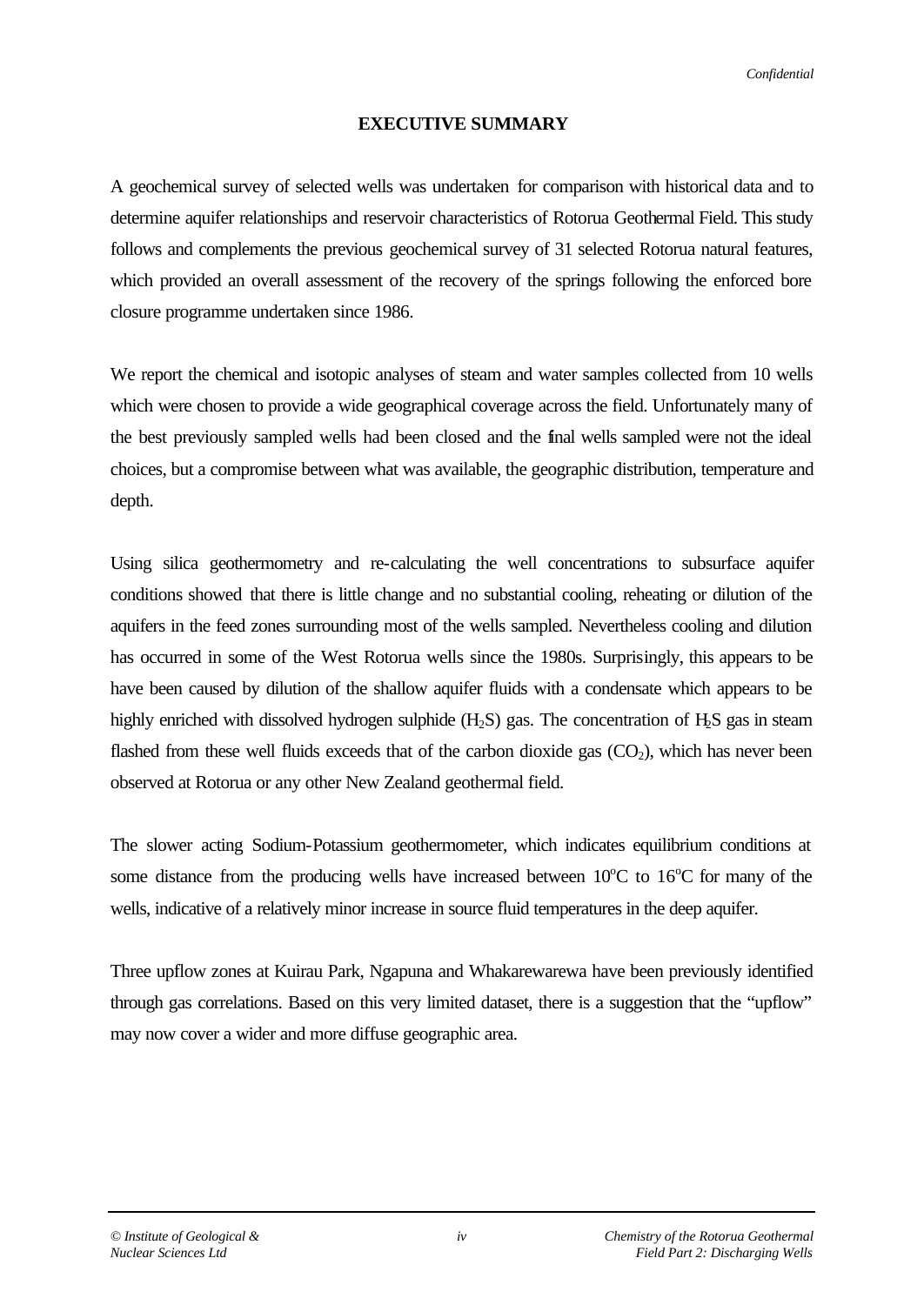#### **1.0 INTRODUCTION**

In Part 1 of this study a geochemical survey of 31 selected natural features in the Rotorua Geothermal Field was undertaken to asses the recovery of springs across the geothermal system following the enforced bore closure programme which began in 1986 (Mroczek et al., 2002). The natural features study showed that the geothermal field in the Kuirau Park – Ohinemutu area was near full recovery while at Whakarewarewa area the changes ranged from aquifer re-heating to continuing decline. In the Ngapuna – Government Gardens the apparent recovery suggested by increases in heat and spring activity were not reflected in the fluid compositions. The main conclusions of Part 1 were that the relative changes in composition of non-reactive and reactive species indicated a greater proportion of deeper aquifer, and hence hotter, fluids were now being discharged at the surface. However, the chemistry of the deep source fluids feeding the shallow aquifers of the geothermal systems was essentially unchanged. A possibility of fundamental change in the underlying fluid compositions as a consequence of an input of heat at depth was suggested by mathematical modelling of the water level rises across the geothermal field (Kissling, 2000).

We continue the study in Part 2 with a geochemical survey of selected Rotorua wells because determination of aquifer relationships and reservoir characteristics solely from spring compositions can be problematic. This is due to the possibility that the spring chemistry may have been altered by low temperature reactions and in particular the difficulty of inferring the degree (and order) of boiling and dilution, and hence the proportion of the thermal end member (Fournier, 1991). In contrast, well fluid and gas compositions from deeper aquifers tapped by wells are generally preferable, as they are less affected by these secondary processes.

In this study we report the chemical and isotopic analyses of steam and water samples collected from 10 wells (Tables 1, 2 and 3) and compare these analyses with historical data. Nearby similar, "proxy" wells have also been included in the dataset due to the paucity of previous data from some of the wells sampled.

The background to this study and project brief are given in Part 1 and are not repeated here (Mroczek et al., 2002).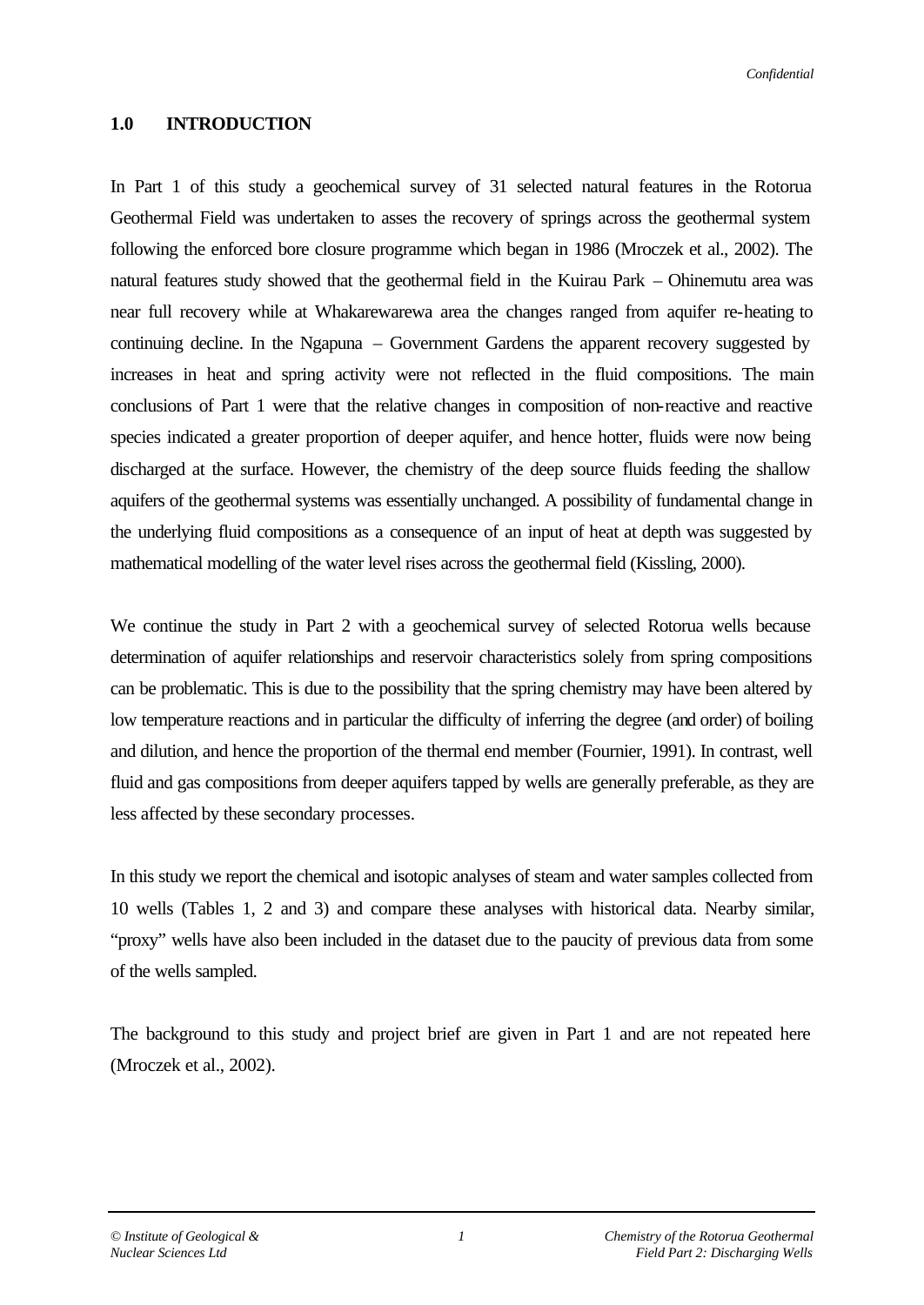#### *Confidential*

### **2.0 SAMPLING PROGRAMME AND ANALYSIS**

The locations of the ten sampled wells are listed in Table 1 and plotted in Figure 1. As in the spring study (Part 1), the approach was to choose representative wells to give wide geographical coverage over the entire Rotorua geothermal field. Initially, a selection was made on the basis of availability of previous analyses and high aquifer temperature at depth ("hottest and deepest"), as these well fluids were less likely to be affected by shallow reservoir processes and to be more representative of the deeper aquifer. Unfortunately many of the previously sampled hotter wells are now not available for sampling, having been closed. The remaining wells on the list were inspected and more wells were discounted as poor maintenance made sampling impossible or unsafe. The final wells sampled were not the ideal choices, but a compromise between what was available, the geographic distribution, temperature and depth.

The separated water and steam samples were collected using a Webre Separator to accepted standards for geothermal fluids (Klyen, 1996). Sampling the wells at low pressure and consequently low flow was difficult and time consuming. Wells RR913 and 1016 cycled, and discharged alternating slugs of water and steam during sample collection.

Water samples were analysed to the New Zealand Code of Laboratory Management Practise (NZS/ISO/IEC 17205). The geothermal waters and gases were analysed following the methods laid out in Giggenbach and Goguel (1989).

Oxygen-18  $(^{18}O)$  concentrations were determined by stable isotope mass spectrometry following the methodology of Brenninkmeijer et al., (1987), which was also extended to deuterium measurements  $(^2H)$ .

The analytical data from the 10 sampled wells is presented in Tables 2 and 3. All water samples gave acceptable ion balances  $\langle \langle \pm 5\% \rangle$ , except that there were unusual interferences which made some of the water samples difficult to analyse. It was suggested that the chemical used to inhibit calcite deposition may have been responsible, but this was not investigated further. Also, when emptied, some of the steam samples had a strong odour of hydrocarbon ("diesel"), whether natural or due to contamination of the aquifer is unknown.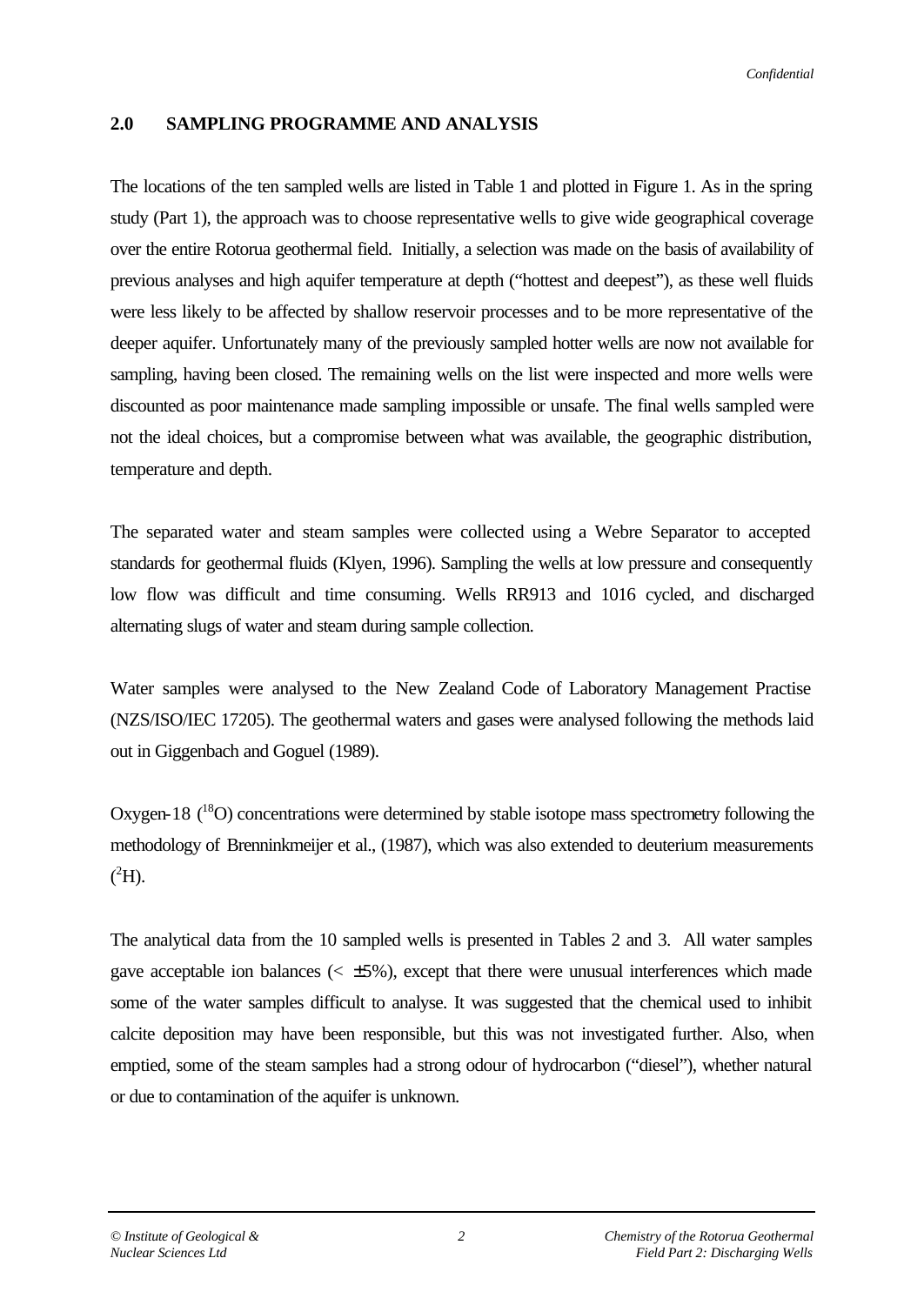

Figure 1. Location map of wells sampled and proxy wells; compiled by Gareth Evans (Environment Bay of Plenty).

 $\mathcal{L}_{\mathcal{F}}$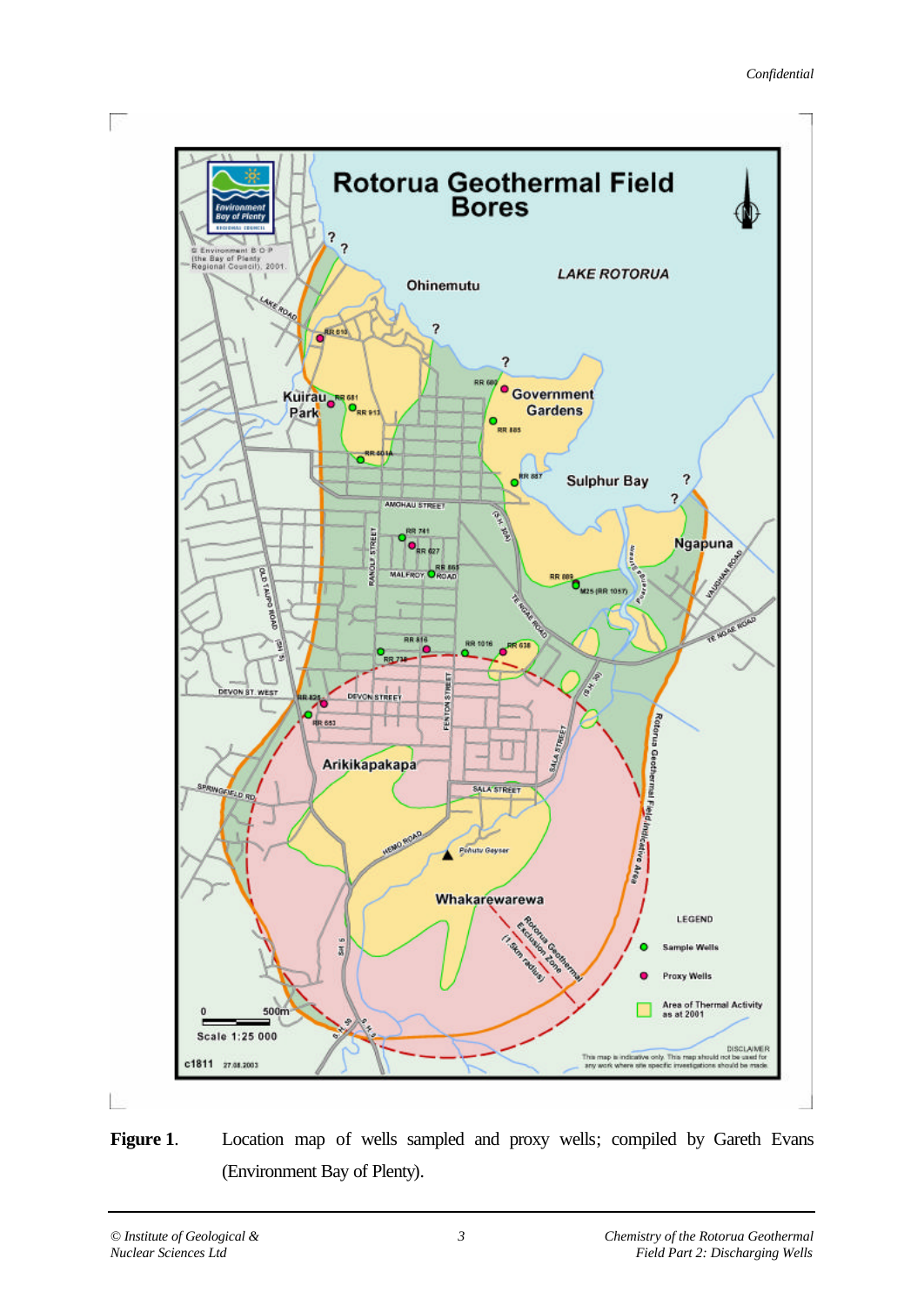### **3.0 TREATMENT OF CHEMICAL DATA**

### **3.1 Introduction**

Reservoir processes such by cooling, mixing of different production zones, boiling, reinjection returns and cool groundwater inflows cause changes temporally and spatially across the Rotorua Geothermal Field. The following techniques and resultant plots are used in this report to compare the present and historical data.

### **3.2 Chloride-enthalpy diagram**

Changes due to aquifer boiling, mixing (dilution) and conductive heat gain or loss may be identified on a Chloride-Enthalpy diagram (Figure 2). Both components are essentially conservative. The aquifer enthalpy (H) is derived from the inferred aquifer temperature, which is calculated using either the quartz or cristobalite silica geothermometer. In the absence of recent physical well enthalpy or down-hole temperature measurements, the silica geothermometer temperature has been assumed to best represent the temperature in the reservoir in the immediate vicinity of the well. It has also been assumed there is no excess steam in the reservoir, so that the aquifer chloride  $Cl_{res}$ ) is the same as the total discharge (TD) composition; i.e. combined steam and water discharged at the wellhead. Renormalising concentrations to total discharge is a convenient method for comparing samples collected at different separation pressures.

Quartz typically controls the silica concentration in reservoir fluids in the Taupo Volcanic Zone and the silica solubility in wells RR889 and M25 appears to be controlled by this silica polymorph. However cristobalite appears to be the controlling silica mineral in the reservoir for the remainder of the Rotorua wells sampled in this study. Figure 2 was constructed by assuming quartz geothermometer for M25 and RR889 and the cristobalite geothermometer for all other wells sampled. This choice of geothermometer was based on the best matches with previously measured down-hole well temperatures (Table 1).

The features of the Chloride-Enthalpy diagram are that H and  $Cl_{\text{res}}$  both decrease with dilution while H decreases and Cl<sub>res,</sub> increases with adiabatic cooling (boiling), see Figure 2. The composition of the parent water may be obtained from an intersection of the dilution and boiling lines. There are two dilution lines drawn in Figure 2, dilution of the "parent" type fluids (represented by M25) by a "hot"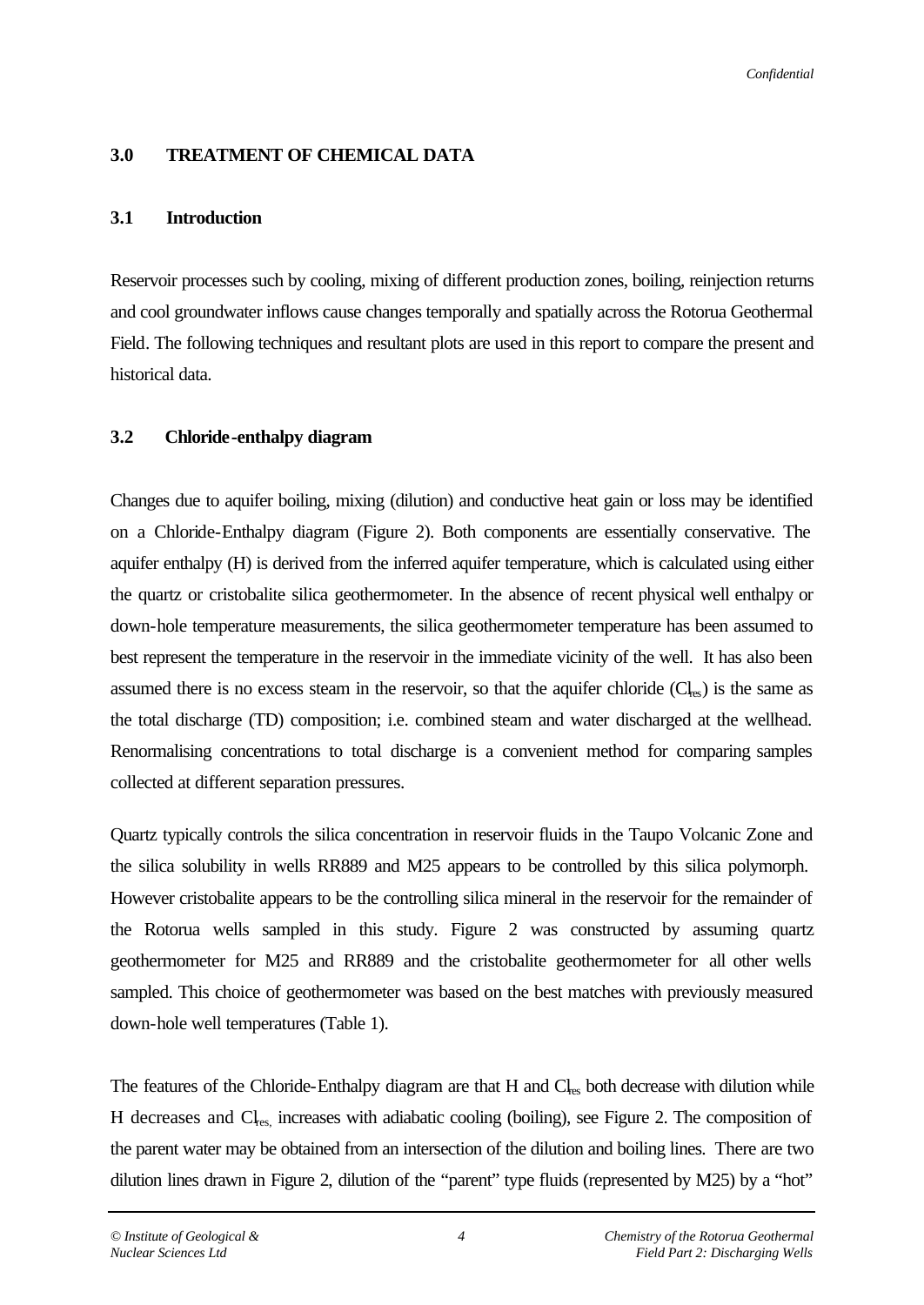low chloride fluid and then a dilution of the cooler reservoir fluids by cold groundwater (Glover and Mroczek, 1998).

#### **3.3 Geothermometers**

Three geothermometers, silica (quartz and cristobalite), sodium/potassium (Na-K) and potassium/magnesium (K-Mg) are used to determine subsurface fluid temperatures. The silica geothermometer equilibrates rather quickly so that the corresponding temperatures reflect those at or near the feed points of the wells. The Na-K geothermometer equilibrates slowly so that the temperatures may therefore indicate equilibrium conditions at some distance from the producing wells where waters may reside for very long periods of time. The K-Mg geothermometer is based on mineral reactions which respond faster than for Na-K so that the calculated temperatures reflect the most recent equilibration of the fluids in the shallow aquifer.

Another useful and important geothermometer is the sodium/potassium/calcium, but given the propensity for calcite deposition and current use of inhibitors to suppress scaling, it is considered that the historical data may not be reliable and this geothermometer is not used. Geothermometers were briefly discussed in Part 1 (Mroczek et al., 2002).

#### **3.4 Triangular diagrams**

Changes in the relative concentrations of both chemically inert non-reactive species and chemically reactive species using triangular diagrams are used to compare the present and historical well data (Giggenbach; 1991, Mroczek et al., (2002)). For waters the relative proportions of boron (B) – chloride (Cl)- sulphate (SO<sub>4</sub>), bicarbonate (HCO<sub>3</sub>)- Cl – B, sodium (Na) – potassium (K) – magnesium (Mg) are used.

Relative proportions of the inert and reactive gases are also useful for interpreting reservoir processes. The argon  $(Ar)$  – nitrogen  $(N_2)$  - helium (He) diagram is useful for classification of gas samples in terms of their likely source and for weeding out samples affected by air contamination (Giggenbach, 1991). The carbon dioxide  $(CO_2)$  – hydrogen sulphide  $(H_2S)$  - methane  $(CH_4)$ diagram reveals boiling processes as there is a marked difference in solubility between methane and the other two gases (helium could also be substituted for methane) so with progressive boiling the residual fluid becomes enriched with the more soluble gases (Giggenbach and Glover, 1992).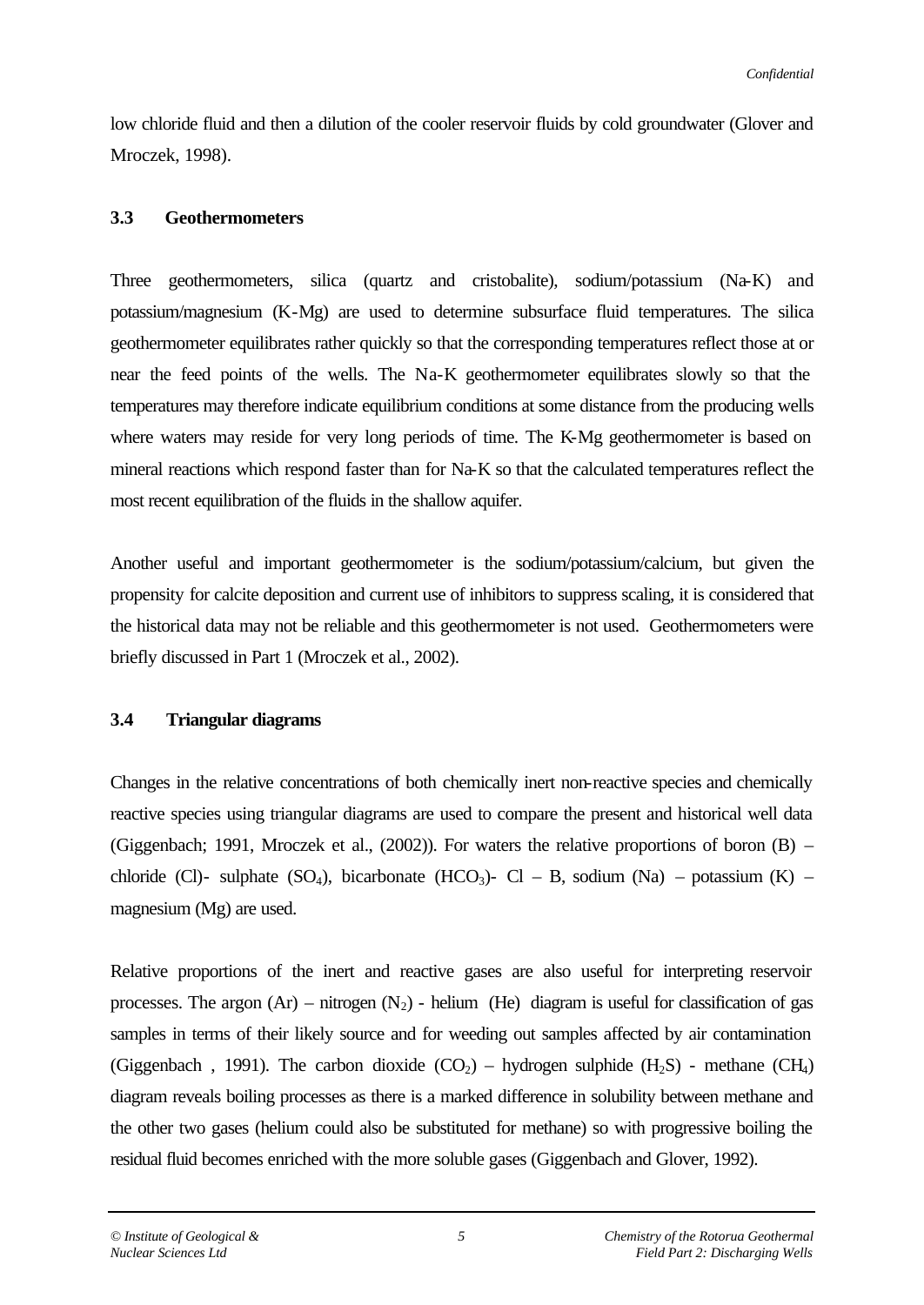### **3.5 CO2 in Total Discharge and CO2/H2S**

 $CO<sub>2</sub>$  in total discharge,  $CO<sub>2</sub>$  (TD), may be used to indicate whether increases and decreases in the  $CO<sub>2</sub>$  concentrations are due to the addition or loss of steam after the liquid equilibrates with cristobalite (or quartz in the case of well RR889). Changes in  $CO<sub>2</sub>/H<sub>2</sub>S$  ratios can be used to suggest possible sources of steam.

#### **3.6 Stable isotopes**

Stable isotopes  $^{2}$ H and  $^{18}$ O) are valuable tools for characterising boiling and mixing processes when complemented by and combined with chemical techniques.

# **4.0 COMPARISON OF RECENT CHEMICAL ANALYSES WITH HISTORICAL DATA**

### **4.1 Data used**

The dataset in this study is considerably reduced from the previous study of the natural features. There are relatively few historical samples to compare with the present results, and most of the previous samples were collected between 1983 and 1990. Unfortunately previous analytical data, especially for isotopes, is lacking and two wells, RR741 and 1016, appear not to have been previously sampled. In view of the paucity of data nearby similar, "proxy" wells have been included in the dataset and are also shown in the figures and tables.

The analytical data was abstracted from compilations given by Mahon et al., (1985), Giggenbach and Glover (1992), Stewart et al., (1992), Glover and Mroczek (1998) and unpublished data held in GNS files. The earliest collection date for this set is 1983. Although Glover (1967) undertook an analytical survey between 1961 and 1963, which included many wells, none overlap with the present survey.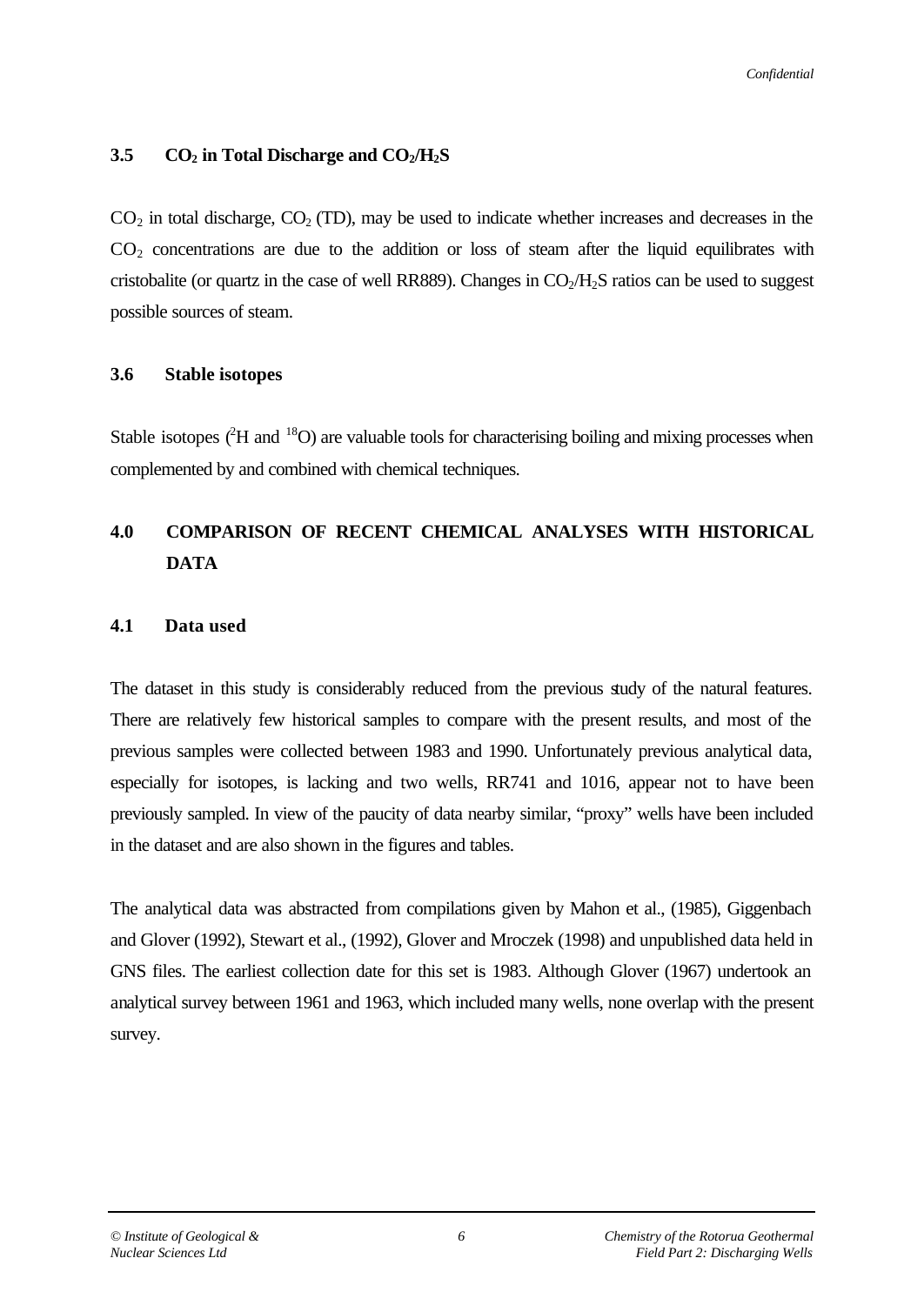Table 1 lists other important information on the wells; the drilled and cased depths, discharge enthalpy and corresponding enthalpy temperature (assuming vapour saturated liquid water) and maximum downhole temperature. This data was abstracted from Environment Bay of Plenty and GNS files and was most likely originally compiled during the Rotorua Task Force investigations in the early 1980s (Mahon et al., 1985). Also included in Table 1 are the silica geothermometer temperatures for the recently sampled wells and the typical silica geothermometer temperature for the proxy wells.

Tables 4 and 5 list the historical and recent water and steam compositions respectively. Table 6 shows steam compositions on dry gas basis. This renormalisation is particularly useful when comparing steam samples as concentrations, expressed in the standard units of moles of gas per 100 moles of steam, can vary enormously with small changes in the degree of flash for the low pressure Rotorua wells. Table 7 lists the compositions of only the proxy wells.

In Table 1 the wells sampled are conveniently grouped into four regions of the geothermal field; viz. Kuirau Park (NW), Government Gardens (NE), Ngapuna (E) and Western Rotorua. Unfortunately there were no suitable wells to sample in the southern part of the field close to Whakarewarewa.

In the following sections we discuss the historic data and how the new data relates to these.

### **4.2 Chloride-enthalpy diagram**

The chloride-enthalpy diagram for the sampled and associated proxy wells is shown in Figure 2. The data used to construct the diagram are given in Table 8. In understanding the changes in this (and subsequent other plots) it is more important to consider overall trends and not to over interpret relatively small absolute changes in reservoir enthalpy  $(H)$  or reservoir chloride  $(C<sub>les</sub>)$ . For an appreciation of the variability in the earlier results consider the three samples (1 weirbox and 2 webre) collected from well RR913 on  $27/5/86$ ; all have a  $Cl_{res}$  of about 285 mg/L but the H for the three samples varies between 705 and 743 kJ/kg. This is equivalent to silica geothermometer temperatures between 167 and 175°C. There is a  $\pm 5\%$  uncertainly in the silica analysis which equates to about  $\pm 3^{\circ}$ C in the silica geothermometer temperature.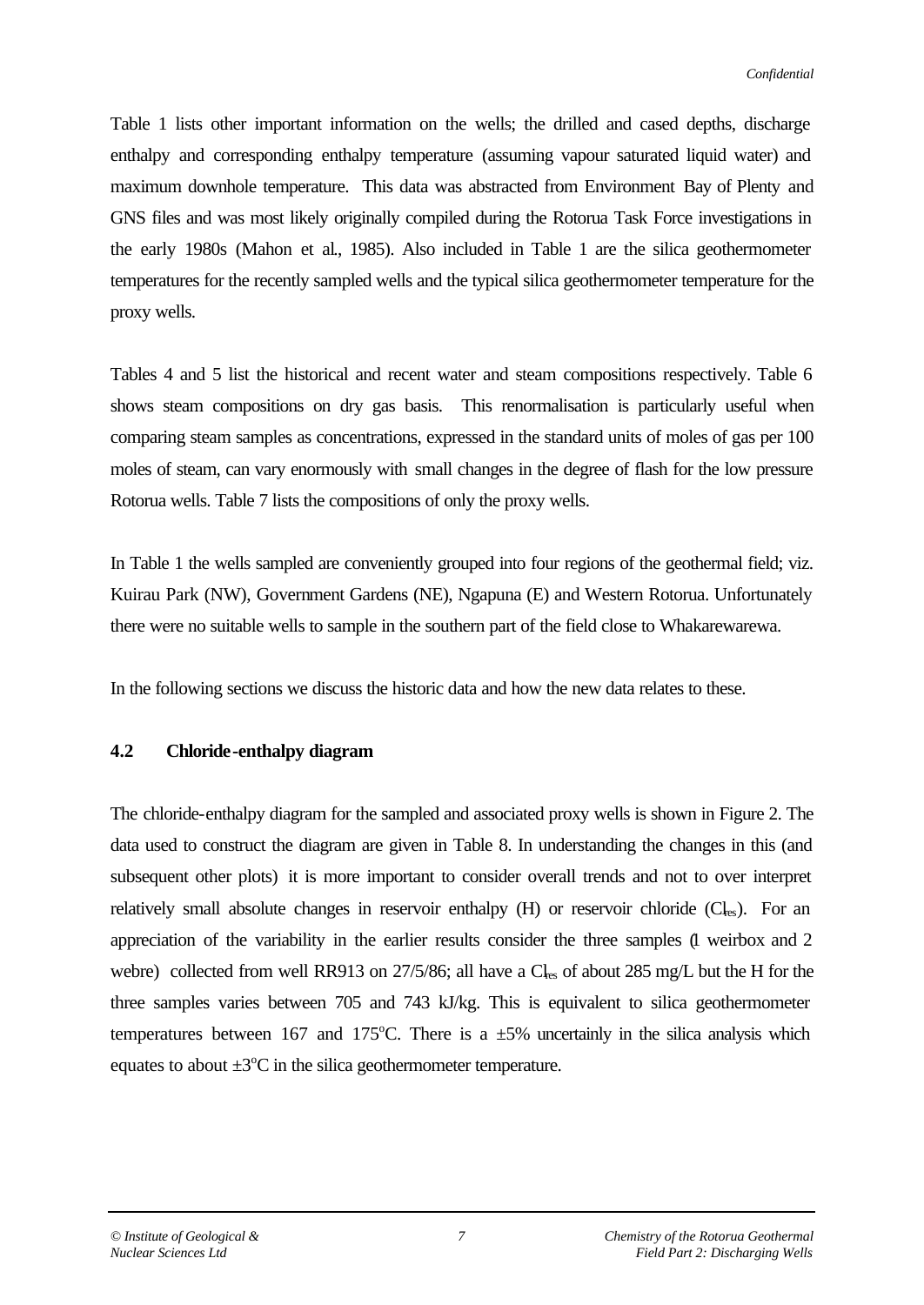Similarly for well RR889 a weirbox and a webre sample were collected on 27/7/89 and have H of 950 kJ/kg and 933 kJ/kg respectively  $(=3^{\circ}C)$  difference in silica temperature) but a  $C_{\text{les}}$  of 1425 and 1370 mg/L respectively. The uncertainty in the chloride is  $\pm$  35 mg/L so the results may be just within the errors and both samples had acceptable ion balances. However as other components in the weirbox sample also seem elevated compared to the webre sample (and other samples), an artefact of sampling or sampling errors may have affected it.

There are two clusters of points on the Chloride-Enthalpy diagram in Figure 2, the high chloride – high enthalpy "parent" fluids represented by wells M25 and RR889 and the rest of the cooler diluted fluid sampled in the remaining wells. Although there are changes in the reservoir chloride and enthalpy, they are not large and the historical and recent data tend to plot in the same portions of the Chloride-Enthalpy diagram. This suggests that there is little change and no **substantial** cooling, reheating or dilution of the aquifers in the feed zones surrounding the wells. Nevertheless there are decreases in both H and Cl<sub>res</sub>, mainly in the West Rotorua wells, since the 1980s. This is surprising and appears to be caused by dilution of the shallow aquifer fluids, which these wells tap, by a gasrich condensate.



**Figure 2.** Chloride-Enthalpy diagram for the sampled and proxy wells.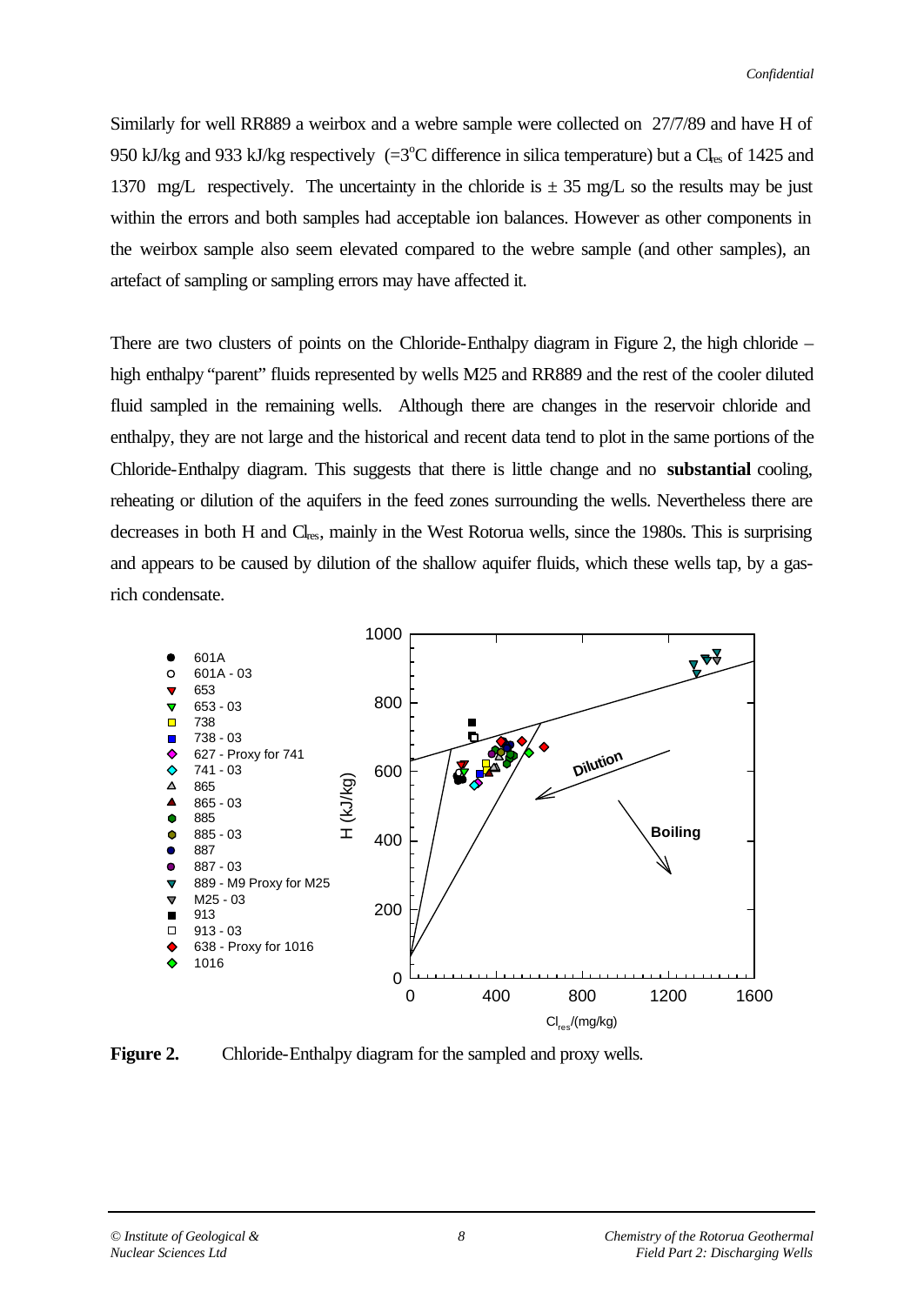

**Figure 3.** Silica geothermometer vs K-MG (Giggenbach) geothermometer. a-Cristobalite solubility was assumed to determine the concentration of dissolved silica in all wells except for M25 and RR889 where the fluids were assumed to be in equilibrium with quartz.



Figure 4. Na-K (Giggenbach) geothermometer vs. K-MG (Giggenbach) geothermometer.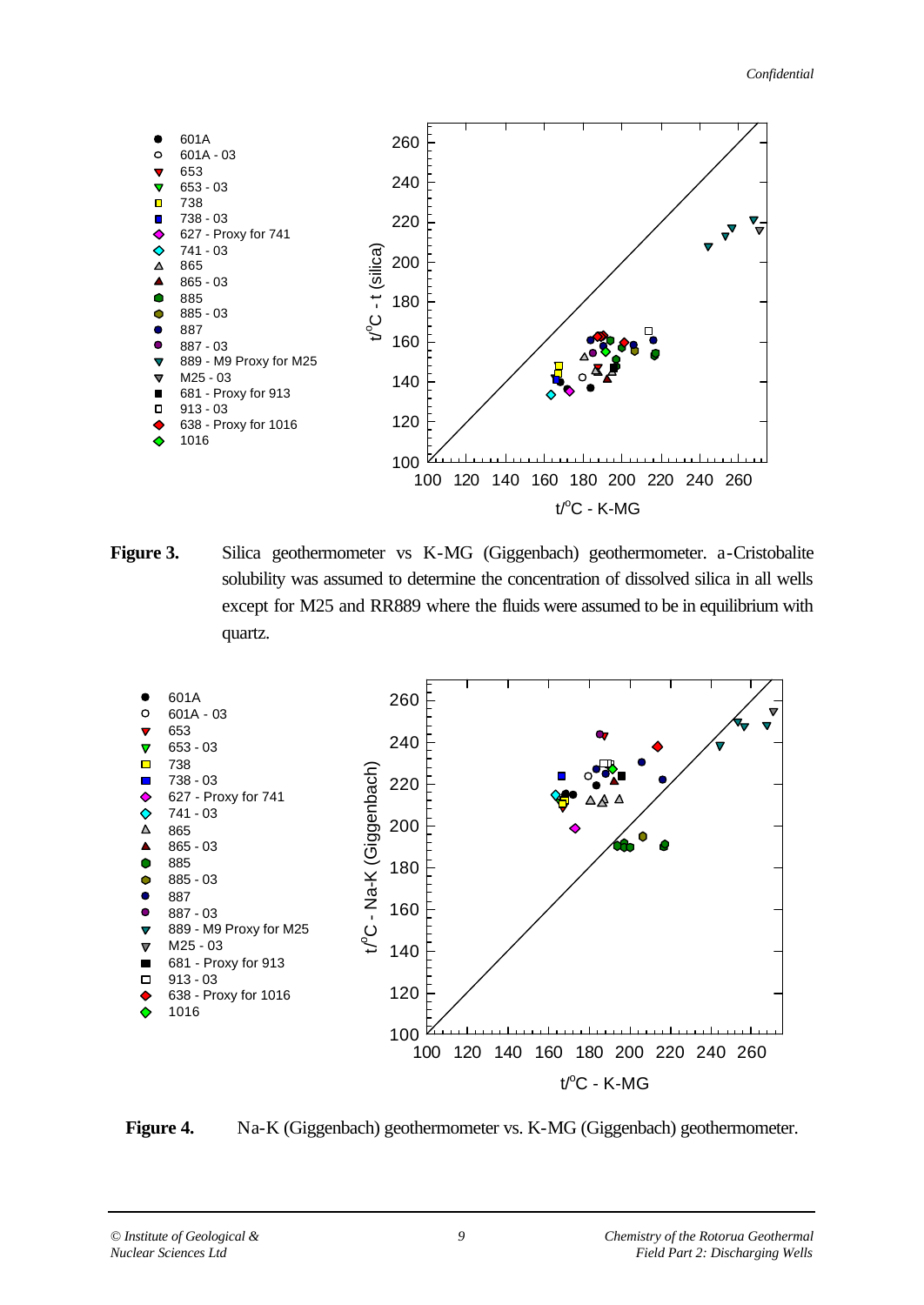



**Figure 5.** Na-K (Arnórsson) geothermometer vs. K-MG (Giggenbach) geothermometer.



**Figure 6.** K-Na-Mg ternary diagram for evaluating Na-K (Giggenbach) and K-MG (Giggenbach) geothermometer temperatures.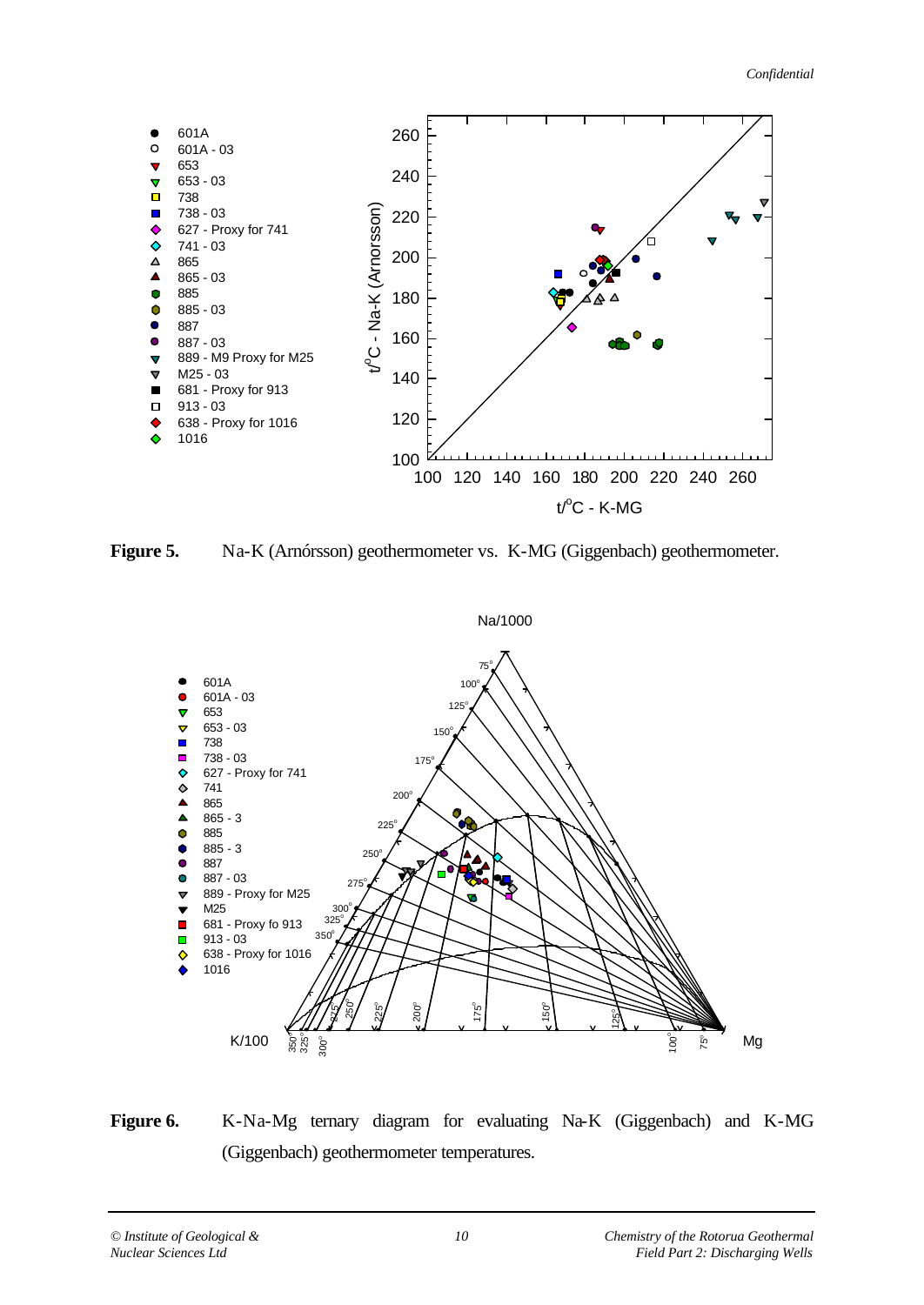### **4.3 Silica, Na-K and K-Mg geothermometer correlations**

Figures 3 to 5 show the temperature dependence of these three geothermometers. If the fluids were in full equilibrium then the different geothermometers should give correspondingly similar temperatures and lie along the full equilibrium line. Figure 3 shows that fastest acting silica geothermometer gives lower temperatures  $(\sim 40^{\circ}C)$  than indicated by the slower acting K-Mg geothermometer. Similarly in Figure 4 the slower acting Na-K geothermometer is higher by about  $30^{\circ}$ C than the faster acting K-Mg geothermometer except there appears to be better agreement with well RR885 and the hottest well RR889. Close agreement can be expected between the fast and slower acting geothermometers if all fluids were at similar temperatures for long periods of time. Other effects that could cause an apparent change in geothermometer temperature include removal of Mg in clays and silica during boiling (Giggenbach and Glover 1992).

In Part 1 it was briefly stated that application and interpretation of the cation geothermometers is not a trivial task (Mroczek et al., 2000). Arnórsson's (2000) Na-K geothermometer formulation gives much better agreement (Figure 5) with the K-Mg geothermometer except for wells RR885 and RR889. Figure 6 is the ternary K-Na-Mg ternary diagram used for evaluating Na-K and K-Mg geothermometer temperatures and this is the same data which was presented in orthogonal form in Figure 4. Figure 6 clearly shows the high temperature of the M25/RR889 fluids, which lie on the full equilibrium line, separated from the remaining cooler fluids.

It is important to note that equations for the cation geothermometers are based on concentration ratios, so that neither boiling nor dilution (with low mineralized fluid) alters the derived temperature, despite affecting the absolute concentrations.

For many of the recently collected samples the derived K-Mg geothermometer temperatures are unchanged since the 1980s while the Na-K temperatures have increased by up to  $16^{\circ}$ C, indicative of an increase in source fluid temperatures in the deep aquifer.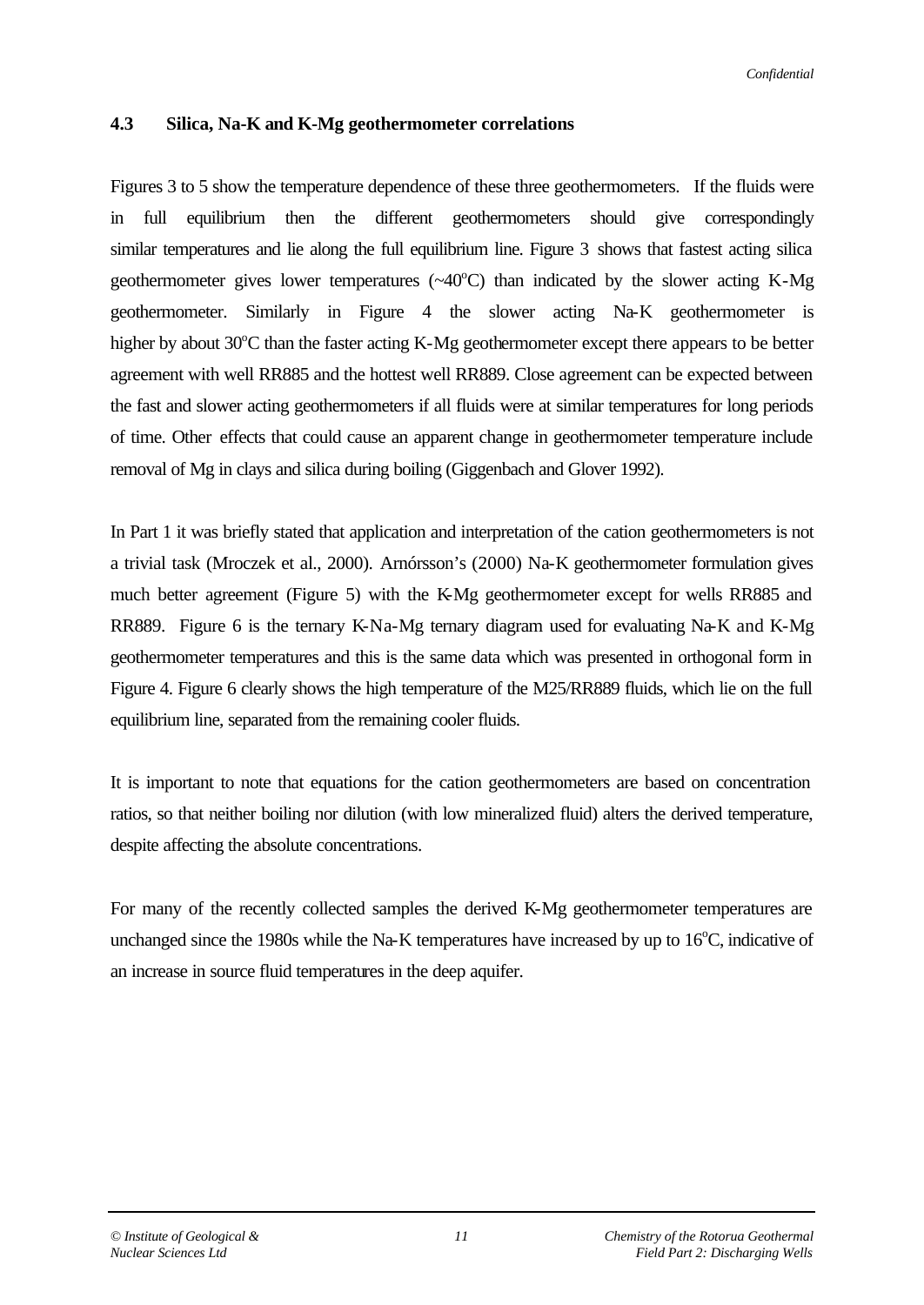#### *Confidential*

#### **4.4 B, Cl, SO4 and HCO3 correlations**

In Figures 7 and 8 the relative proportions of these anions show intermediate and shallow depth aquifer processes. Previous work (Glover, 1967; Giggenbach and Glover, 1992; Stewart et al. 1992) showed that the geothermal waters could be split into two groups on the basis of their locations and chloride/bicarbonate ratios. The east and south group waters (ES) are mainly or entirely resident in Mamaku Ignimbrite and have high chloride concentrations relative to bicarbonate; ratios are often 10 (by weight) or more. The north and west group waters (NW) are normally resident in Rotorua Rhyolite and have ratios of 1-2. The ratios are significant in terms of the processes which have affected the waters. Both groups are believed to arise from the same deep parent water, but the ES group waters have risen to shallow levels before dilution by groundwater, which allows  $CO<sub>2</sub>$  to escape from solution because of the lower pressures. In contrast, the NW group waters have been diluted and cooled at deeper levels, causing the trapped (dissolved)  $CO<sub>2</sub>$  to form bicarbonate by reaction with the rocks. Similarly Glover (1967) showed that Cl/B ratios decrease from about 130 (by weight) in the south at Whakarewarewa to 50 in the north-west. Sulphate  $(SO_4)$  is formed at shallow levels in the aquifer due to oxidation of  $H_2S$ .

In reducing the  $HCO<sub>3</sub>$  data there are two difficulties. The first is differentiating between "true" bicarbonate and "total" bicarbonate (as listed in the analytical tables) and the second is that the present samples were collected at above atmospheric pressure while most of the historical data was collected at atmospheric pressure. To compare like with like the present data was reduced to atmospheric pressure using the computer code WATCH. This made a substantial difference to the amount of bicarbonate in some of the samples due to the flashing off as carbon dioxide gas  $(CO_2)$ , e.g. 600 ppm HCO<sub>3</sub> at 4 bg for well 887 was recalculated to be 327 ppm HCO<sub>3</sub> at atmospheric pressure. "Total" bicarbonate analyses include all forms of carbonate species; i.e. dissolved  $CO<sub>2</sub>$ ,  $HCO<sub>3</sub>$  and  $CO<sub>3</sub>$ <sup>-</sup>. However only in RR738 was the residual carbonic acid sufficiently high (35 ppm) to be taken into account (i.e. taken off the "total" bicarbonate value for the sample flashed to atmospheric pressure) in determining the "true" HCO<sub>3</sub>. As no steam samples were collected from wells RR653 and RR741 due to low wellhead pressures, the relative proportions were as analysed "total" bicarbonate. Any previous samples at above atmospheric pressure were excluded from the comparison. The data used to construct Figure 8 are listed in Table 9.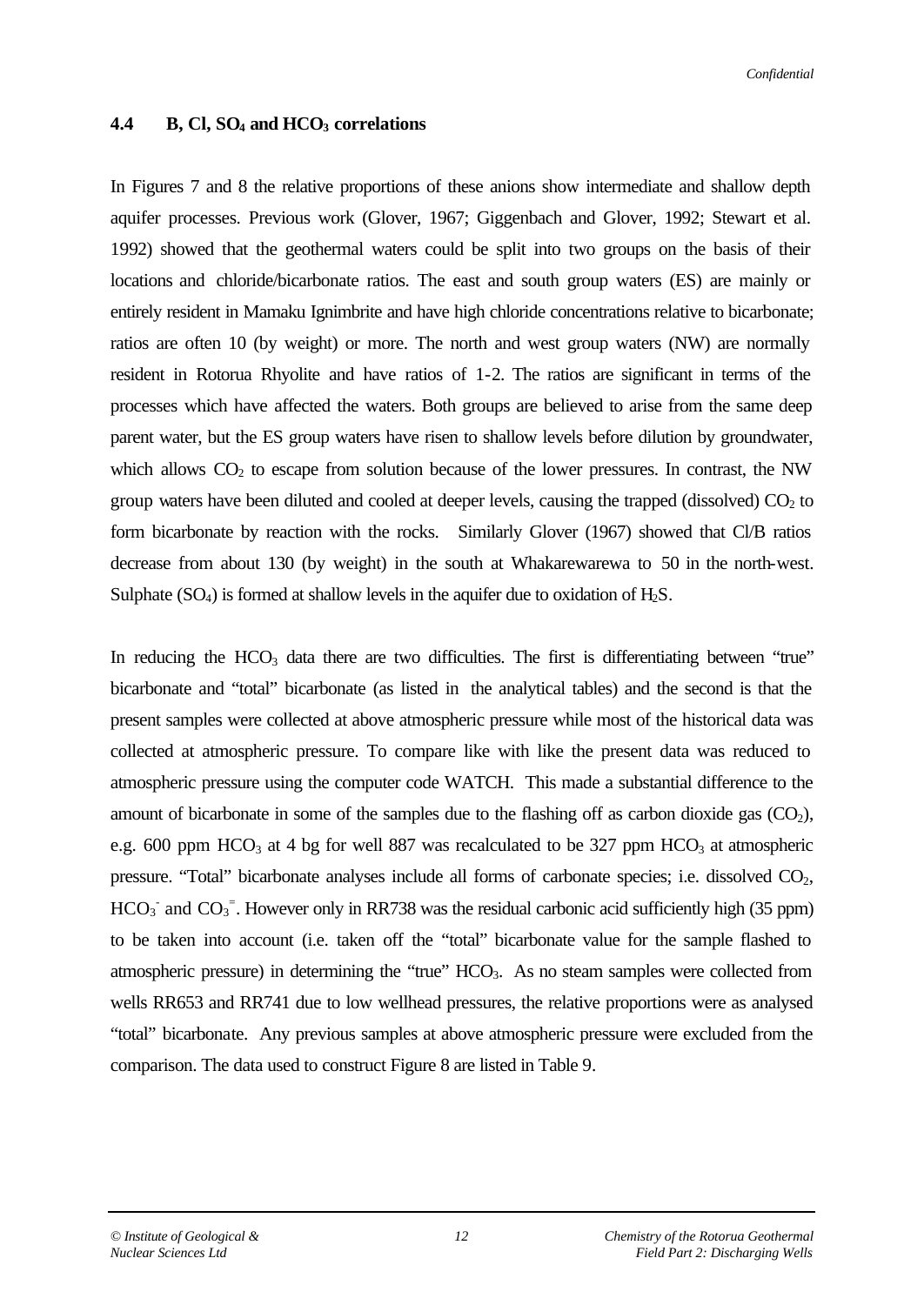

**Figure 7.** B-Cl-SO<sub>4</sub> ternary diagram.



Figure 8. B-Cl-HCO<sub>3</sub> ternary diagram. The present Kuirau wells, RR913, RR601A and proxy RR681, are all enriched in He and have the similar relative proportions as other Kuirau well and natural features reported by Giggenbach and Glover (1992).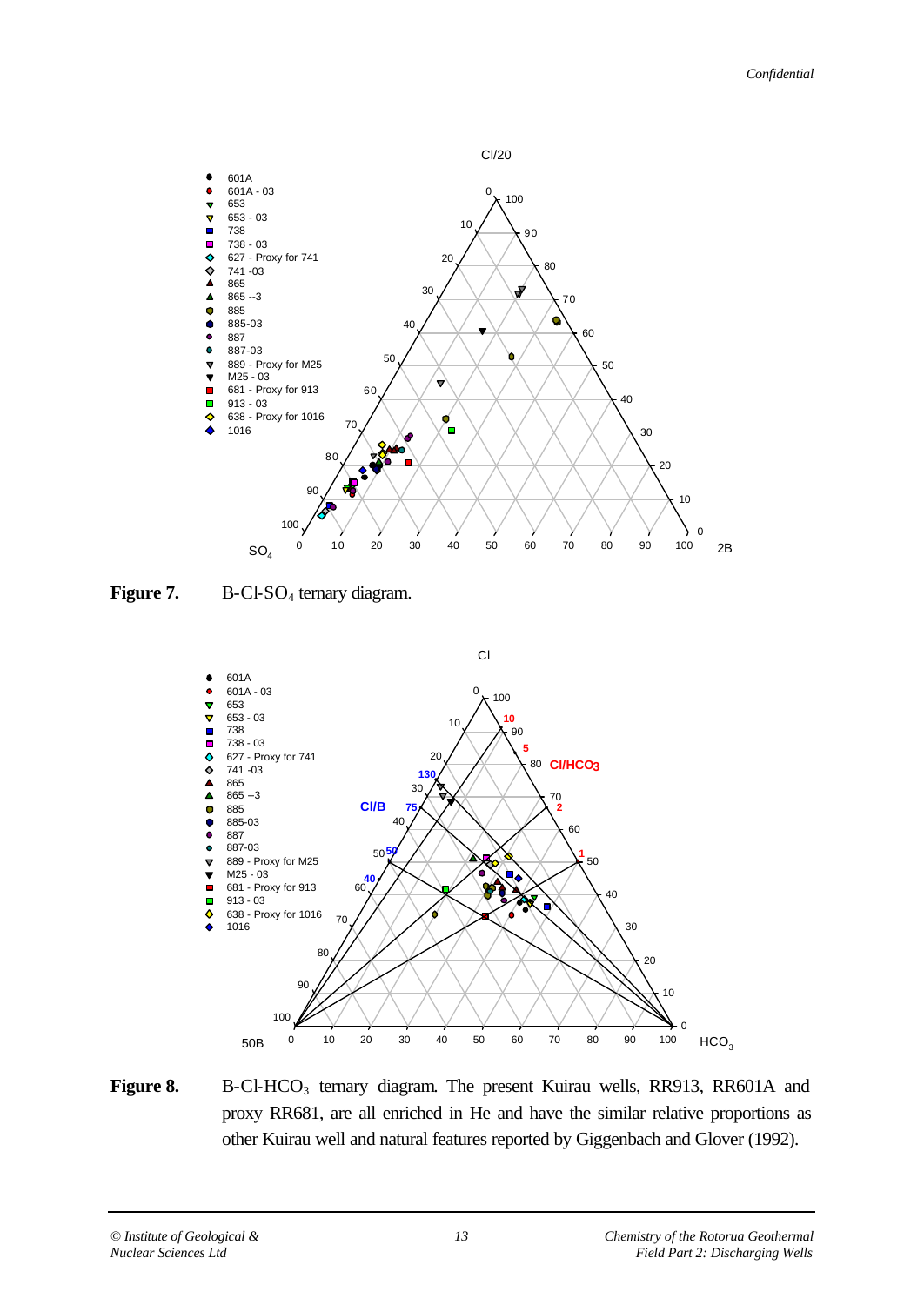### **4.5 Comparison of present water results with earlier data**

### **4.5.1 Kuirau - Ohinemutu**

### *RR601A*

This well is located immediately south of Kuirau Park near the western side of the Rotorua Field. The well is 173 m deep, cased to 134 m with a maximum temperature of  $153^{\circ}$ C. There has been a small increase in Cl<sub>rs</sub> and H over the last decade but the fluids are still slightly more dilute than in 1983. Na-K and K-Mg geothermometers temperatures have increased slightly, about  $10^{\circ}$ C. There is no increase in  $HCO<sub>3</sub>$  relative to B and Cl and a small increase in sulphate.

### *RR913*

Well RR913 is located within Kuirau, being drilled to 146.5 m (cased 121 m) with a maximum downhole temperature of  $152.5^{\circ}$ C. There has been small increase in  $Cl_{res}$  compared to samples collected in 1986 and there is essentially no change in H. This well alternates as a reinjection/production well for the Aquatic Centre but there appears not to have been any significant cooling effect on the aquifer. There are no previous RR913 samples with K analyses, but in the present sample temperatures are higher by about  $16^{\circ}$ C than the nearby proxy well RR681 sampled in 1984. The Cl/HCO<sub>3</sub> ratio has halved  $(2.2 \text{ to } 1.2)$  compared to a RR913 sample collected in 1986 (not included in the plots as B missing). The CVHCO<sub>3</sub> ratio in the proxy well RR681 is about 1.

Little change in the conservative components suggest that the shallow aquifer is similar to that present in the 1980s, expect there is an indication of higher temperature source fluids.

### **4.5.2 Government Gardens**

### *RR885*

Well RR885 is located in the northern part of the Garden, near Rachel Spring. It is drilled to 112 m, cased to 68 m. The maximum downhole temperature is  $161^{\circ}$ C. The 2003 samples are essentially similar in composition to samples collected in 1984-1990. There is some variability, in  $C_{\text{les}}$ , e.g. higher by 30 mg/L than in 1990 but lower by 20 mg/L than in the sample collected in 1989. Only a very small increase in cation geothermometer temperatures  $(5^{\circ}C)$ . There is also a small increase in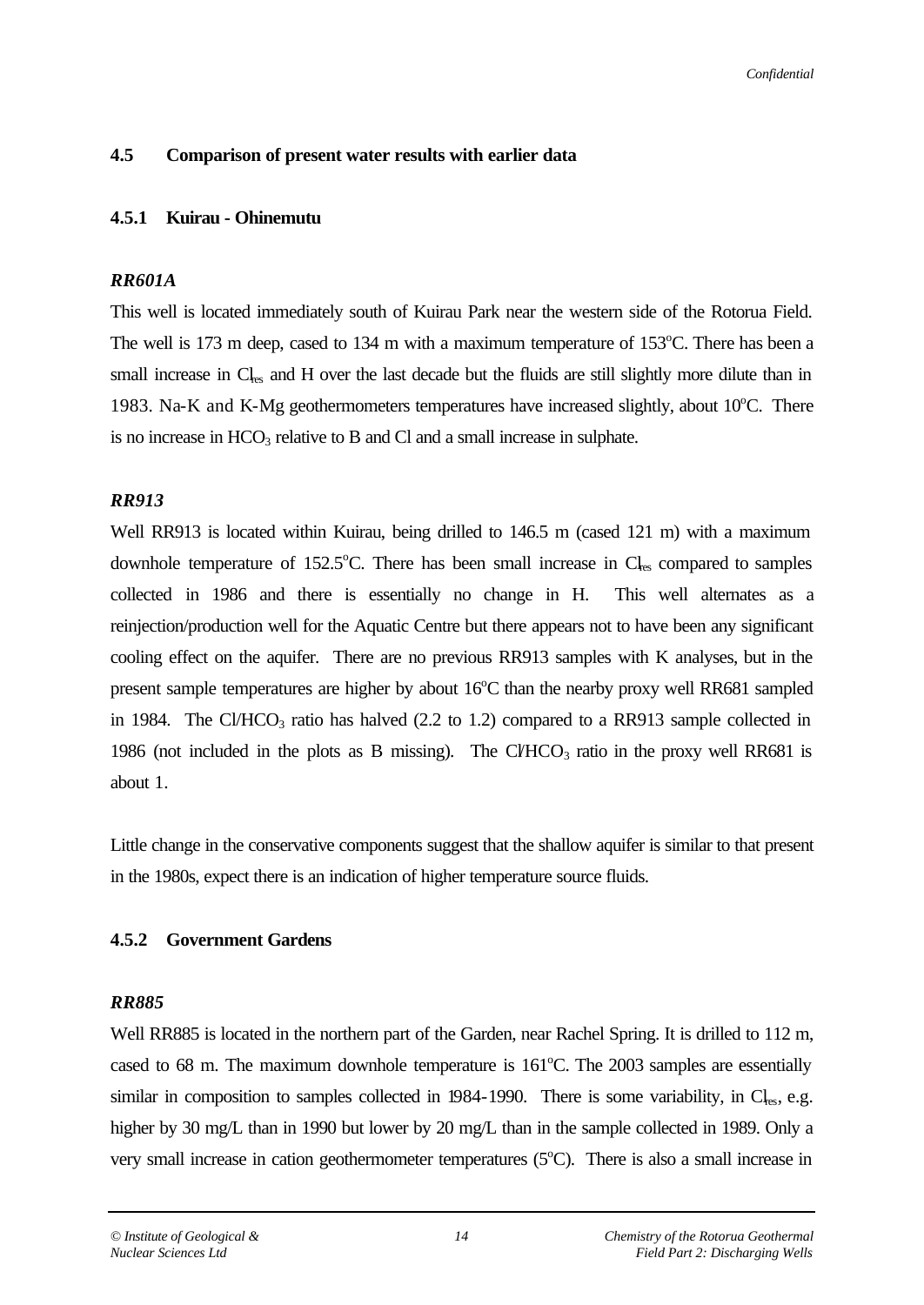relative amounts of  $HCO<sub>3</sub>-Cl-B$ . Compared to the sample collected in 1990, there is an increase in sulphate but the sample is very similar to that collected in 1989.

#### *RR887*

This well is located to the southeast, near the lake and Sulphur Bay. It is drilled to 107m, being cased to 96 m with a maximum temperature of  $149^{\circ}$ C. There is only a slight decrease in H, but a significant decrease in Cl<sub>res</sub> compared to samples collected in 1984-89. The difference between the Na-K and K-Mg is instructive in the light of this apparent dilution. The K-Mg geothermometer is essentially unchanged from previous samples, at  $185^{\circ}$ C for the present analysis, but the Na-K geothermometer has increased by about  $14^{\circ}$ C to  $244^{\circ}$ C. Thus although the shallow hydrology may have changed with increased dilution, the deep fluid fraction appears to be hotter. The relative proportions of Cl-B-SO4 are similar to samples collected in 1984-89 but the present sample contains more bicarbonate.

In summary there appears to be a significant change in the shallow hydrology of the field in the vicinity of RR887, while relatively unchanged in the northern part of the Gardens.

#### **4.5.3 Ngapuna**

#### *M25*

M25 is the replacement well for RR889 (M9) being drilled and cased to 245 m, with a maximum downhole temperature of  $211^{\circ}$ C. Giggenbach and Glover (1992) suggested that all Rotorua waters could be derived from one high chloride parent water with a composition close to that tapped by RR889. Ignoring the "anomalous" high chloride weirbox sample discussed above, there has been a small progressive increase in  $C_{\text{les}}$  since 1983 from 1318 mg/L to 1424 mg/L in 2003 but no change in H. Na-K and K-Mg temperatures are essentially unchanged from previous RR889 values ( $6^{\circ}$ C) higher). There now appears to be slightly less bicarbonate in the fluids and slightly more sulphate, but these changes are probably well within the natural variations.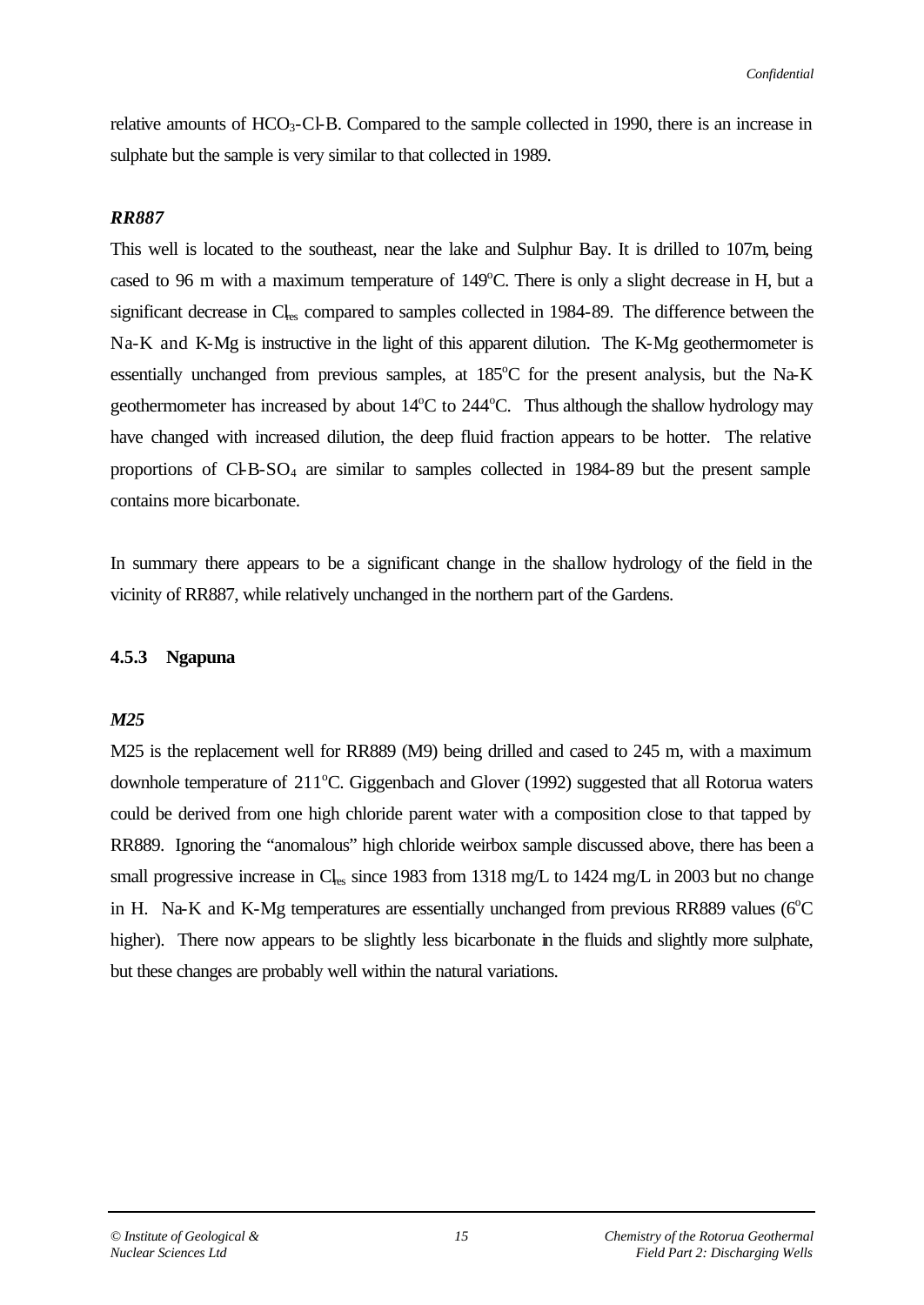#### **4.5.4 West Rotorua**

#### *RR653*

This well on the southwestern boundary of the Rotorua Field is drilled to 131 m, and cased to 100 m. A maximum downhole temperature of  $141^{\circ}$ C is recorded. A small decrease in H (equivalent to 4- $7^{\circ}$ C) is observed but no change in Cl<sub>res</sub> since the 1989 sample. Na-K and K-Mg temperatures are lower than measured in 1990 but similar to 1989. The present sample has similar relative proportions of B-Cl-HCO<sub>3</sub> and B-Cl-SO<sub>4</sub> as previous data.

#### *RR738*

RR738 is drilled in the central southern part of the field where the rhyolite domes dominate the subsurface geology. A small decrease in H (equivalent to  $3^{\circ}$ C) and also in Cl<sub>res</sub> (33 mg/L) is recorded. As in RR887 where there was also a decrease in  $Cl_{res}$ , the Na-K temperature has increased by  $13^{\circ}$ C while K-Mg is essentially unchanged. The relative amount of HCO<sub>3</sub> has also decreased. The absolute concentration (92 mg/L) is lower than for the sample collected in 1990 (211 mg/L) but about the same as in 1989.

#### *RR741*

Well RR741 is drilled to 130 m, being cased to 104.4 m. A maximum downhole temperature of  $123^{\circ}$ C has been recorded. This well is located in the central area of the rhyolite aquifer. Both the H and  $Cl_{res}$  (16 mg/L lower) are similar as the nearby proxy well RR627 sampled in 1984. Na-K temperatures are higher by  $16^{\circ}$ C, while K-Mg are similar. The relative proportion of HCO<sub>3</sub> is much lower than in RR627.

#### *RR865*

This well is drilled to 105 m (cased to 89.5) with a maximum recorded downhole temperature of  $130^{\circ}$ C. It is in the central area of the rhyolite aquifers. There is a small decrease in H (equivalent to 3<sup>o</sup>C) and also in Cl<sub>res</sub> (23 mg/L), compared to previous samples. Na-K temperature is higher by  $11^{\circ}$ C and K-Mg is similar to previous values. The relative amount of HCO<sub>3</sub> is lower compared to previous values.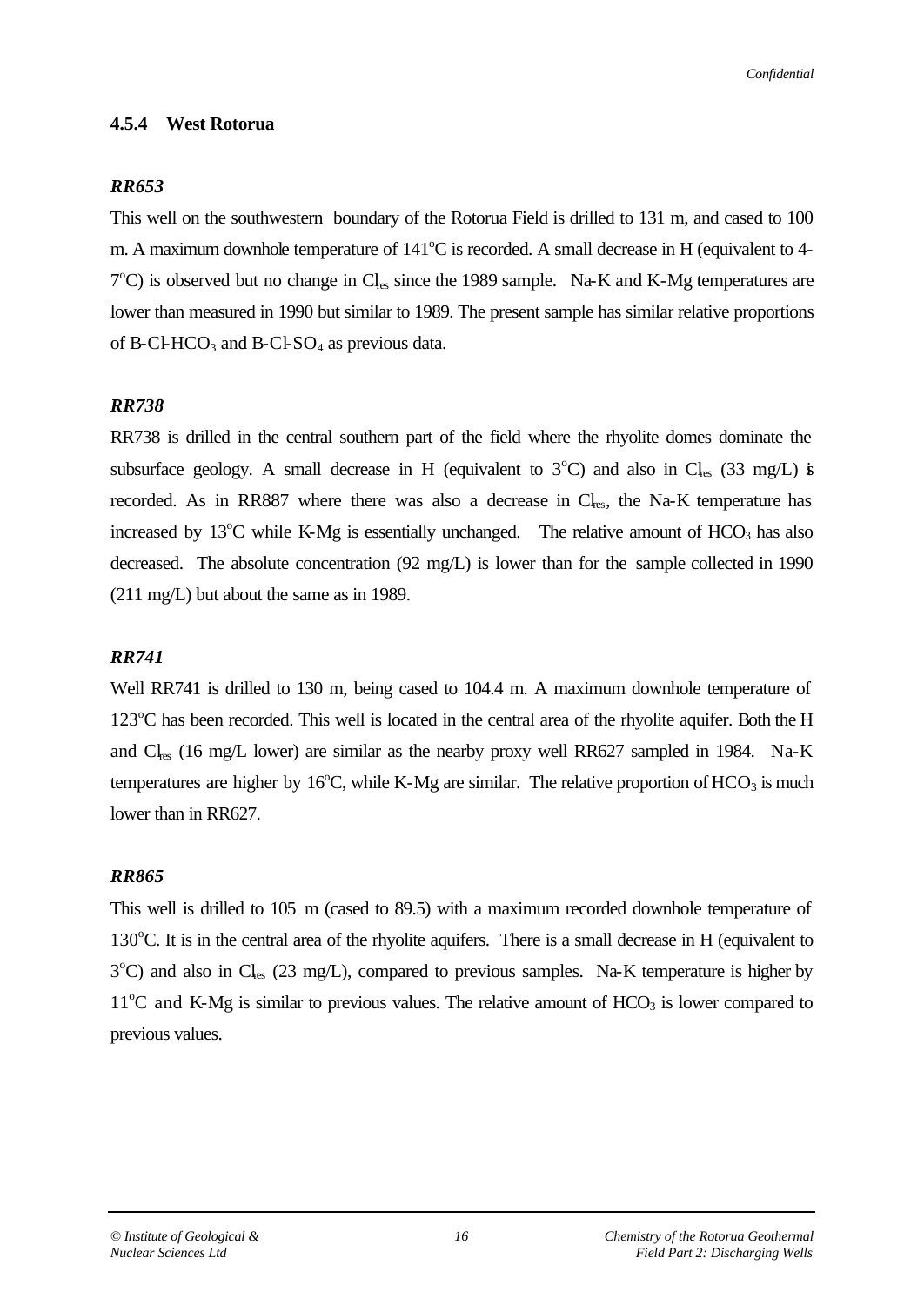### *1016*

Well 1016 is drilled to 120 m (cased to 91 m) with a maximum downhole temperature of  $135^{\circ}$ C. Well 1016 is slightly cooler than the nearby proxy well RR638 ( $\sim 8^{\circ}$ C) but is less dilute. The Cl<sub>res</sub> of 130 mg/L is higher than the RR638 samples collected in 1990, but only 22 mg/L higher than in 1989. Cation geothermometer temperatures are similar to RR638. This fluid contains much higher bicarbonate than the nearby proxy well RR638, but a similar proportion of sulphate. Large swings in concentration such as between the 1989 and 1990 samples observed in RR638 (and others discussed above) may reflect local exploitation induced effects.

In summary there appears be a decrease in H and  $Cl<sub>res</sub>$ , in the shallow aquifer fluids feeding these central wells, while the Na-K temperatures have increased.

#### **4.6 Comparison of present gas results with earlier data**

Steam sampling was undertaken so that detailed gas analyses could be conducted. However the comparison of gas results is restricted due to the paucity of previous data. Tables 5 and 6 list the previous and recent data. The latter table, which list the gas concentrations on a dry gas basis, is best for comparing results as it eliminates the artefact of varying flash fractions in these low pressure wells. Giggenbach and Glover (1992) is the only published study to have interpreted the chemistry of the gas discharges and this was based on one limited data set collected in 1989.

### **4.6.1 Ar-N2-He**

Based on the relative proportions of argon (Ar), nitrogen  $(N_2)$  and helium (He) Giggenbach and Glover (1992) identified three upflow zones; Kuirau Park, Ngapuna and Whakarewarewa. The gases most highly enriched in He were from Ngapuna. However well RR889 (M9) did not fit this pattern and was found to be in the group most depleted in He and containing a high proportion of atmospheric gases (see their Figure 7, Giggenbach and Glover; 1992). Figure 10 show that the present M25 value now plots well into the He enriched field, suggesting that the previous RR889 results was either in error or as suggested by Giggenbach and Glover subject to secondary exploitation induced processes.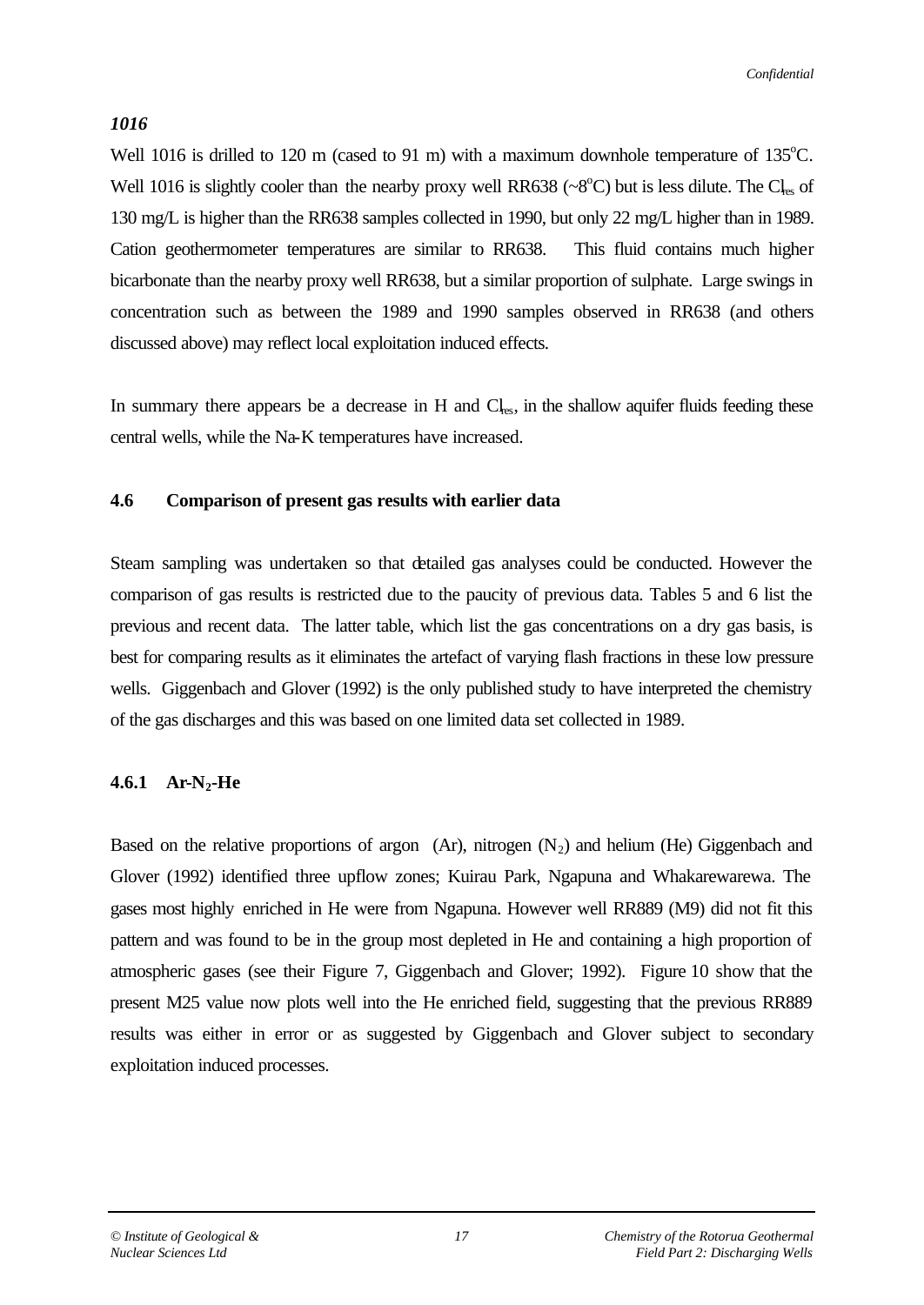

**Figure 9.** H<sub>2</sub>S-CH<sub>4</sub>-CO<sub>2</sub> ternary diagram.





*© Institute of Geological & 18 Chemistry of the Rotorua Geothermal Nuclear Sciences Ltd Field Part 2: Discharging Wells*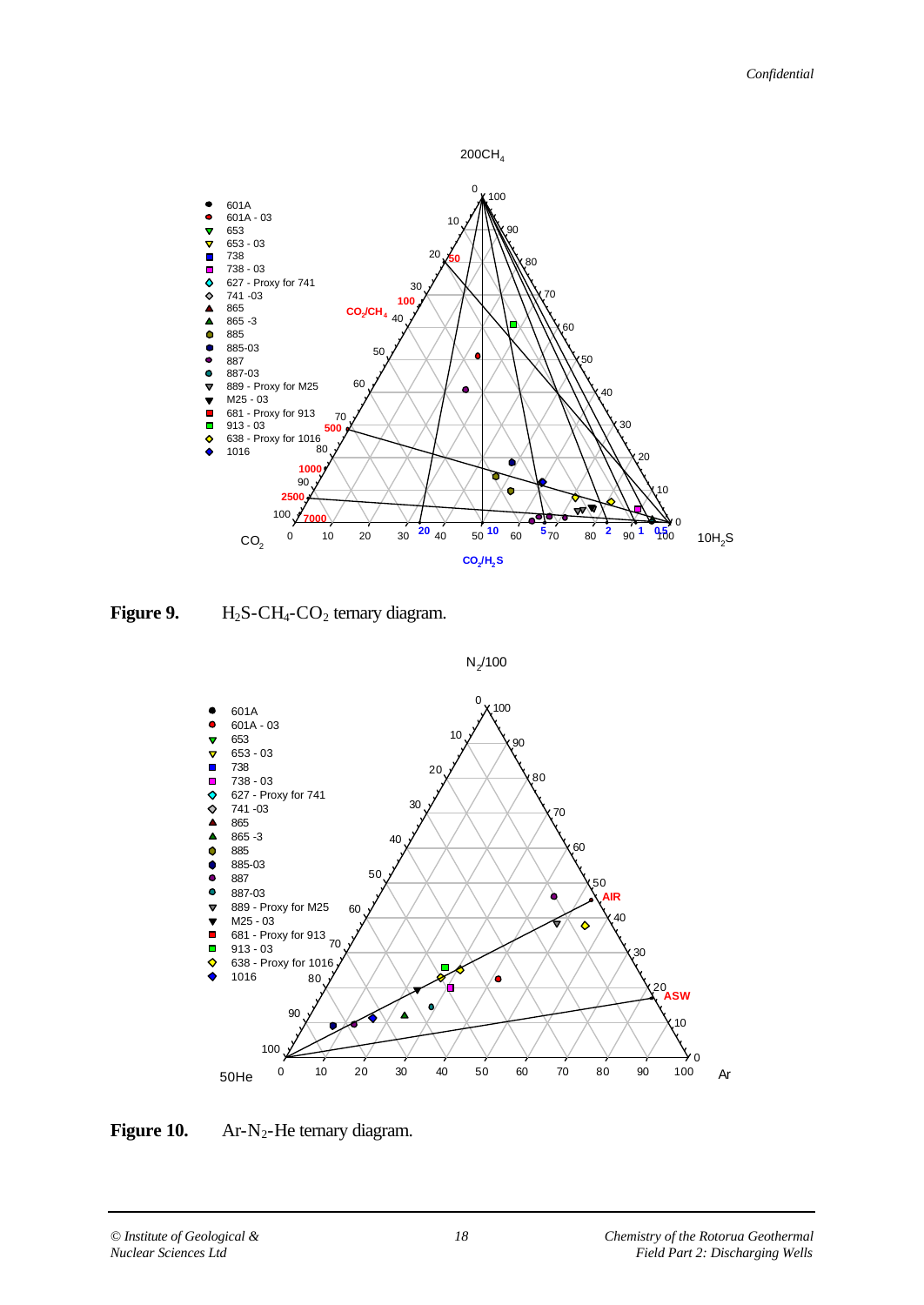Of interest is the very high He enrichment to the North East, particularly RR885, which is similar to the Ngapuna features reported by Giggenbach and Glover (1992) but also in RR887. Two previous samples exist for RR887, one enriched in He and the other contaminated with air so perhaps this area was always enriched with He. Giggenbach and Glover (1992) sampled well RR877 ("Polynesian Pool"), but this sample is highly depleted in helium and plots near the relative proportions of air, unlike RR887 the (114 mE of RR877) 2003 sample.

Also of interest is the high relative enrichment in He for the Western bores for which samples could be collected. In particular 1016 and RR865 are more enriched in He than Kuirau or Whakarewarewa features but similar to Ngapuna, as reported by Giggenbach and Glover (1992). RR638, the proxy well for 1016, is less enriched but still lies in the same "Kuirau" region of the diagram as does RR738.

Based on this very limited dataset, there is a suggestion that the "upflow" zones identified through enrichment of He relative to Ar and  $N_2$  may cover a wider and more diffuse geographic area than identified previously.

### **4.6.2 H2S-CH4-CO<sup>2</sup>**

This correlation was used by Giggenbach and Glover (1992) to show that fluids over the eastern part of the field are degassed with respect to methane (CH4), due to boiling in the inferred upflow zone. Equilibration of the gases at high temperatures, which could also explain the relative loss of the sparingly soluble CH<sub>4</sub>, was discounted as there was no shift observed towards the  $CO<sub>2</sub>$  apex of the diagram. H<sub>2</sub>S is considerably more soluble than  $CO<sub>2</sub>$  so that boiling results in a relative decrease in  $CH<sub>4</sub>$  and an increase in H<sub>2</sub>S. In contrast at Kuirau the fluids ascend without boiling and the gases remain relatively enriched in CH4.

As shown in Figure 9, the present data fits in with the trends identified by Giggenbach and Glover (1992). The Kuirau samples from Wells RR913 and RR601A are relatively enriched in CH<sup>4</sup>  $(CO_2/CH_4 \text{ }^{\sim} 50)$ , while Ngapuna well M25 is depleted in CH<sub>4</sub>  $(CO_2/CH_4 \text{ }^{\sim} 1000)$ . Wells with intermediate ratio ( $CO_2/CH_4 \text{ }^{\sim}$  500), include the Western wells, RR885, RR738 and 1016 (and proxy 638) but all are variably enriched in  $H_2S$ , RR738 being highly enriched in  $H_2S$ . Except for one obvious outlier, the historical samples for RR887 are the most depleted in  $CH_4 (CO_2/CH_4 \degree 2500)$ . In contrast the present RR887 sample is even more depleted with respect to CH<sub>4</sub> (CO<sub>2</sub>/CH<sub>4</sub>  $\sim$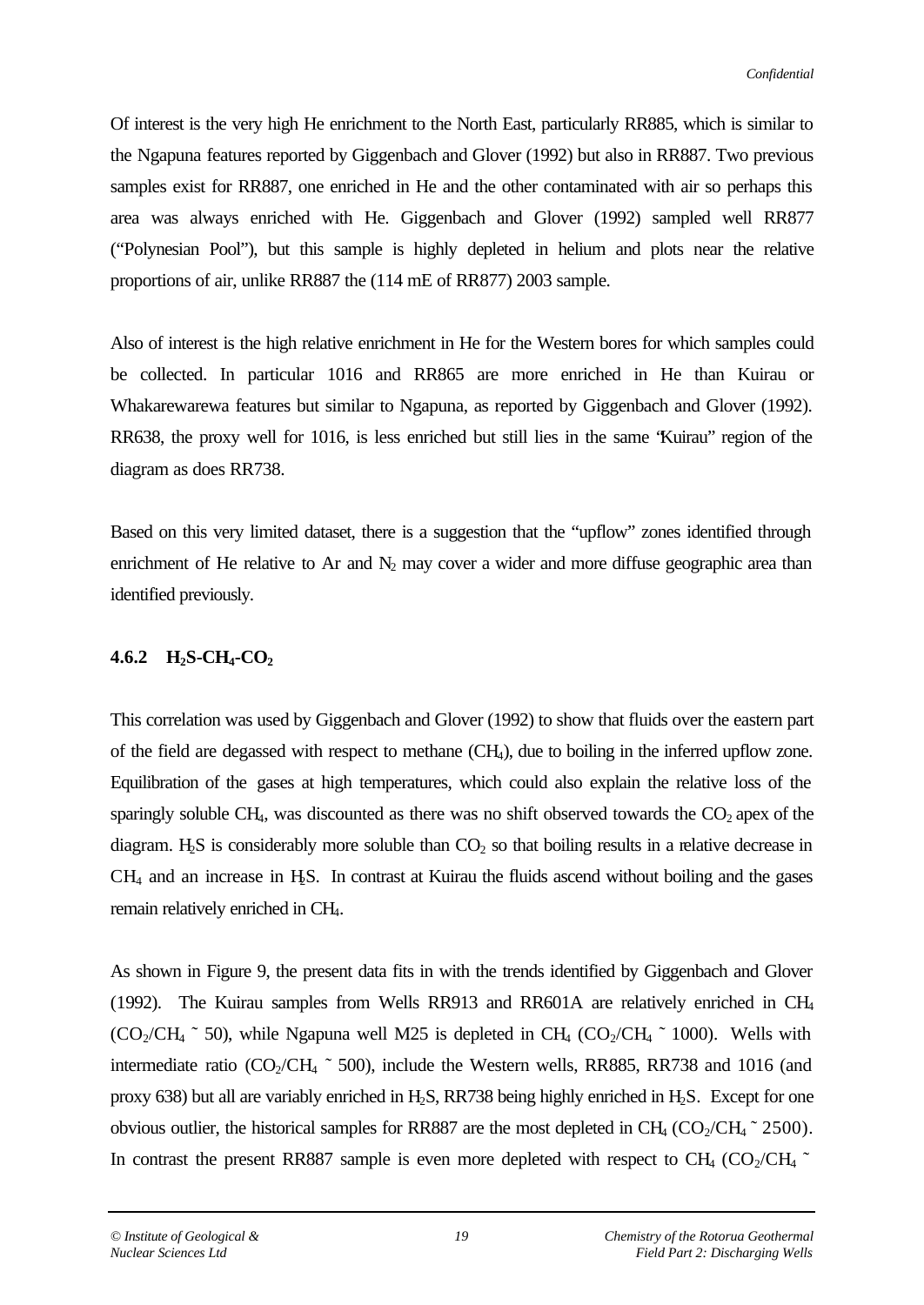3800) and is significantly more enriched in H2S. The same applies for sample RR865 but no earlier analyses exist with which to compare.

### **4.6.3 CO2(TD) and CO2/H2S**

Steam samples from wells RR738, RR865 and RR887 have  $CO<sub>2</sub>/H<sub>2</sub>$ S ratios of 0.74, 0.45 and 0.50 respectively. This is an extraordinary result and as far as we are aware this is the only case recorded where the H<sub>2</sub>S concentration exceeds the  $CO<sub>2</sub>$  in steam from a geothermal well in New Zealand (or elsewhere). These three wells are all producing slightly cooler and more dilute fluids, which perhaps suggest mixing with H<sub>2</sub>S enriched end-member fluid. Boiling at depth with phase separation and subsequent condensation of steam in which gas dissolves at shallow levels could form such a fluid as the most soluble gas, H2S, accumulates preferentially with depletion of the less soluble gasses. There was no significant change in  $SO_4$  in the fluids suggesting the parent mixing fluid is not percolating down from the aerated groundwater table. Modelling may be able to determine a viable formation mechanism. Their extent, range and depth of the H2S enriched fluids, roughly lying NW-NE and centred on RR865, are unknown. They were not observed further East in Well RR653, immediately to the south at well 1016 or further north at well RR885.

Webre sampling cannot give rise to such an unusual  $CO<sub>2</sub>/H<sub>2</sub>S$  ratio and also deplete the gas in CH<sub>4</sub>. One of the wells, RR887, was sampled at good pressure (4 bg) and flows which tends to discount other possible low pressure sampling artefacts. The very high H2S in steam (and as a consequence also in the separated water) was noted at the time of analysis but the lab notebooks were rechecked to ensure there were no errors in methods, transposition or calculation. The evidence is that these are valid but highly unusual gas samples. Further sampling of some of these wells (e.g. RR887) has taken place as part of the hazards monitoring GEONET programme, but are not yet analysed. An analysis of these samples will enable a confirmation of the present results.

The  $CO_2$  in total discharge vs  $CO_2/H_2S$  is shown in Figure 11. A plot of this type can be used to determine whether the changes in  $CO<sub>2</sub>$  concentrations are due to the addition or loss of steam and also to suggest possible sources of steam. The accuracy is dependent on reliable enthalpy data to calculate the gas in the total discharge, which unfortunately is not available for any of the wells sampled. When a fluid boils progressively the  $CO<sub>2</sub>$  and  $CO<sub>2</sub>/H<sub>2</sub>S$  in the residual fluid decreases, but the ratio does not decrease as rapidly as the  $CO<sub>2</sub>$  due to the higher solubility of  $H<sub>2</sub>S$ . It is clear from the plot that the highest  $CO<sub>2</sub>$  (TD) for well RR738 and also the hottest "parent like" M25 cannot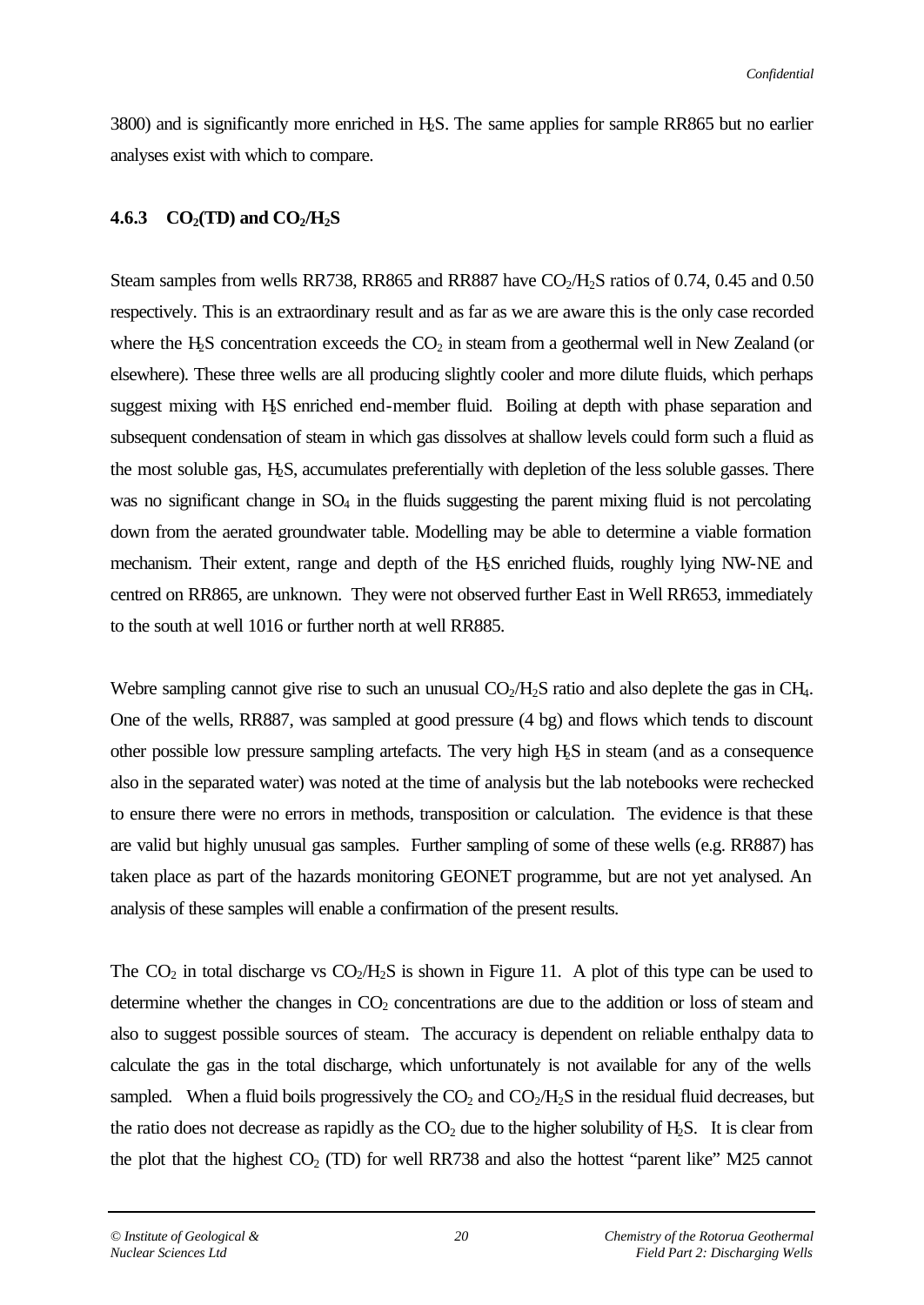account for the variation in gas concentration across the field by simple boiling, pointing to complex shallow aquifer processes such as the conversion of  $CO<sub>2</sub>$  gas to  $HCO<sub>3</sub>$  in the east through waterrock reaction, as previously discussed, and also now the apparent mixing of  $H_2S$  rich condensates.



**Figure 11.**  $CO_2$  in Total Discharge vs  $CO_2/H_2S$ .

# **5.0 COMPARISON OF ISOTOPIC ANALYSES WITH HISTORICAL DATA FOR ROTORUA GEOTHERMAL WELLS**

Results of isotopic measurements for geothermal bores sampled in 2003 are given in the Table 10 with earlier measurements from the same or similar nearby bores (Stewart et al. 1992). The isotopic concentrations are expressed as d values with respect to a water standard (V-SMOW), i.e.  $d^{18}O =$  $[(18O/16O)_{sample}/(18O/16O)_{SMOW} - 1]$  x 1000.

d<sup>2</sup>H is defined similarly. Chloride and bicarbonate concentrations are also given.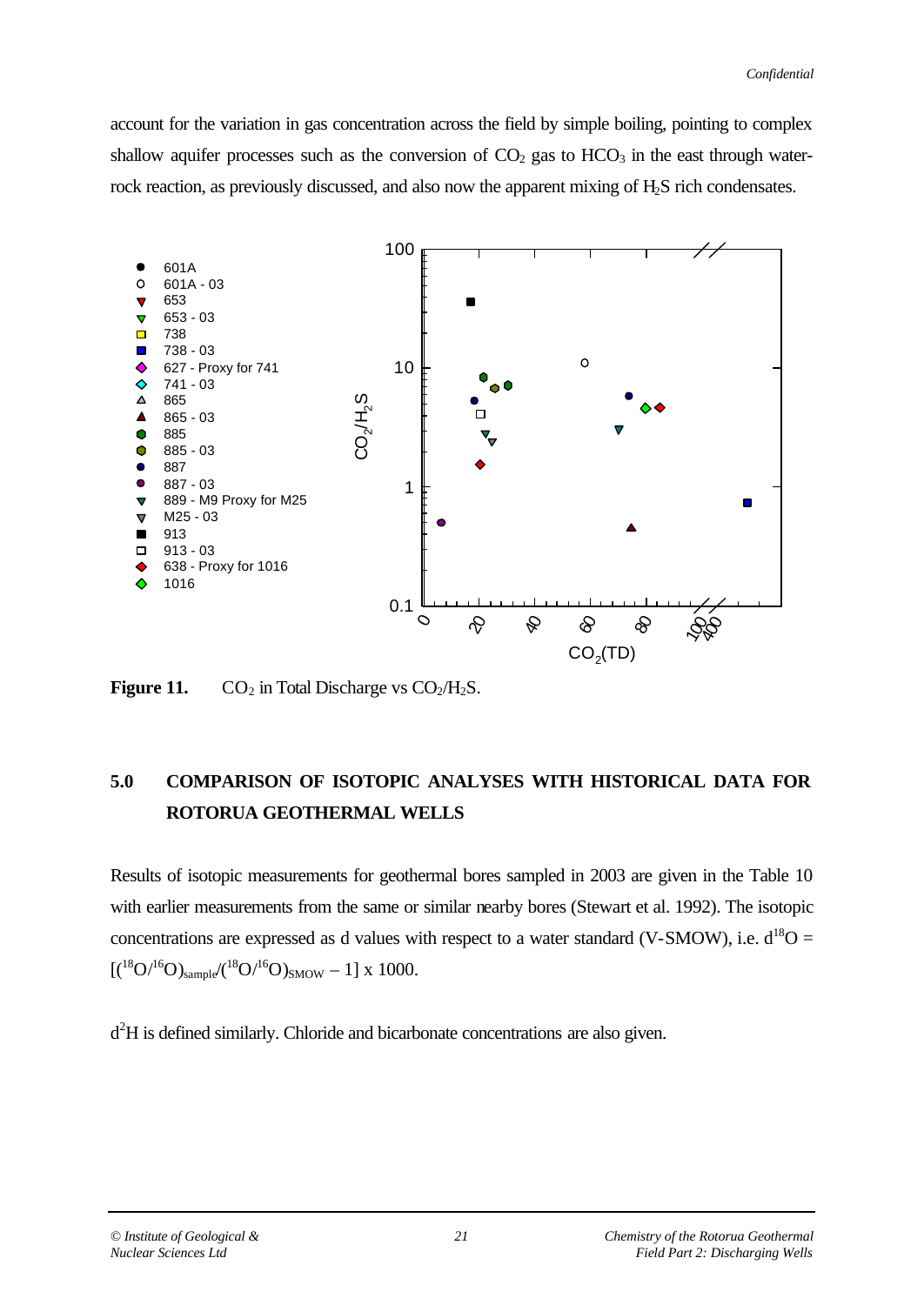The data are plotted in Figures 12-15. As discussed above the geothermal waters can be split into two groups on the basis of their locations and chloride/bicarbonate ratios; the east and south group waters (ES) are mainly or entirely resident in Mamaku Ignimbrite and the north and west group waters (NW) are normally resident in Rotorua Rhyolite.

In the plots, ES group waters are represented by squares and NW waters by diamonds. The 2003 data are plotted as solid symbols and historical data as open symbols. Figure 12 shows  $d^{18}O$  versus  $d<sup>2</sup>H$  values. Rain waters are expected to plot close to the "meteoric water line" which has been determined from many measurements on New Zealand rainfall. The average composition of groundwater in the Rotorua area is represented by the symbol "G", which plots close to the line as expected. A trend line through the NW group waters extends from the groundwater point to more positive  $d^8O$  and  $d^2H$  values, intercepting a dashed line through the ES group samples. The NW group trend shows the effect of groundwater dilution of deep geothermal water. The dashed line shows the effect of steam separation (boiling) from deep geothermal water as it rises to higher levels and lower pressures. Figure 13 shows  $d^8O$  versus chloride concentrations, with the same trend lines.

Figures 14 and 15 show temperature and bicarbonate concentrations versus chloride concentration. The trend line through the NW group waters is curved to meet the groundwater point; this curve represents heat contributed by hot rock (conducted heat) as groundwater within rhyolite aquifers is drawn convectively into the system at depth. The chloride/bicarbonate plot shows the marked difference between the two groups of waters. There is an indication from this plot that the bicarbonate concentrations in the NW group are increasing relative to the chloride concentrations.

#### **5.1 Kuirau Park**

Two bores were sampled in the Kuirau Park area. Well RR601A was sampled in July 1983 and Sep 1989, as well as in Jan 2003. The isotopic composition shows very little change over this time (Table 10). No earlier measurements are available for well RR913, but nearby bores (RR619 and 681) showed similar compositions although cooler water in the 1980s. The Kuirau bores continue the observed pattern of relatively dilute chloride-bicarbonate waters for the area, with temperatures perhaps related to proximity to an upflow.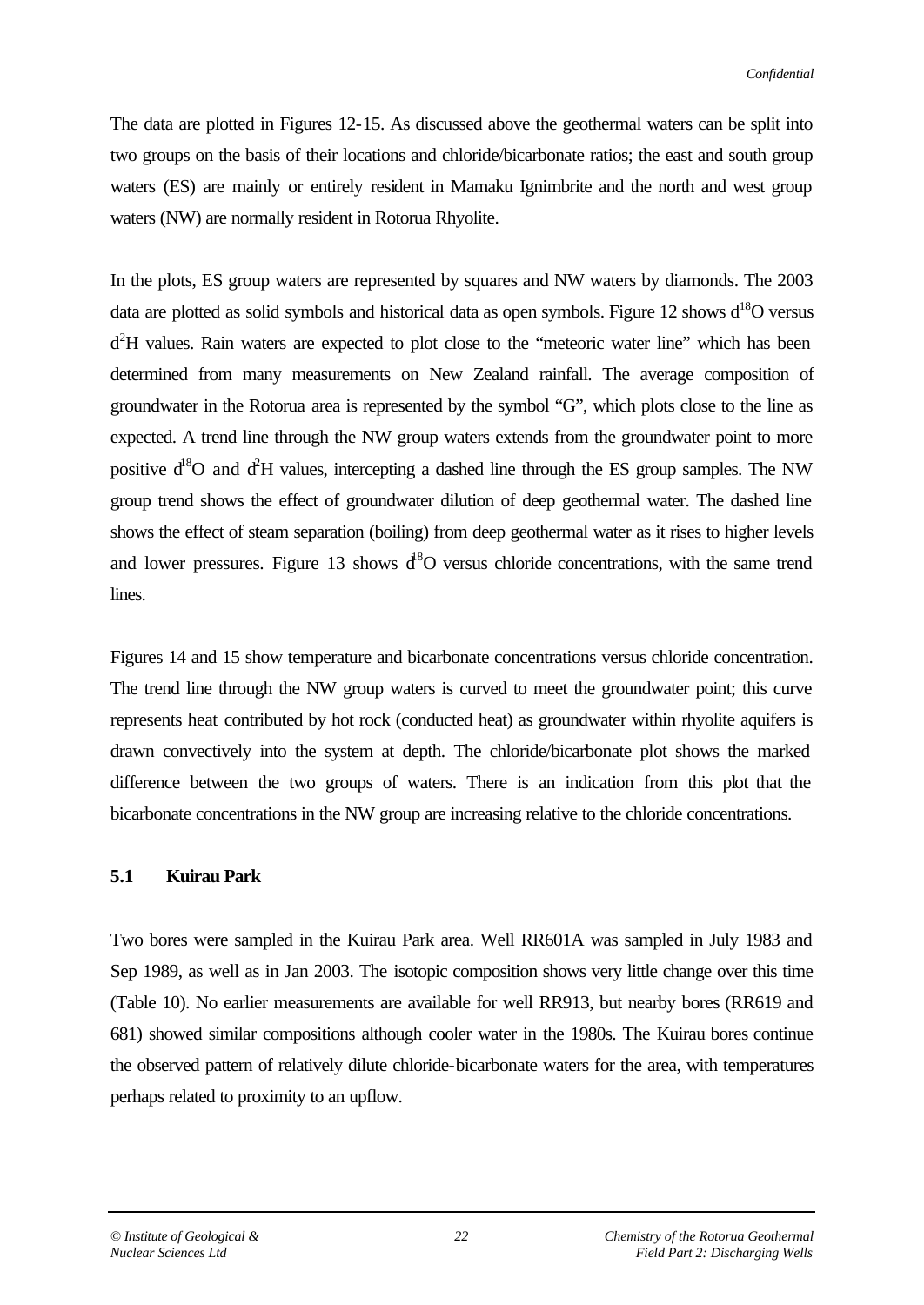

**Figure 12.** Plot of d<sup>18</sup>O versus d<sup>2</sup>H values for Rotorua geothermal waters.



Figure 13. Plot of d<sup>18</sup>O versus chloride concentrations for Rotorua geothermal waters.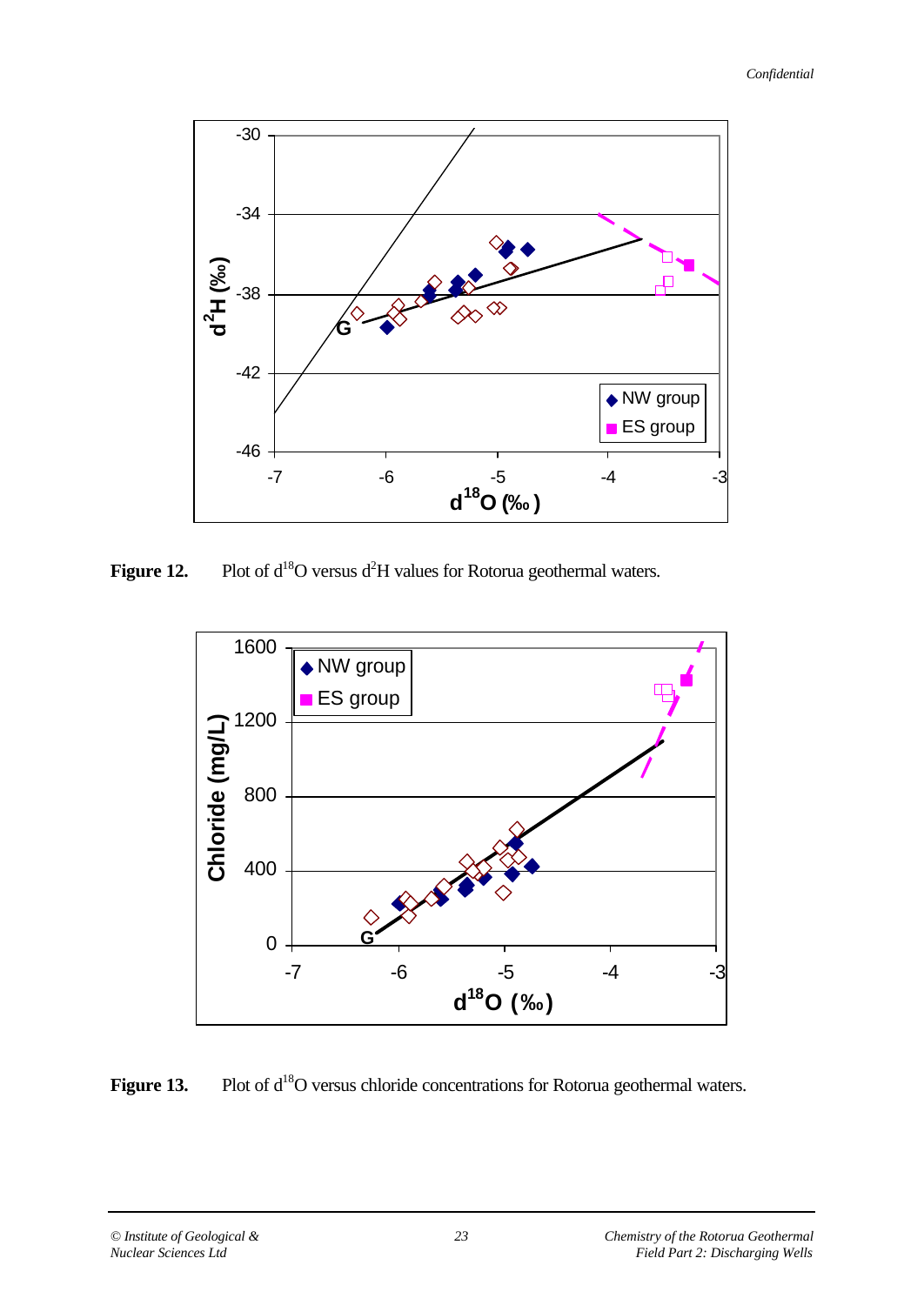

**Figure 14.** Plot of chloride concentration versus downhole temperatures for Rotorua geothermal waters.



**Figure 15.** Plot of aquifer chloride concentration versus bicarbonate concentrations for Rotorua geothermal waters.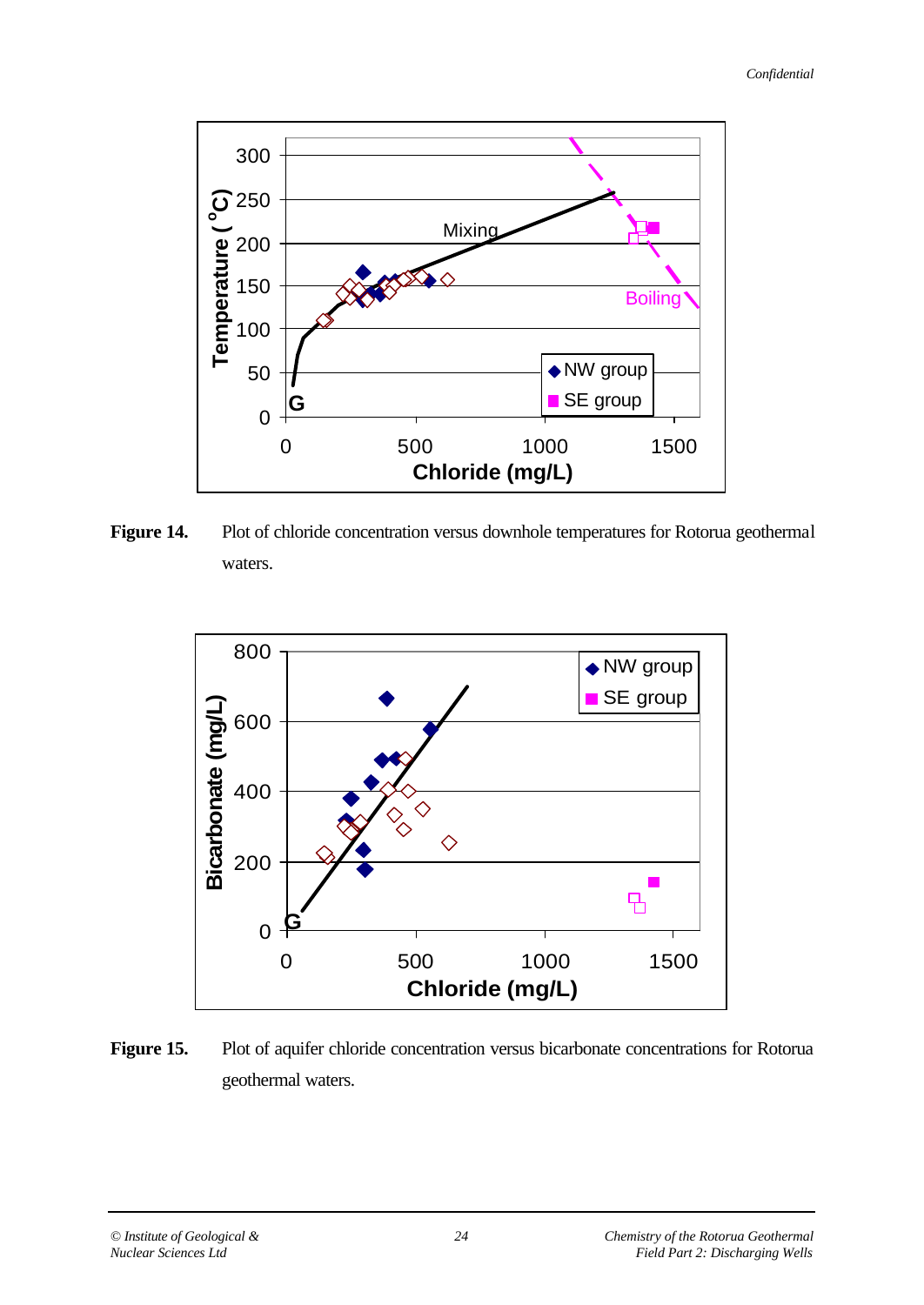#### **5.2 Government Gardens**

Bores RR885 and 887 are in the high bicarbonate (Government Gardens) region. RR885 has slightly more positive d values than RR680 (sampled in 1989), but the bores have similar temperatures and chloride/bicarbonate concentrations. RR887 was sampled in the 1980s and 2003. The 2003 and 1984 samples are similar, but the 1989 sample again has more negative d values. The 2003 sample has increased bicarbonate and lower chloride, indicating changed flow conditions from depth.

#### **5.3 Ngapuna**

M25 is in the Ngapuna area, and is compared with the previously sampled nearby well M9. Both tapped high chloride water, representing the least diluted water in the field. This is the only well from the ES group that was sampled in 2003. M25 has slightly higher  $d^8O$  and chloride, but it is not possible to say if this represents a significant change in time, or simply reflects stable dilution patterns in the area. The latter is more likely.

#### **5.4 West Rotorua**

Five bores were sampled in this area in 2003. The bores (RR653, 738, 741, 865 and 1016) have increasing  $d^8O$  values, and chloride and bicarbonate concentrations, in this order. Compared with their selected comparison bores, they have similar isotopic and chloride concentrations, but higher bicarbonate concentrations. This would suggests a trend of increasing bicarbonate concentrations in the area, meaning less dilution is occurring of the waters generated deeper in the system by reaction of dissolved  $CO<sub>2</sub>$  with rock. However comparison against previously sampled wells, not the isotope proxy wells and reducing the data to atmospheric pressure shows, that for most wells the relative concentrations of bicarbonate are either similar or slightly lower (relative to Cl and B). There is no previous data to compare with well for 1016 where indeed the  $HCO<sub>3</sub>$  is much higher than the nearby proxy well. High bicarbonate implies entry of less groundwater from shallow levels from the south (Stewart et al. 1992 demonstrated shallow groundwater entry in this area in the 1980s based on elevated tritium and sulphate concentrations in the waters).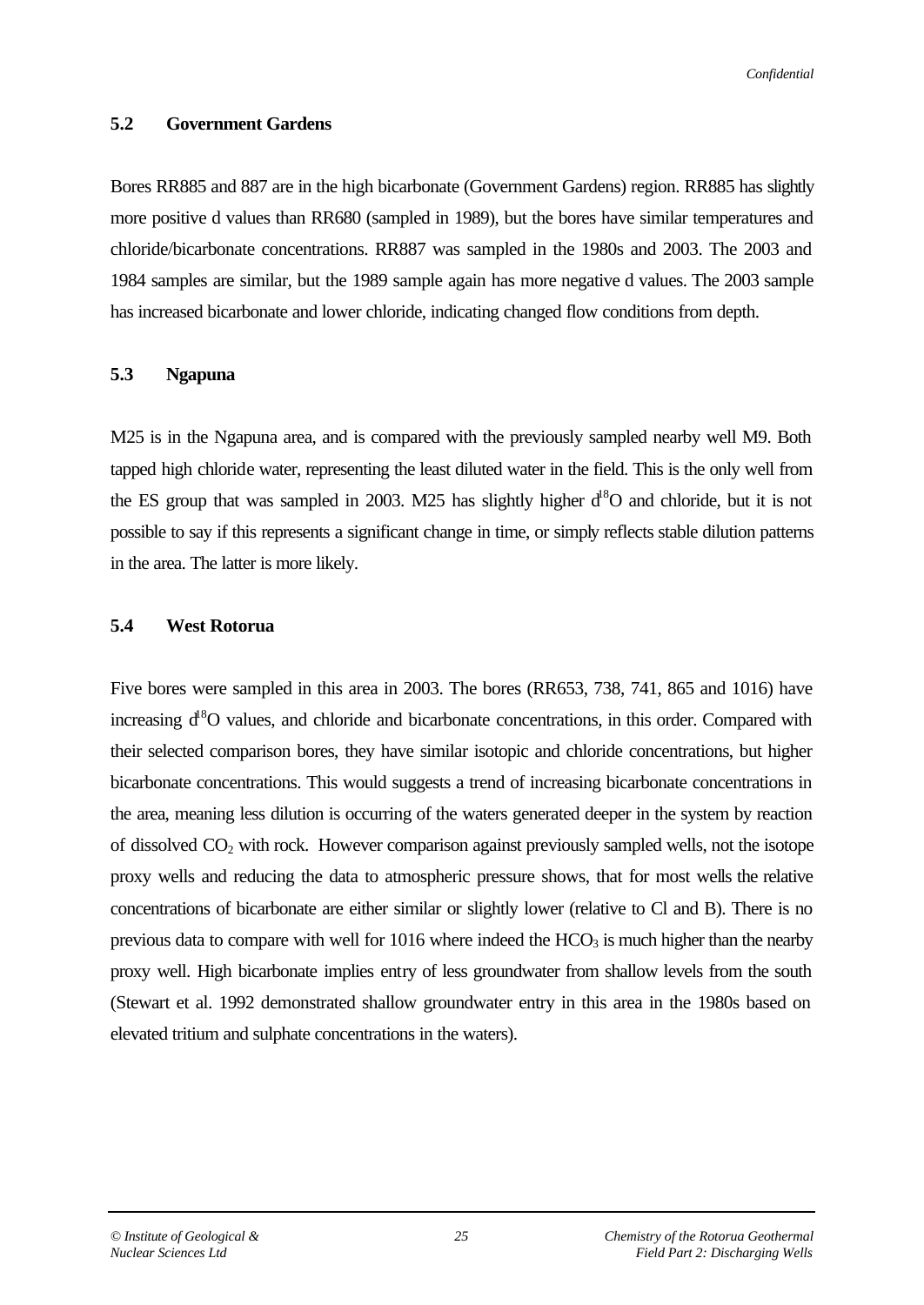#### **6.0 DISCUSSION**

The chemistry of the Rotorua well discharges show that changes are continuing to occur in the hydrology of the geothermal field. Typically there are only relatively minor increases/decreases in the silica geothermometer temperatures and reservoir chloride concentrations since the 1990s. This signifies that the shallow aquifer, in the immediate vicinity of the well feed zones, is stable and not showing any significant cooling or dilution. There is little change in the stable isotopes which support the stable chemistry. Well 1016 in the south shows a substantial increase in  $HCO<sub>3</sub>$  compared to a nearby proxy well. However, without additional data it cannot be ascertained whether this is evidence for entry of less groundwater from shallow levels from the south.

An increase in the Na-K geothermometer temperatures by  $10^{\circ}$ C to  $16^{\circ}$ C, may indicate an increase in the deeper source water temperatures, while the faster acting K-Mg geothermometer shows no major changes across the field. This again supports relatively stable temperatures in the shallower system but at a further distance from the aquifer feeding the wells.

Of the ten wells three had higher dilution in reservoir chloride and contained very high dissolved sulphide in the collected water samples; RR738 and RR865 (decreased  $\degree$  30 mg/L) located in the Western part of the field and RR887 (decreased  $\degree$  70 mg/L) at Government Gardens. The steam analyses from these wells showed  $CO<sub>2</sub>/H<sub>2</sub>S$  ratios less than 1 and high depletion of CH<sub>4</sub> relative to  $CO<sub>2</sub>$  and H<sub>2</sub>S. The likely explanation is mixing of the shallow aquifer fluids with an enriched H<sub>2</sub>S lower chloride fluid. This fluid may have formed by phase separation at depth and condensation and with accumulation of the relatively soluble H<sub>2</sub>S at shallow depths. However why this fluid should appear now, what its range and extent is and whether it is a transient phenomenon, is uncertain. Modelling of gas reservoir processes may give some insight into its formation.  $H_2S$  gas concentrations exceeding  $CO<sub>2</sub>$  have not been observed in any other New Zealand geothermal field. The relative proportions of He with respect to Ar and  $N_2$  have also shown interesting changes when compared to historical data. Relative He enrichment in the Western wells is, as high as or higher than at Ngapuna, Whakarewarewa and Kuirau, areas previously identified by Giggenbach and Glover (1992) as being main upflow zones. This suggests that the "upflow" zones identified may now cover a wider and more diffuse geographic area than identified previously. Whether this is due to increased flow of deeper, less boiled fluids to the surface and outward from the south and east as a consequence of the bore close programme or simply the result of lack suitable historical data is yet to be determined.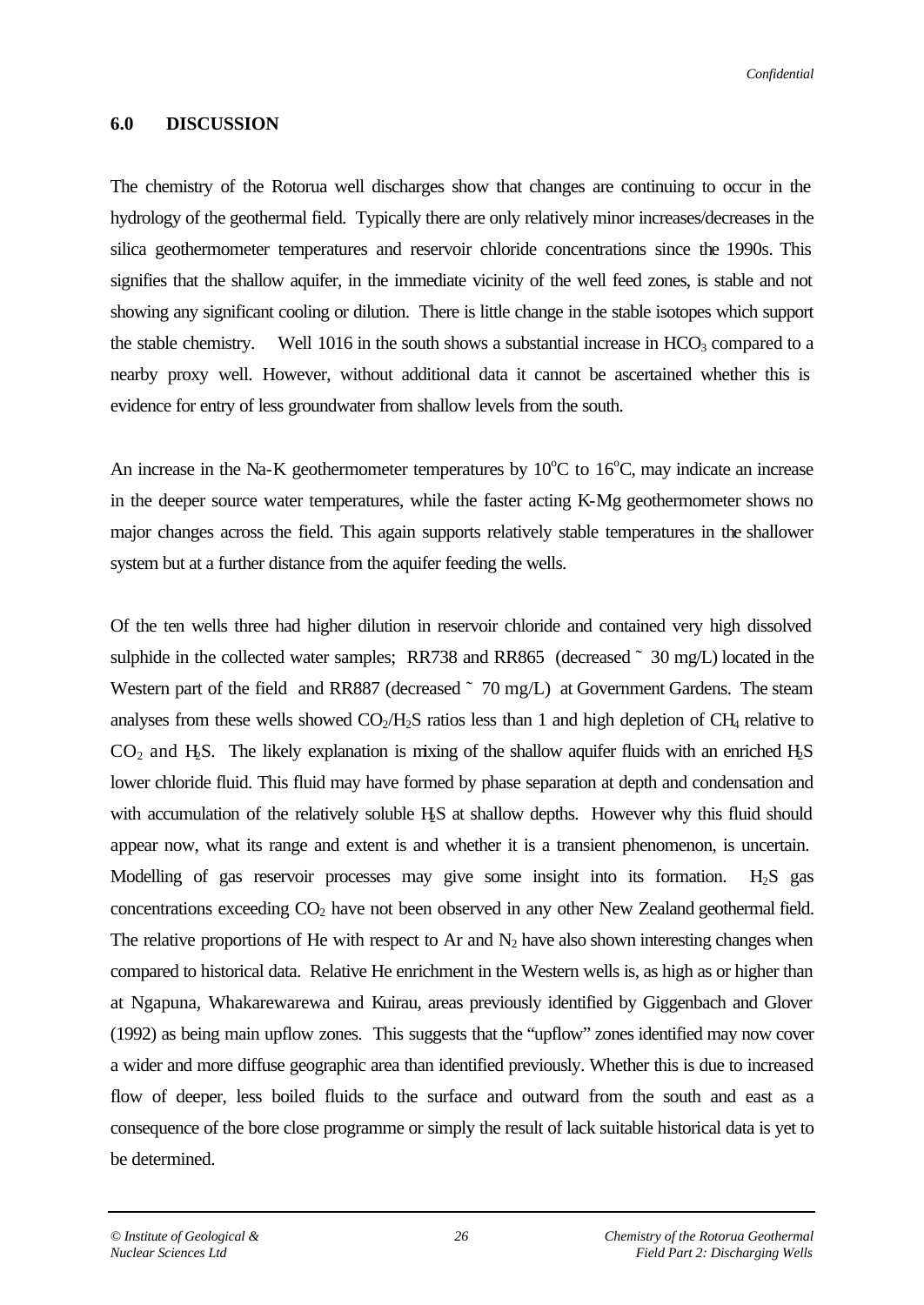### **7.0 CONCLUSIONS**

- 1. A geochemical survey of ten production wells over the Rotorua geothermal field was undertaken to collect a modern data set that could be used for comparison with historical data. The choice of suitable wells to sample was severely curtailed due to the implementation of the well closure programme.
- 2. The shallow aquifer feeding the wells over the last decade shows relatively minor changes in heat and reservoir chloride. This indicates stability and no deleterious processes are affecting the Rotorua geothermal system. Geothermometer temperatures of the deeper source waters appear to have increased typically by  $16^{\circ}$ C. Nevertheless three wells, two in Western Rotorua and one in Government Gardens show decreases in silica enthalpy and reservoir chloride.
- 3. These, three wells, which show more dilution than the others, appear to be mixing with a  $H_2S$  gas enriched fluid. The formation of this inferred fluid is a surprise and requires confirmation. Its genesis and effects on the local aquifer needs to be determined.
- 4. Helium enrichment relative to argon and nitrogen appears to have occurred in the Western part of the field. This suggests that the "upflow" zones may now cover a wider and more diffuse geographic or degassing is delayed because of increased pressures in the reservoir.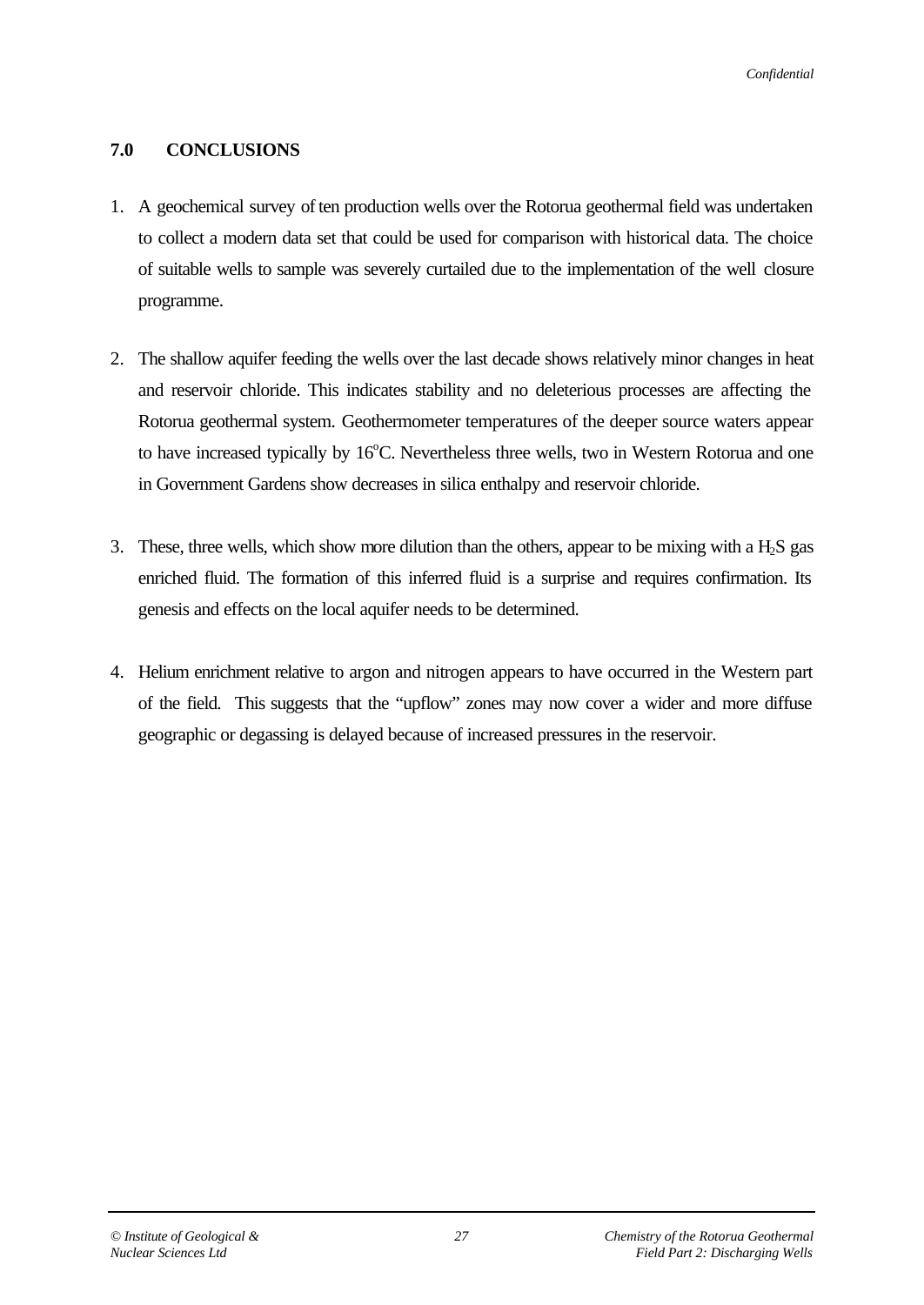### **8.0 RECOMMENDATIONS**

- 1. The apparent formation of a cooler H2S gas rich phase which appears to be diluting the aquifer fluids is of concern as this could increase the "natural" gas flux to the surface and also cause problems if these mixed fluids are discharged in production wells. The limited and focused sampling in the study was not designed to follow up on this discovery. However work should be considered to determine the range and extent of the fluids and determine whether it is a transient phenomenon.
- 2. The study complements the Spring Study (Part 1) and both need to be combined to review the reservoir model of the field.
- 3. The study provides a baseline with which to compare future changes. As recommended in Part 1 for springs, the wells should also be sampled and reanalysed in 5 and again in 10 years time, thereafter to be reviewed.

### **9.0 ACKNOWLEDGEMENTS**

We would like to thank Karen Britten and Duncan Graham for sampling the wells and Dougall Gordon (Environment Bay of Plenty) for support and interest in this project and for supplying unpublished data. The co-operation of landowners allowing access to their wells was gratefully appreciated.

### **10.0 REFERENCES**

- Arnósson, S., 2000. Isotopic and Chemical Techniques in Geothermal Exploration, Development and Use. International Atomic Energy Agency.
- Brenninkmeijer, C.A.M. and Morrison, P.D., 1987. An automated system for isotopic equilibration of  $CO_2$  and H<sub>2</sub>O for <sup>18</sup>O analysis of water. Chemical Geology 66 (1/2), 21-26.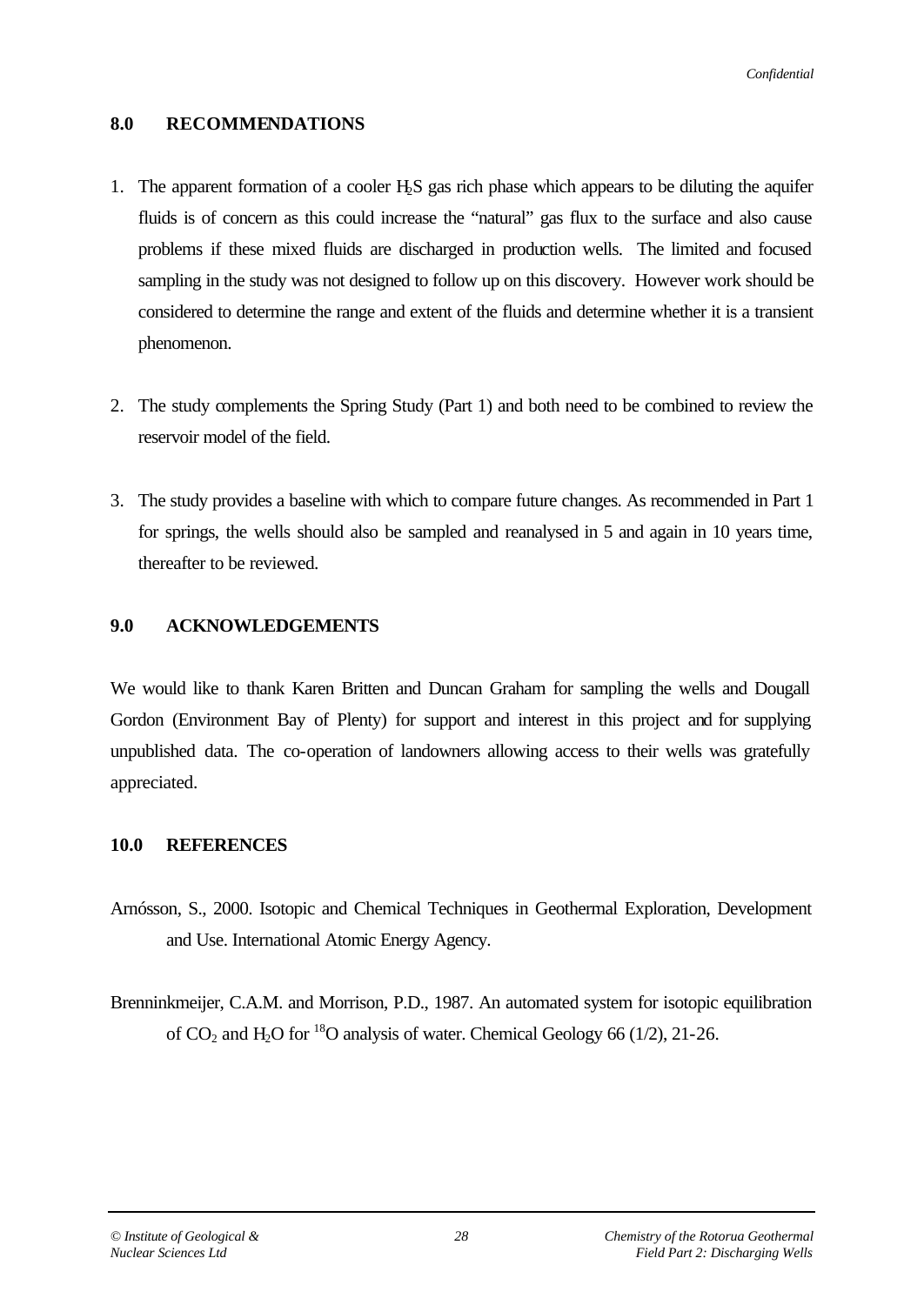- Fournier, R.O., 1991. Water Geothermometers Applied to Geothermal Energy. In Application of Geochemistry in Geothermal Reservoir Development, Ed Franco D'Amore. Unitar/UNDP, 37-69.
- Glover, R.B., 1967. The chemistry of thermal waters at Rotorua. New Zealand Journal of Science 10, 70-96.
- Glover, R.B., Mroczek, E.K., 1998. Changes in silica Chemistry and Hydrology across the Rotorua Geothermal Field, New Zealand. Geothermics 27(2), 183-196.
- Giggenbach, W.F. and Goguel, R.L., 1989. Collection and analysis of geothermal and volcanic water and gas discharges. DSIR Chem Div Report CD2401, pp 1-81.
- Giggenbach, W.F., 1991. Chemical Techniques in Geothermal Exploration. In Application of Geochemistry in Geothermal Reservoir Development, Ed Franco D'Amore. Unitar/UNDP, 119-143.
- Giggenbach, W.F. and Glover, R.B., 1992. Tectonic regime and major processes governing the chemistry of water and gas discharges from the Rotorua geothermal field, New Zealand. Geothermics 21(2), 121 -140.
- Kissling, W., 2000. Rotorua Geothermal Monitoring Programme: Summary of Data for the Period January 1998 to April 2000. Industrial Research Ltd Report 994.
- Klyen, L., 1996. Sampling Techniques for Geothermal Fluids, IGNS Report 96/29.
- Mahon, W.A.J., 1985. Technical Report of the Geothermal Monitoring Programme 1982-1985, Ministry of Energy.
- Mroczek, E.K., Stewart, M.K. and Scott B.J., 2002. Chemistry of the Rotorua Geothermal Field Part 1: Natural geothermal features – update of chemical and isotopic compositions and comparison with historical data. GNS Confidential Client Report 2002/80.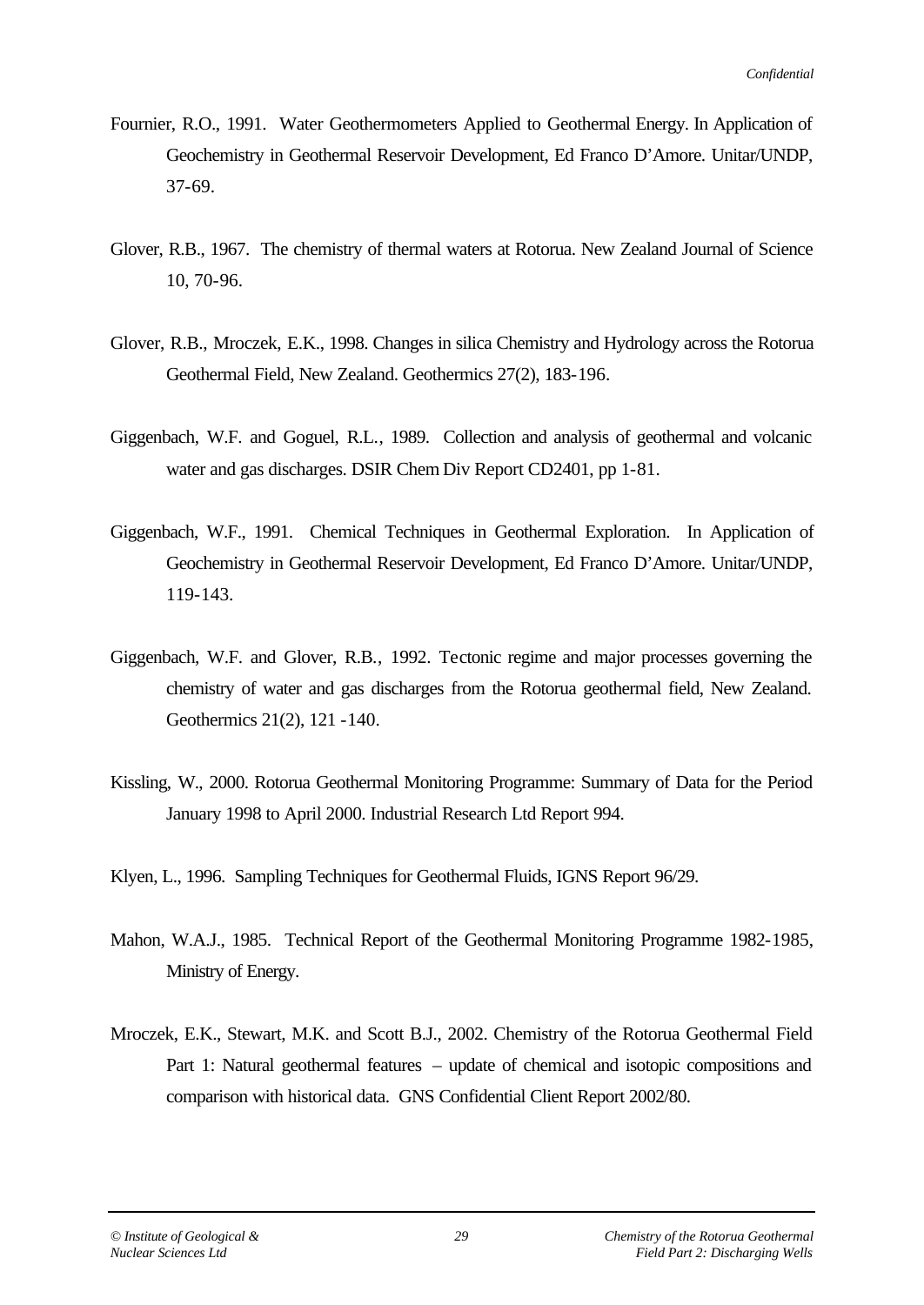Stewart, M.K., Lyon, G.L., Robinson, B.W. and Glover, R.B., 1992. Fluid flow in the Rotorua geothermal field derived from isotopic and chemical data. Geothermics 21(2), 141-164.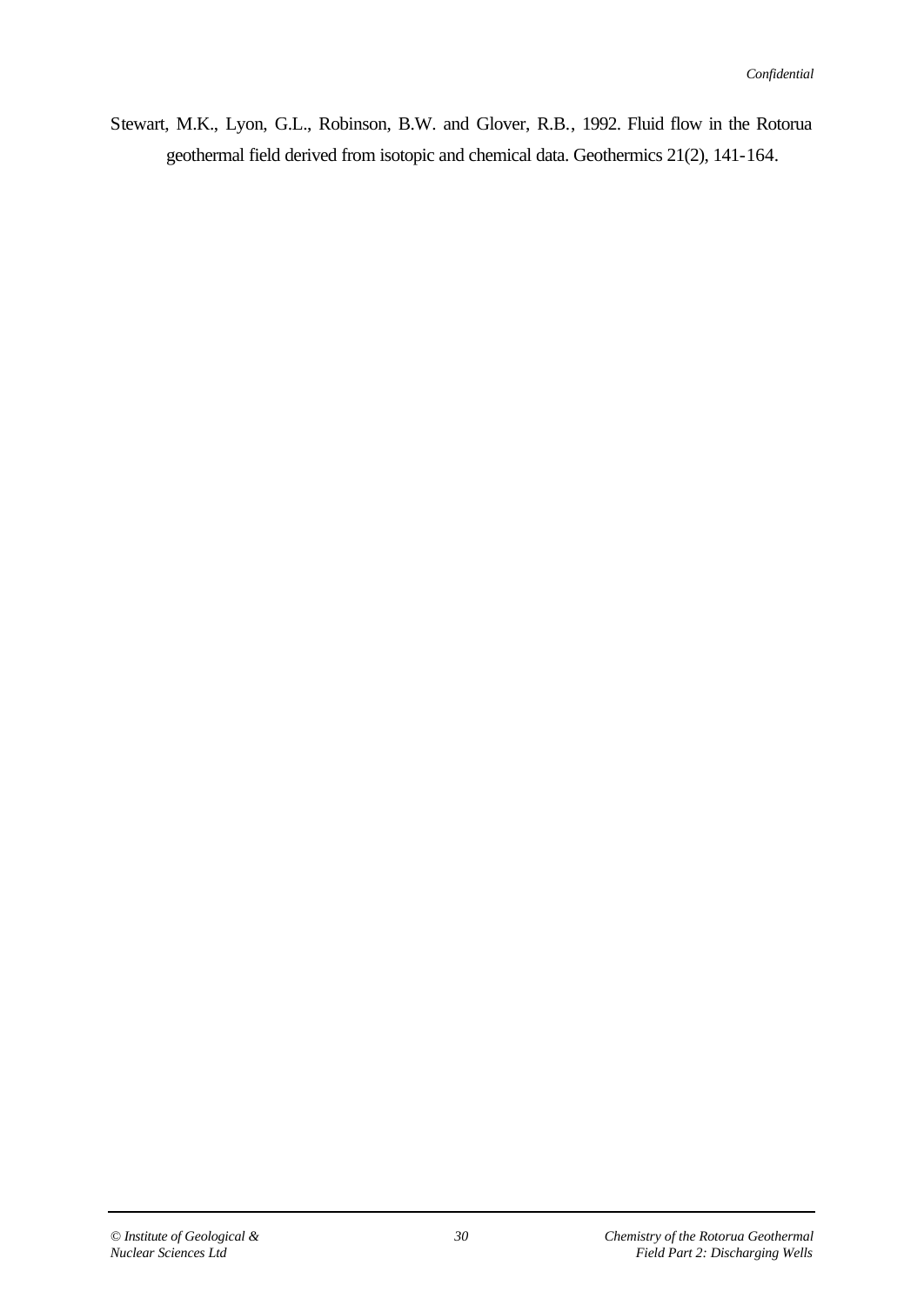| <b>Well Number</b>                  | Easting | <b>Northing</b> | Location                                      | Cased<br>(m)     | <b>Drilled</b><br>(m) | Max T,<br>$^{\circ}$ C | Enthalpy,<br>kJ/kg | T (Enth),<br>°C | $T(Sil)$ , $^{\circ}C$ | $T(Sil)$ , $^{\circ}C$ |
|-------------------------------------|---------|-----------------|-----------------------------------------------|------------------|-----------------------|------------------------|--------------------|-----------------|------------------------|------------------------|
|                                     |         |                 |                                               |                  |                       |                        |                    |                 | sampled                | proxy                  |
| West Rotorua                        |         |                 |                                               |                  |                       |                        |                    |                 |                        |                        |
| 653                                 | 2794180 | 6333600         | 330 Old Taupo Rd                              | 100              | 131                   | 140                    | 560                | 133             | 143                    |                        |
| 825 (proxy for 653)                 | 2794297 | 6333681         | 64 Devon St                                   | 117.4            | 120.4                 |                        |                    |                 |                        | 152                    |
| 738                                 | 2794720 | 6334070         | 46 Holland St                                 | 96.8             | 134                   | 121                    |                    |                 | 141                    |                        |
| 816 (proxy for 738)                 | 2795063 | 6334088         | 19 Holland St                                 | 78               | 116.2                 | 155                    | 593                | 141             |                        | 147                    |
| 741                                 | 2794880 | 6334920         | Acacia Lodge Motel,<br>40 Victoria St         | 104.4            | 129.93                | 123                    |                    |                 | 134                    |                        |
| 627 (proxy for 741)                 | 2794954 | 6334861         | 7 Union St                                    | 94.5             | 124.9                 |                        |                    |                 |                        | 135                    |
| 865                                 | 2795100 | 6334650         | 22 Malfroy Rd                                 | 98.5             | 105                   | 130                    |                    |                 | 141                    |                        |
| 1016                                | 2795350 | 6334060         | 288 Fenton St (adjacent<br>to the Racecourse) | 91               | 120                   | 135                    |                    |                 | 155                    |                        |
| 638 (proxy for 1016)                | 2795634 | 6334068         | Rotorua Race Course,<br><b>Fenton St</b>      | 101.5            | 133                   | 166                    | 700                | 165             |                        | 163                    |
| <b>Government</b><br><b>Gardens</b> |         |                 |                                               |                  |                       |                        |                    |                 |                        |                        |
| 885                                 | 2795560 | 6335790         | Princes Gate Hotel                            | 68               | 112.23                | 161                    | 680                | 160             | 156                    |                        |
| 680 (proxy for 885)                 | 2795645 | 6336028         | <b>QE Hospital</b>                            | 92               | 135.9                 |                        | 670                | 159             |                        | 145                    |
| 887                                 | 2795720 | 6335330         | <b>Government Gardens</b>                     | 96.21            | 107.66                | 149                    |                    |                 | 154                    |                        |
| <b>Kuirau Park</b>                  |         |                 |                                               |                  |                       |                        |                    |                 |                        |                        |
| 601A                                | 2794570 | 6335500         | 131 Hinemoa St                                | 137.7            | 173.7                 | 153                    |                    |                 | 142                    |                        |
| 913                                 | 2794510 | 6335890         | <b>Aquatic Centre</b>                         | 121              | 146.5                 | 152.5                  | 865                | 203             | 166                    |                        |
| 681 (proxy for 913)                 | 2794348 | 6335915         | <b>Kuirau Park</b>                            | 120              | 200                   |                        |                    |                 |                        | 147                    |
| 619 (proxy for 913)                 | 2794267 | 6336405         | 96 Lake Rd<br>(1 Tawera Rd)                   | 56.5             | 195.1                 |                        |                    |                 |                        | 114                    |
| <b>Ngapuna</b>                      |         |                 |                                               |                  |                       |                        |                    |                 |                        |                        |
| M25                                 | 2796178 | 6334563         | <b>Treatment Station</b>                      | $\overline{245}$ | 245                   | $\overline{211}$       |                    |                 | 216                    |                        |
| 889 (proxy for M25)                 | 2796178 | 6334580         | <b>Treatment Station</b>                      | 234.5            | 248                   | 216                    | 912                | 213             |                        | 216                    |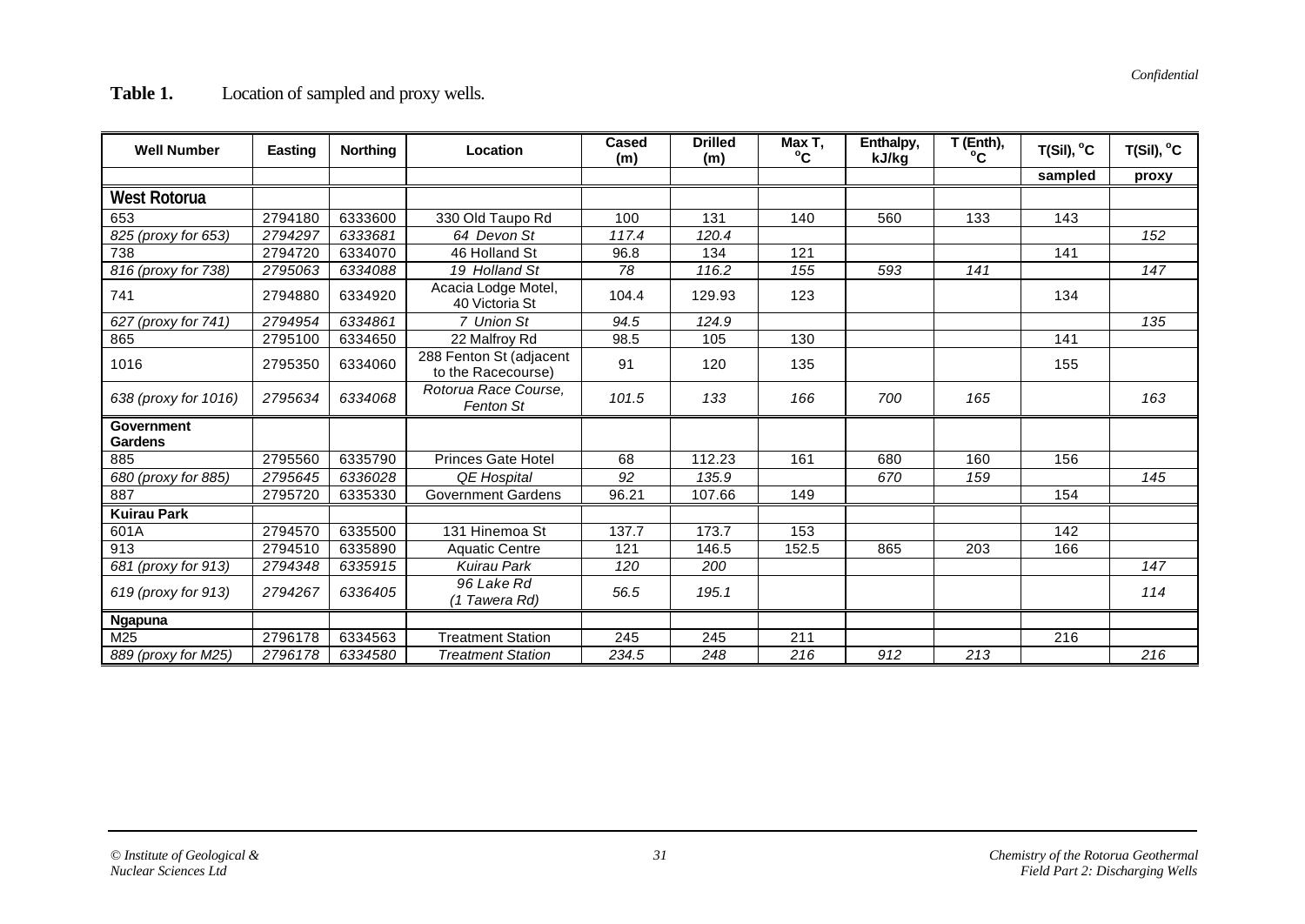| Table 2. | Separated water chemical analyses of wells sampled in January and March 2003. |  |
|----------|-------------------------------------------------------------------------------|--|
|          |                                                                               |  |

| Laboratory Reference No              |             | 2300016      | 2300017      | 2300018 | 2300019      | 2300020      | 2300483  | 2300484      | 2300485  | 2300519       | 2300520  |
|--------------------------------------|-------------|--------------|--------------|---------|--------------|--------------|----------|--------------|----------|---------------|----------|
| <b>Collection Date</b>               |             | 8/01/03      | 8/01/03      | 7/01/03 | 8/01/03      | 8/01/03      | 18/03/03 | 18/03/03     | 18/03/03 | 20/03/03      | 20/03/03 |
| Well No.                             | RR653       | <b>RR887</b> | <b>RR865</b> | RR913   | <b>RR738</b> | <b>RR885</b> | 1016     | <b>RR741</b> | M25      | <b>RR601A</b> |          |
| Bicarbonate (total)                  | mg/l        | 371          | 600          | 471     | 210          | 413          | 457      | 543          | 170      | 117           | 308      |
| pH                                   |             | 8.42         | 7.88         | 8.35    | 9.06         | 7.96         | 8.63     | 7.77         | 7.44     | 7.58          | 8.44     |
| Analysis temperature                 | $^{\circ}C$ | 21           | 21           | 22      | 22           | 22           | 22       | 23           | 23       | 20            | 20       |
| HCO <sub>3</sub> /Date Analysed      |             | 9/1/03       | 9/1/03       | 9/1/03  | 9/1/03       | 9/1/03       | 19/3/03  | 19/3/03      | 19/3/03  | 21/3/03       | 21/3/03  |
| Boron                                | mg/l        | 2.3          | 5.2          | 4.1     | 5.7          | 3.2          | 5.4      | 4.7          | 3.0      | 9.9           | 3.7      |
| Calcium                              | ma/         | 10.4         | 9.9          | 3.3     | 0.83         | 14.9         | 0.89     | 17.0         | 12.4     | 16.7          | 4.9      |
| Chloride                             | mg/         | 267          | 386          | 383     | 304          | 345          | 439      | 581          | 310      | 1516          | 242      |
| Lithium                              | mg/         | 1.5          | 3.6          | 2.6     | 3.0          | 1.8          | 2.5      | 2.5          | 1.9      | 2.6           | 1.6      |
| Magnesium                            | ma/         | 0.07         | 0.14         | 0.05    | 0.011        | 0.15         | 0.015    | 0.09         | 0.12     | 0.02          | 0.04     |
| Potassium                            | mg/         | 25           | 58           | 41      | 31           | 37           | 31       | 54           | 31       | 125           | 27       |
| Silica (as SiO <sub>2</sub> )        | ma/         | 253          | 277          | 243     | 325          | 245          | 290      | 293          | 218      | 343           | 249      |
| Sodium                               | mg/         | 328          | 504          | 473     | 289          | 413          | 514      | 577          | 389      | 950           | 302      |
| Sulphate                             | ma/l        | 86           | 49           | 64      | 23           | 92           | 83       | 118          | 222      | 29            | 87       |
| Sulphide (total as H <sub>2</sub> S) | mg/l        | 43           | 190          | 141     | 14.2         | 111          | 110      | 154          | 41       | 95            | 44       |
| H <sub>2</sub> S/Date Analysed       |             | 9/1/03       | 9/1/03       | 9/1/03  | 9/1/03       | 9/1/03       | 19/3/03  | 19/3/03      | 19/3/03  | 21/3/03       | 21/3/03  |
| Deuterium                            | 0/00        | $-36.3$      | $-35.8$      | $-36.2$ | $-37.7$      | $-36.2$      | $-35.3$  | $-34.8$      | $-36.8$  | $-36.2$       | $-38.3$  |
| Oxygen 18                            | 0/00        | $-5.3$       | $-4.9$       | $-5.0$  | $-5.5$       | $-5.1$       | $-4.6$   | $-4.7$       | $-5.2$   | $-3.1$        | $-5.7$   |
| Separation Pressure                  | bq          | 0.4          |              | 0.93    | 4.25         | 0.6          | 2.55     | 1.85         | 0.65     | 11.5          | 0.55     |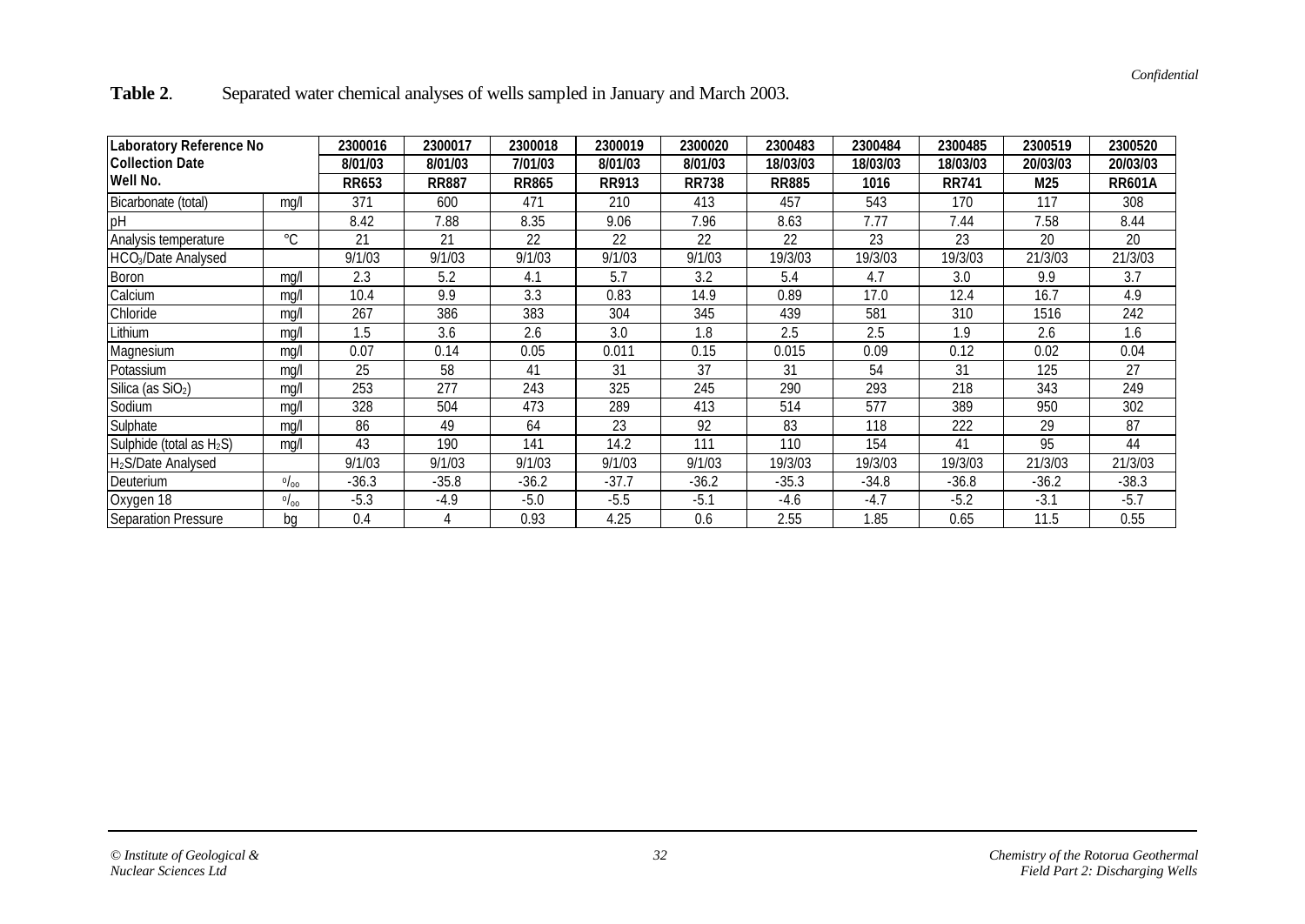**Table 3.** Separated steam chemical analyses of wells sampled in January and March 2003.

| <b>Laboratory Reference No</b> |              | 2300012      | 2300013       | 2300014       | 2300015      |
|--------------------------------|--------------|--------------|---------------|---------------|--------------|
| <b>Collection Date</b>         |              | 8/01/03      | 7/01/03       | 8/01/03       | 8/01/03      |
| Well No.                       |              | <b>RR887</b> | <b>RR 865</b> | <b>RR 913</b> | <b>RR738</b> |
| Carbon Dioxide                 | mmol/100 mol | 1291         | 1746          | 829           | 8056         |
| Hydrogen sulphide              | mmol/100 mol | 2587         | 3910          | 200           | 10921        |
| Ammonia                        | mmol/100 mol | 0.44         | 0.46          | 0.42          |              |
| Argon                          | mmol/100 mol | 0.03         | 0.11          | 0.31          | 2.2          |
| Helium                         | mmol/100 mol | < 0.001      | 0.006         | 0.011         | 0.07         |
| Hydrogen                       | mmol/100 mol | 4.2          | 18.3          | 1.5           | 93           |
| Methane                        | mmol/100 mol | 0.34         | 2.2           | 22            | 26           |
| Nitrogen                       | mmol/100 mol | 1.5          | 5.5           | 30            | 143          |
| Oxygen                         | mmol/100 mol | < 0.001      | < 0.001       | < 0.001       | < 0.001      |
| <b>Separation Pressure</b>     | bg           |              | 0.93          | 4.25          | 0.6          |

#### **Table 3** continued.

| Laboratory Reference No    |              | 2300481      | 2300482  | 2300517  | 2300518       |
|----------------------------|--------------|--------------|----------|----------|---------------|
| <b>Collection Date</b>     |              | 18/03/03     | 18/03/03 | 20/03/03 | 20/03/03      |
| Well No.                   |              | <b>RR885</b> | 1016     | M25      | <b>RR601A</b> |
| Carbon Dioxide             | mmol/100 mol | 781          | 1711     | 405      | 1027          |
| Hydrogen sulphide          | mmol/100 mol | 115          | 371      | 167      | 93            |
| Ammonia                    | mmol/100 mol | 0.43         | 0.40     | 0.41     | 0.34          |
| Argon                      | mmol/100 mol | 0.03         | 0.11     | 0.06     | 0.58          |
| Helium                     | mmol/100 mol | 0.007        | 0.01     | 0.003    | 0.010         |
| Hydrogen                   | mmol/100 mol | 12.7         | 22       | 7.4      | 5.4           |
| Methane                    | mmol/100 mol | 2.2          | 3.9      | 0.51     | 10.2          |
| Nitrogen                   | mmol/100 mol | 3.8          | 7.8      | 5.1      | 31            |
| Oxygen                     | mmol/100 mol | < 0.001      | < 0.001  | < 0.001  | < 0.001       |
| <b>Separation Pressure</b> | bg           | 2.55         | 1.85     | 11.5     | 0.55          |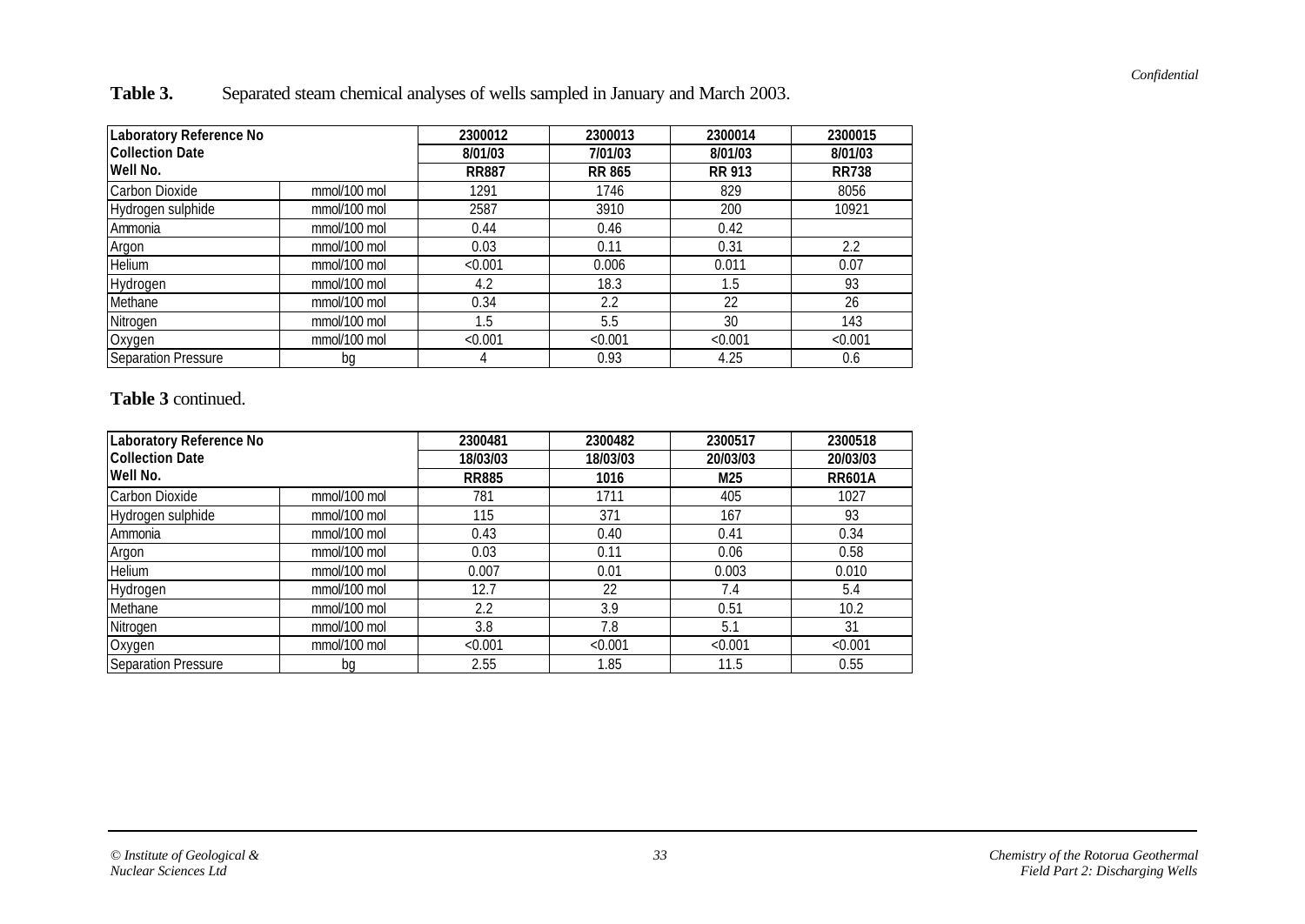*Confidential*

Table 4. Well discharge water compositions for sampled and proxy wells.

| <b>Well No</b> | Sample No | Date     | WHP,  | Enthalpy, | SP, bg CT °C |      |           | mg/L       |        |           |      |                |      |      |      |     |            |                |      |                  |                   |
|----------------|-----------|----------|-------|-----------|--------------|------|-----------|------------|--------|-----------|------|----------------|------|------|------|-----|------------|----------------|------|------------------|-------------------|
|                |           |          |       | kJ/gm     |              |      | ТA        | <b>IpH</b> | ILi    | <b>Na</b> | К    | Ca             | Mg   | l Rb | ICs  | СI  | <b>SO4</b> | l B            | Si02 | HCO <sub>3</sub> | H <sub>2</sub> Sd |
| <b>RR601A</b>  | 5503      | 21/07/83 | 0.3   |           |              |      |           | 9.05       | .4     | 309       | 26   | 4.5            | 0.03 | 0.24 | 0.2  | 267 | 62         | 3.1            | 235  | 291              |                   |
| <b>RR601A</b>  | 6724/8/A  | 25/09/89 | 0.175 |           |              | 98.2 | 20        | 9          | .4     | 313       | 25   | 5.1            | 0.06 | 0.21 | 0.2  | 240 | 43         | 2.4            | 246  | 277              | 50                |
| <b>RR601A</b>  | 6786/27/A | 22/05/90 | 0.25  |           |              | 98.7 | 17        | 8.7        | .4     | 315       | 25   | 6              | 0.05 | 0.2  | 0.12 | 240 | 42         | 2.9            | 234  | 297              | 59                |
| <b>RR601A</b>  | 2300520   | 20/03/03 |       |           | 0.55         |      | 20        | 8.44       | 1.6    | 302       | 27   | 4.9            | 0.04 |      |      | 242 | 87         | 3.7            | 249  | 308              | 44                |
| <b>RR653</b>   | 6724/29/A | 04/10/89 | 0.7   |           |              | 98.7 | 16        | 9.2        | $.5\,$ | 353       | 26   | 9.4            | 0.07 | 0.21 | 0.25 | 277 | 84         | 2.4            | 283  | 308              | 37                |
| <b>RR653</b>   | 6786/24/A | 22/05/90 | 0.7   |           |              | 99.1 | 19        | 9.2        | .4     | 349       | 40   | 9.4            | 0.06 | 0.19 | 0.18 | 262 | 77         | 2.7            | 277  | 306              | 38                |
| <b>RR653</b>   | 2300016   | 08/01/03 |       |           | 0.4          |      | 21        | 8.42       | 1.5    | 328       | 25   | 10.4           | 0.07 |      |      | 267 | 86         | 2.3            | 253  | 371              | 43                |
| <b>RR738</b>   | 6724/21/A | 02/10/89 | 0.8   |           |              | 98.7 | 17        | 9.2        | .8     | 467       | 36   | 14             | 0.13 | 0.31 | 0.32 | 385 | 100        | 3.2            | 280  | 512              | 72                |
| <b>RR738</b>   | 6786/9/A  | 14/05/90 | 0.75  |           |              | 98.4 | 20        | 9          | .8     | 452       | 34   | 13             | 0.12 | 0.29 | 0.27 | 393 | 219        | 3.4            | 263  | 287              | 68                |
| <b>RR738</b>   | 2300020   | 08/01/03 |       |           | 0.6          |      | 22        | 7.96       | 8. ا   | 413       | 37   | 14.9           | 0.15 |      |      | 345 | 92         | 3.2            | 245  | 413              | 111               |
| <b>RR627</b>   | 5740/A    | 08/05/84 |       |           |              | 99   | 19        | 9.2        | .95    | 439       | 28   | 9.5            | 0.06 | 0.25 | 0.27 | 338 | 311        | 3.5            | 230  | 361              | 87                |
| <b>RR741</b>   | 2300485   | 18/03/03 |       |           | 0.65         |      | 23        | 7.44       | .9     | 389       | 31   | 12.4           | 0.12 |      |      | 310 | 222        | 3.0            | 218  | 170              | 41                |
| <b>RR865</b>   | 5762/A    | 04/05/84 | 1.6   |           |              | 99   |           | 9.35       | 2.52   | 542       | 41.5 | $\overline{2}$ | 0.09 | 0.33 | 0.34 | 460 | 146        | 5.1            | 297  | 332              | 102               |
| <b>RR865</b>   | 5986/A    | 11/02/85 | 1.7   |           |              | 100  | <b>NA</b> | <b>NA</b>  | 2.6    | 504       | 38.9 | 2.3            | 0.04 | 0.3  | 0.3  | 437 | 55         | $5$            | 265  | <b>NA</b>        | <b>NA</b>         |
| <b>RR865</b>   | 6724/31/A | 05/10/89 | 1.7   |           |              | 97.6 | 20        | 9.5        | 2.5    | 519       | 40   | 2.6            | 0.06 | 0.32 | 0.34 | 437 | 58         | 4.4            | 267  | 401              | 114               |
| <b>RR865</b>   | 6786/28/A | 22/05/90 | 1.6   |           |              | 98.8 | 18        | 9.2        | 2.6    | 518       | 39   | 2.8            | 0.06 | 0.3  | 0.26 | 426 | 56         | 4.9            | 269  | 342              | 132               |
| <b>RR865</b>   | 2300018   | 07/01/03 |       |           | 0.93         |      | 22        | 8.35       | 2.6    | 473       | 41   | 3.3            | 0.05 |      |      | 383 | 64         | 4.1            | 243  | 471              | 141               |
| <b>RR885</b>   | 5822/1/A  | 13/06/84 |       |           |              | 96.3 | 22        | 9.31       | 3.09   | 561       | 31.5 | 1.6            | 0.01 | 0.28 | 0.45 | 536 | 10         | $\overline{7}$ | 303  | 393              | <b>NA</b>         |
| <b>RR885</b>   | 5822/1/B  | 13/06/84 | 2.75  | 627       | 2.1          |      |           | 8.86       | 2.79   | 504       | 29   | $\mathsf{.4}$  | 0.02 | 0.25 | 0.38 | 474 | <1         | 6.4            | 275  | 465              | 111               |
| <b>RR885</b>   | 5822/2/A  | 13/06/84 |       |           |              | 93.8 | 22        | 8.94       | 3.12   | 560       | 32   | 1.4            | 0.01 | 0.28 | 0.46 | 522 |            | 6.9            | 308  | 357              | <b>NA</b>         |
| <b>RR885</b>   | 5822/2/B  | 13/06/84 | 2.25  | 627       | 0.75         |      |           | 9.15       | 2.89   | 519       | 29   | 1.6            | 0.02 | 0.26 | 0.38 | 480 | <1         | 6.3            | 271  | 472              | 93                |
| <b>RR885</b>   | 6724/24/A | 02/10/89 | 2.9   |           |              | 99.8 | 18        | 9.5        | 3      | 584       | 33   | $\cdot$        | 0.03 | 0.27 | 0.45 | 503 | 96         | 6.4            | 338  | 372              | 61                |
| <b>RR885</b>   | 6786/21/A | 21/05/90 | 3     |           |              | 98.8 | 17        | 9.4        | 2.9    | 555       | 31   | .5             | 0.02 | 0.25 | 0.36 | 444 | 30         | 6.5            | 321  | 348              | 81                |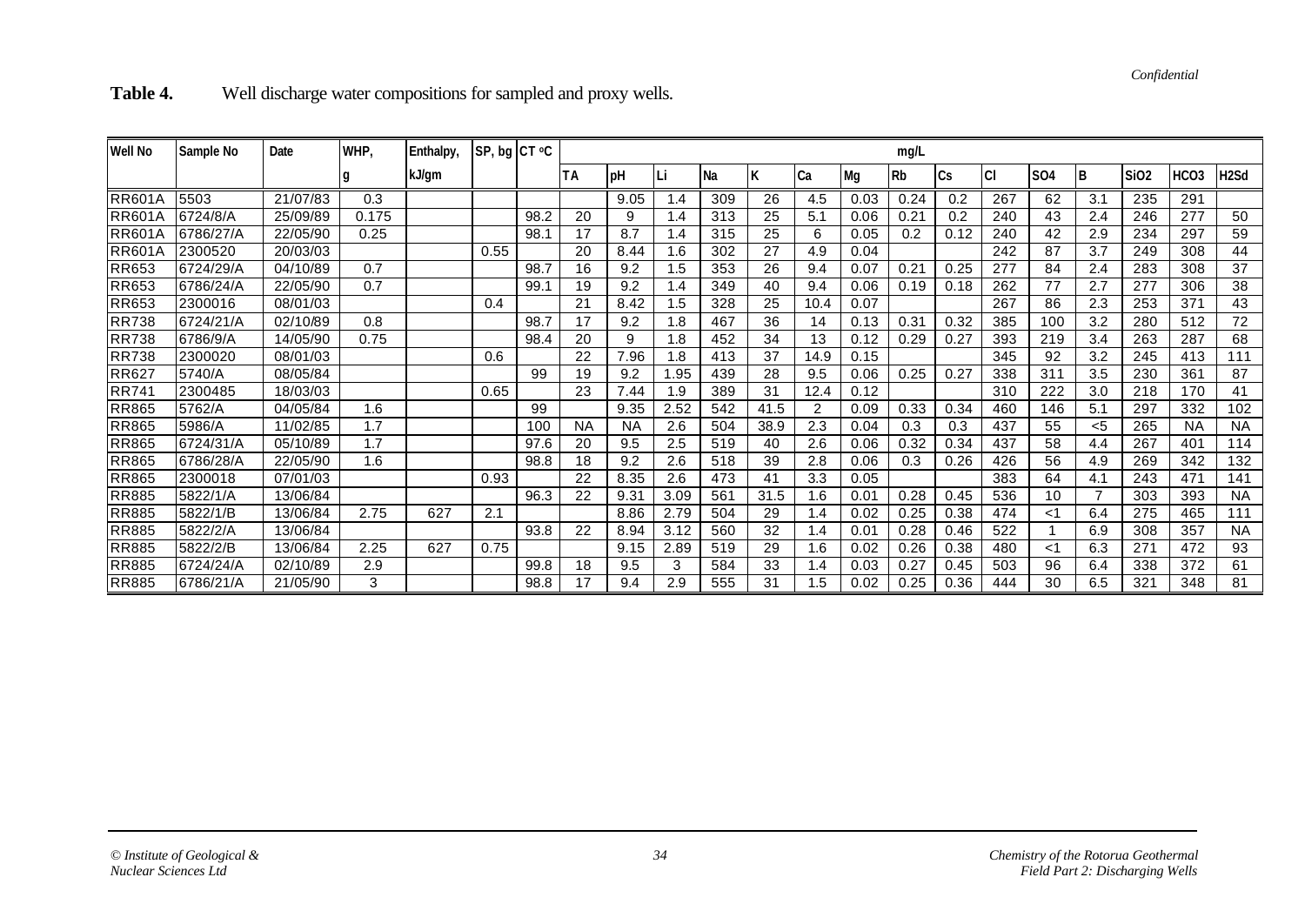### Table 4. Continued.

| Well No      | Sample No | Date     | WHP, | Enthalpy, | SP, bg CT, |      |    | mg/L |               |           |      |            |       |      |      |      |            |      |             |                  |                   |
|--------------|-----------|----------|------|-----------|------------|------|----|------|---------------|-----------|------|------------|-------|------|------|------|------------|------|-------------|------------------|-------------------|
|              |           |          | bg   | kJ/gm     |            | ٥C   | ТA | рH   |               | <b>Na</b> | ĸ    | <b>ICa</b> | Mg    | Rb   | lCs. | СI   | <b>SO4</b> | IΒ   | <b>SiO2</b> | HCO <sub>3</sub> | H <sub>2</sub> Sd |
| <b>RR885</b> | 2300483   | 18/03/03 |      |           | 2.55       |      | 22 | 8.63 | 2.5           | 514       | 31   | 0.89       | 0.015 |      |      | 439  | 83         | 5.4  | 290         | 457              | 110               |
| <b>RR887</b> | 5767/A    | 07/05/84 | 4    |           |            | 99   |    | 9.58 | 2.89          | 622       | 54.5 | 1.4        | 0.03  | 0.39 | 0.41 | 529  | 316        | 7.3  | 337         | 398              | 104               |
| <b>RR887</b> | 6004/A    | 22/02/85 | 2.8  |           |            | 99   | 24 | 9.38 | 2.87          | 558       | 52   | 2          | 0.12  | 0.4  | 0.4  | 506  | 81         | 6.8  | 337         | 482              | 115               |
| <b>RR887</b> | 6004/B    | 22/02/85 | 2.8  |           | 2.8        |      | 24 | 8.65 | 2.6           | 518       | 47   | 2          | 0.08  | 0.4  | 0.4  | 457  | 151        | 6.2  | 320         | 511              | 144               |
| <b>RR887</b> | 6724/11/A | 25/09/89 | 3.65 |           |            | 99.3 | 23 | 9.5  | 3             | 576       | 56   | 1.4        | 0.05  | 0.4  | 0.43 | 514  | 54         | 6    | 325         | 292              | 119               |
| <b>RR887</b> | 6724/11/B | 25/09/89 | 3.65 |           | 3.65       |      | 20 | 8.6  | 2.6           | 528       | 50   | 1.4        | 0.08  | 0.36 | 0.39 | 461  | 46         | 5.3  | 293         | 461              | 164               |
| <b>RR887</b> | 2300017   | 08/01/03 |      |           | 4          |      | 21 | 7.88 |               | 504       | 58   | 9.9        | 0.14  |      |      | 386  | 49         | 5.2  | 277         | 600              | 190               |
| <b>RR889</b> | 5442/2    | 02/06/83 | 10.7 | 913       | 10.7       |      | 19 | 7.2  | 2.8           | 905       | 112  | 15.7       | 0.03  | 0.87 | 0.5  | 1403 | 8          | 9.8  | 331         | 99               | 4.7               |
| <b>RR889</b> | 5768/A    | 08/05/84 | 6    |           |            | 99   |    | 9.32 | 3.26          | 1138      | 123  | 17.6       | 0.05  | 0.99 | 0.57 | 1684 | 79         | 12.3 | 368         | 93               | 21                |
| <b>RR889</b> | 6724/13/A | 27/09/89 | 11   |           |            | 100  | 19 | 9.6  | 3.6           | 1190      | 145  | 19         | 0.03  | 1.18 | 0.74 | 1865 | 11         | 12.7 | 448         | 50               | 21                |
| <b>RR889</b> | 6724/13/B | 27/09/89 | 11   |           | 6.25       |      | 19 | 8.6  | 3             | 986       | 119  | 17         | 0.03  | 0.95 | 0.61 | 1542 | ⇁          | 10.5 | 368         | 62               | 81                |
| <b>RR889</b> | 6800/1/D  | 13/06/90 | 4.05 |           |            |      | 18 | 5.8  | 2.78          | 844       | 106  | 24.4       | 0.19  | 0.84 | 0.34 | 1379 | 210        | 9.8  | 320         | 138              | 85                |
| M25          | 2300519   | 20/03/03 |      |           | 11.5       |      | 20 | 7.58 | 2.6           | 950       | 125  | 16.7       | 0.02  |      |      | 1516 | 29         | 9.9  | 343         | 117              | 95                |
| RR68         | 5744/A    | 07/05/84 | 2    |           |            | 99   | 22 | 9.24 | 3.62          | 384       | 34.5 | 0.8        | 0.03  | 0.33 | 0.38 | 310  | 46         | 6.1  | 275         | 310              | $\overline{ }$    |
| <b>RR913</b> | 6171/A    | 15/10/85 | 4.9  |           |            |      |    |      |               |           |      |            |       |      |      | 332  |            |      |             |                  |                   |
| <b>RR913</b> | 6305/A    | 27/05/86 | 6    |           |            | 99   | 19 | 9.5  | $4.2^{\circ}$ | 369       |      | <1         | 0.02  | 0.33 | 0.39 | 332  | 30         |      | 395         | 276              | 6                 |
| <b>RR913</b> | 6305/B    | 27/05/86 | 6    |           | 2.6        |      | 19 | 9.4  | 3.83          | 335       |      | <1         | 0.022 | 0.3  | 0.34 | 307  | 28         |      | 383         | 275              | 8                 |
| <b>RR913</b> | 6306/B    | 27/05/86 | 5.6  |           | 3.5        |      | 19 | 9.3  | 3.79          | 338       |      | 1.6        | 0.035 | 0.18 | 0.15 | 301  | 37         |      | 334         | 273              | 10                |
| <b>RR913</b> | 2300019   | 08/01/03 |      |           | 4.25       |      | 22 | 9.06 |               | 289       | 31   | 0.83       | 0.011 |      |      | 304  | 23         | 5.7  | 325         | 210              | 14.2              |
| <b>RR638</b> | 6724/12/A | 26/09/89 | 3.2  |           |            | 99.7 | 23 | 9.5  | 2             | 570       | 55   | 18         | 0.1   | 0.39 | 0.37 | 593  | 75         | 4    | 350         | 350              | 86                |
| <b>RR638</b> | 6786/31/A | 23/05/90 | 3.4  |           |            | 99   | 18 | 9.5  | 1.9           | 525       | 51   | 18         | 0.09  | 0.36 | 0.26 | 479  | 68         | 4.3  | 348         | 271              | 112               |
| <b>RR638</b> | 6786/31/B | 23/05/90 | 3.4  |           | 3.4        |      | 18 | 7.8  | 1.7           | 475       | 46   | 16         | 0.08  | 0.33 | 0.23 | 431  | 63         | 4.1  | 316         | 399              | 158               |
| 1016         | 2300484   | 18/03/03 |      |           | 1.85       |      | 23 | 7.77 | 2.5           | 577       | 54   | 17.0       | 0.09  |      |      | 581  | 118        | 4.7  | 293         | 543              | 154               |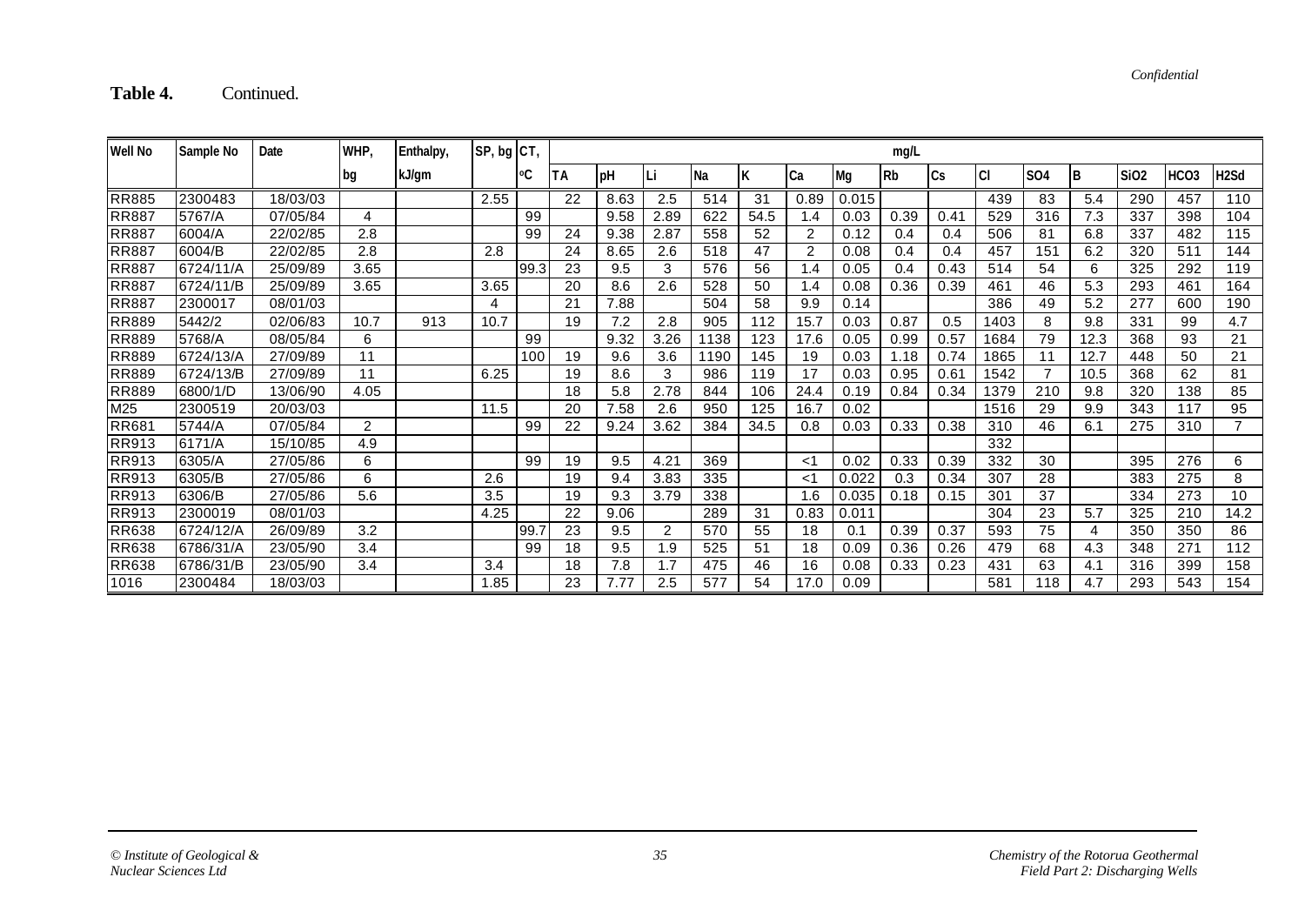| Table 5. | Well discharge steam compositions for sampled and proxy wells. |  |  |
|----------|----------------------------------------------------------------|--|--|
|----------|----------------------------------------------------------------|--|--|

| <b>Well No</b> | Sample No  | Date     | WHP, bg | Enthalpy, | SP, bg | mmol/100 mol    |                  |                |        |                |        |                 |                                                                                                                                            |       |  |
|----------------|------------|----------|---------|-----------|--------|-----------------|------------------|----------------|--------|----------------|--------|-----------------|--------------------------------------------------------------------------------------------------------------------------------------------|-------|--|
|                |            |          |         | kJ/kg     |        | CO <sub>2</sub> | H <sub>2</sub> S | H <sub>2</sub> | He     | N <sub>2</sub> | Ar     | NH <sub>3</sub> | CH <sub>4</sub><br>10.2<br>26<br>$2.2\,$<br>1.4<br>0.62<br>$2.2\,$<br>0.097<br>0.269<br>5.1<br>0.62<br>0.34<br>0.93<br>0.191<br>0.51<br>22 | 02    |  |
| <b>RR601A</b>  | 2300518    | 20/03/03 |         |           | 0.55   | 1027            | 93               | 5.4            | 0.01   | 31             | 0.58   | 0.34            |                                                                                                                                            | 0.001 |  |
| <b>RR738</b>   | 2300015    | 08/01/03 |         |           | 0.60   | 8056            | 10921            | 93             | 0.07   | 143            | 2.2    | 0               |                                                                                                                                            | 0.001 |  |
| <b>RR865</b>   | 2300013    | 07/01/03 |         |           | 0.93   | 1746            | 3910             | 18.3           | 0.006  | 5.5            | 0.11   | 0.46            |                                                                                                                                            | 0.001 |  |
| <b>RR885</b>   | 5822/1/S   | 13/06/84 | 2.75    | 627       | 2.1    | 770             | 91               | 9.2            |        | 2.1            |        | 0.52            |                                                                                                                                            |       |  |
| <b>RR885</b>   | 5822/2/S   | 13/06/84 | 2.25    | 627       | 0.75   | 481             | 67               | 4.4            |        | 1.9            |        | 0.45            |                                                                                                                                            |       |  |
| <b>RR885</b>   | 2300481    | 18/03/03 |         |           | 2.55   | 781             | 115              | 12.7           | 0.007  | 3.8            | 0.03   | 0.43            |                                                                                                                                            | 0.001 |  |
| <b>RR887</b>   | 6004/S     | 22/02/85 | 2.8     |           | 2.8    | 1738            | 300              | 2.6            |        | 0.65           |        | 0.81            |                                                                                                                                            |       |  |
| <b>RR887</b>   | 6724/11/S  | 25/09/89 | 3.65    |           | 3.7    | 1095            | 207              | 3.05           | 0.0034 | 2.01           | 0.0271 |                 |                                                                                                                                            | 0.006 |  |
| <b>RR887</b>   | 6786/18/S  | 21/05/90 | 1.9     |           | 1.9    | 18354           | 4810             | 70             | 0.047  | 346            |        |                 |                                                                                                                                            | 4.7   |  |
| <b>RR887</b>   | 6786/18/SA | 21/05/90 | 0.4     |           | 0.4    | 2150            | 460              | 9              | 0.006  | 77             |        |                 |                                                                                                                                            |       |  |
| <b>RR887</b>   | 2300012    | 08/01/03 |         |           | 4.0    | 1291            | 2587             | 4.2            | 0.001  | 1.5            | 0.03   | 0.44            |                                                                                                                                            | 0.001 |  |
| <b>RR889</b>   | 5442/2     | 02/06/83 | 10.7    | 913       | 10.7   | 1168            | 377              | 13.3           |        | 11.7           |        |                 |                                                                                                                                            |       |  |
| <b>RR889</b>   | 6724/13/S  | 27/09/89 | 11      |           | 6.25   | 200             | 70               | 3.9            |        | 146            | 1.68   |                 |                                                                                                                                            | 12.2  |  |
| M25            | 2300517    | 20/03/03 |         |           | 11.5   | 405             | 167              | 7.4            | 0.003  | 5.1            | 0.06   | 0.41            |                                                                                                                                            | 0.001 |  |
| RR913          | 6305/S     | 27/05/86 | 6       |           | 2.6    | 235             | 6.4              |                |        |                |        | 0.28            |                                                                                                                                            |       |  |
| RR913          | 2300014    | 08/01/03 |         |           | 4.9    | 829             | 200              | 1.5            | 0.011  | 30             | 0.31   | 0.42            |                                                                                                                                            | 0.001 |  |
| <b>RR638</b>   | 6724/12/S  | 26/09/89 | 3.2     |           | 3.2    | 560             | 359              | 9.4            | 0.0101 | 23.2           | 0.275  |                 | 1.43                                                                                                                                       |       |  |
| <b>RR638</b>   | 6786/312/s | 23/05/90 | 3.5     |           | 3.4    | 2670            | 570              | 40             | 0.028  | 80             | 0.98   |                 | 5.9                                                                                                                                        |       |  |
| 1016           | 2300482    | 18/03/03 |         |           | 1.85   | 1711            | 371              | 22             | 0.01   | 7.8            | 0.11   | 0.4             | 3.9                                                                                                                                        | 0.001 |  |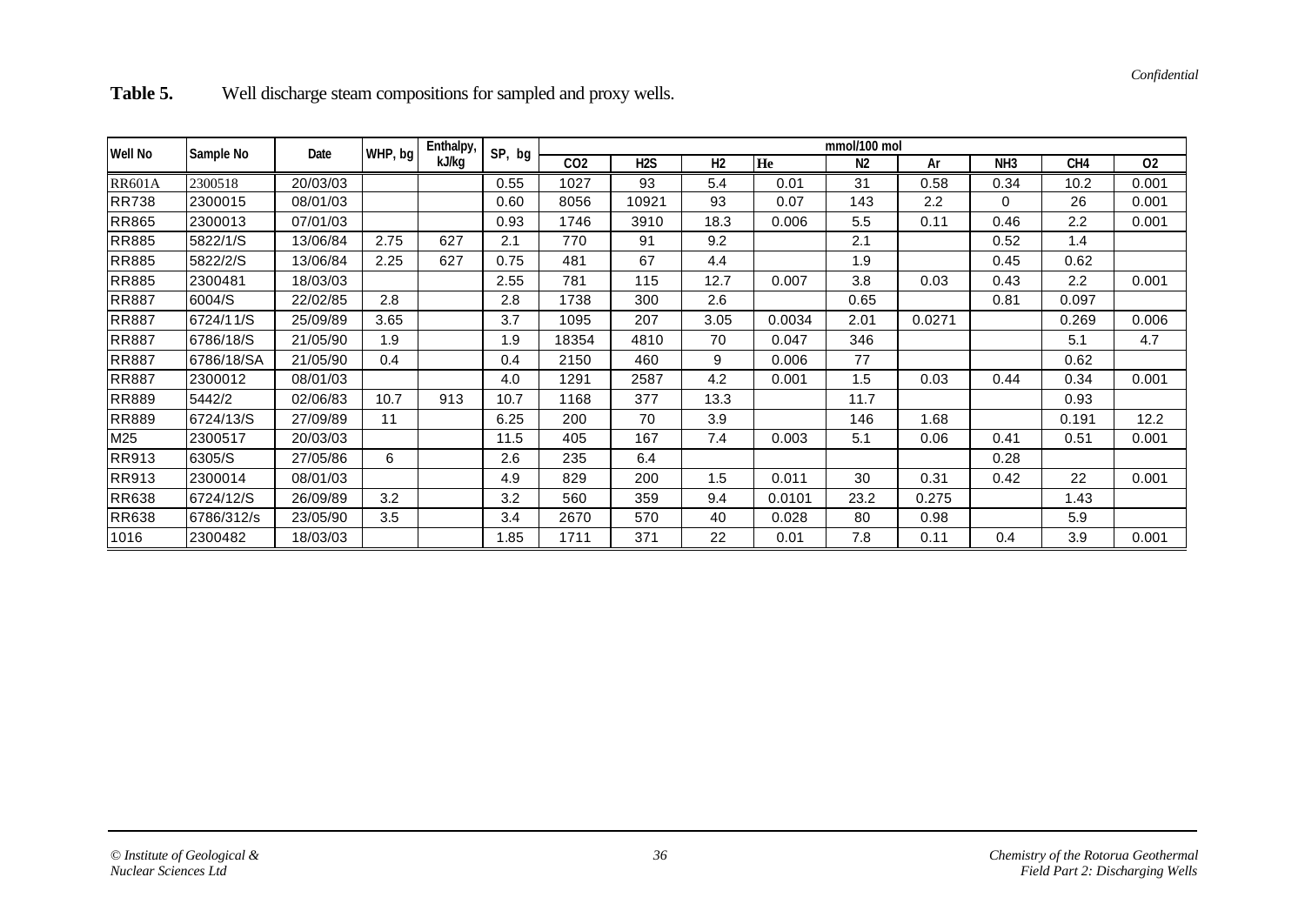Table 6. Well discharge steam compositions for sampled and proxy wells, concentration per mole dry gas. Xg is the gas fraction in steam.

|                |               |          |         | Enthalpy, | SP,  | Xg           | mmol/mol        |                  |                |          |      |      |                 |                                                                                                                                                          |          |  |
|----------------|---------------|----------|---------|-----------|------|--------------|-----------------|------------------|----------------|----------|------|------|-----------------|----------------------------------------------------------------------------------------------------------------------------------------------------------|----------|--|
| <b>Well No</b> | Sample No     | Date     | WHP, bg | kJ/kg     | bg   | mmol<br>/mol | CO <sub>2</sub> | H <sub>2</sub> S | H <sub>2</sub> | He       | N2   | Ar   | NH <sub>3</sub> | CH4<br>8.7<br>1.4<br>0.39<br>1.6<br>1.1<br>2.4<br>4.7<br>0.05<br>0.21<br>0.22<br>0.23<br>0.09<br>0.78<br>0.59<br>0.44<br>0.87<br>20<br>1.1<br>1.5<br>1.8 | 02       |  |
| 2300518        | <b>RR601A</b> | 20/03/03 |         |           | 0.55 | 11.7         | 880             | 80               | 4.6            | 0.0086   | 27   | 0.50 | 0.29            |                                                                                                                                                          | <0.0009  |  |
| 2300015        | <b>RR738</b>  | 08/01/03 |         |           | 0.60 | 192.4        | 419             | 568              | 4.8            | 0.0036   | 7.4  | 0.11 |                 |                                                                                                                                                          | < 0.0001 |  |
| 2300013        | <b>RR865</b>  | 07/01/03 |         |           | 0.93 | 56.8         | 307             | 688              | 3.2            | 0.0011   | 0.97 | 0.02 | 0.08            |                                                                                                                                                          | < 0.0002 |  |
| 5822/1/S       | <b>RR885</b>  | 13/06/84 | 2.75    | 627       | 2.1  | 8.7          | 881             | 104              | 10.5           |          | 2.4  |      | 0.59            |                                                                                                                                                          |          |  |
| 5822/2/S       | <b>RR885</b>  | 13/06/84 | 2.25    | 627       | 0.75 | 5.6          | 866             | 121              | 7.9            |          | 3.4  |      | 0.81            |                                                                                                                                                          |          |  |
| 2300481        | <b>RR885</b>  | 18/03/03 |         |           | 2.55 | 9.2          | 853             | 126              | 13.9           | 0.0076   | 4.2  | 0.03 | 0.47            |                                                                                                                                                          | < 0.0011 |  |
|                | <b>RR887</b>  | $\star$  |         |           |      | 280          | 785             | 58               | 76.4           | 0.0033   | 75   | 0.71 | 0.02            |                                                                                                                                                          |          |  |
| 6004/S         | <b>RR887</b>  | 22/02/85 | 2.8     |           | 2.8  | 20.4         | 851             | 147              | 1.3            |          | 0.32 |      | 0.40            |                                                                                                                                                          |          |  |
| 6724/11/S      | <b>RR887</b>  | 25/09/89 | 3.65    |           | 3.7  | 13.1         | 838             | 158              | 2.3            | 0.0026   | 1.5  | 0.02 |                 |                                                                                                                                                          | 0.005    |  |
| 6786/18/S      | <b>RR887</b>  | 21/05/90 | 1.9     |           | 1.9  | 236          | 778             | 204              | 3.0            | 0.0020   | 15   |      |                 |                                                                                                                                                          | 0.199    |  |
| 6786/18/SA     | <b>RR887</b>  | 21/05/90 | 0.4     |           | 0.4  | 27.0         | 797             | 171              | 3.3            | 0.0022   | 29   |      |                 |                                                                                                                                                          |          |  |
| 2300012        | <b>RR887</b>  | 08/01/03 |         |           | 4.0  | 38.8         | 332             | 666              | 1.1            | < 0.0003 | 0.39 | 0.01 | 0.11            |                                                                                                                                                          | < 0.0003 |  |
|                | <b>RR889</b>  | $\star$  |         |           |      | 2.2          | 630             | 268              | 11.9           | 0.0062   | 88   | 1.1  | 0.85            |                                                                                                                                                          |          |  |
| 5442/2         | <b>RR889</b>  | 02/06/83 | 10.7    | 913       | 10.7 | 15.7         | 744             | 240              | 8.5            |          | 7.4  |      |                 |                                                                                                                                                          |          |  |
| 6724/13/S      | <b>RR889</b>  | 27/09/89 | 11      |           | 6.25 | 4.3          | 461             | 161              | 9.0            |          | 232  | 2.63 |                 |                                                                                                                                                          | $0.0**$  |  |
| 2300517        | M25           | 20/03/03 |         |           | 11.5 | 5.9          | 692             | 285              | 12.6           | 0.0051   | 8.7  | 0.10 | 0.70            |                                                                                                                                                          | < 0.0017 |  |
| 6305/S         | RR913         | 27/05/86 | 6       |           | 2.6  |              |                 |                  |                |          |      |      |                 |                                                                                                                                                          |          |  |
| 2300014        | RR913         | 08/01/03 |         |           | 4.9  | 10.8         | 765             | 185              | 1.4            | 0.0102   | 28   | 0.29 | 0.39            |                                                                                                                                                          | < 0.0009 |  |
|                | RR638         | $\star$  |         |           |      | 0.9          | 607             | 201              | 2.9            | 0.0065   | 184  | 2.7  | 0.42            |                                                                                                                                                          |          |  |
| 6724/12/S      | <b>RR638</b>  | 26/09/89 | 3.2     |           | 3.2  | 9.5          | 587             | 377              | 9.9            | 0.0106   | 24   | 0.29 |                 |                                                                                                                                                          |          |  |
| 6786/312/s     | RR638         | 23/05/90 | 3.5     |           | 3.4  | 33.7         | 793             | 169              | 11.9           | 0.0083   | 24   | 0.29 |                 |                                                                                                                                                          |          |  |
| 2300482        | 1016          | 18/03/03 |         |           | 1.85 | 21.2         | 809             | 175              | 10.4           | 0.0047   | 3.7  | 0.05 | 0.19            | 1.8                                                                                                                                                      | < 0.0005 |  |

\* From Giggenbach and Glover (1992). Sampled between 1989-90.

\* \* Air Corrected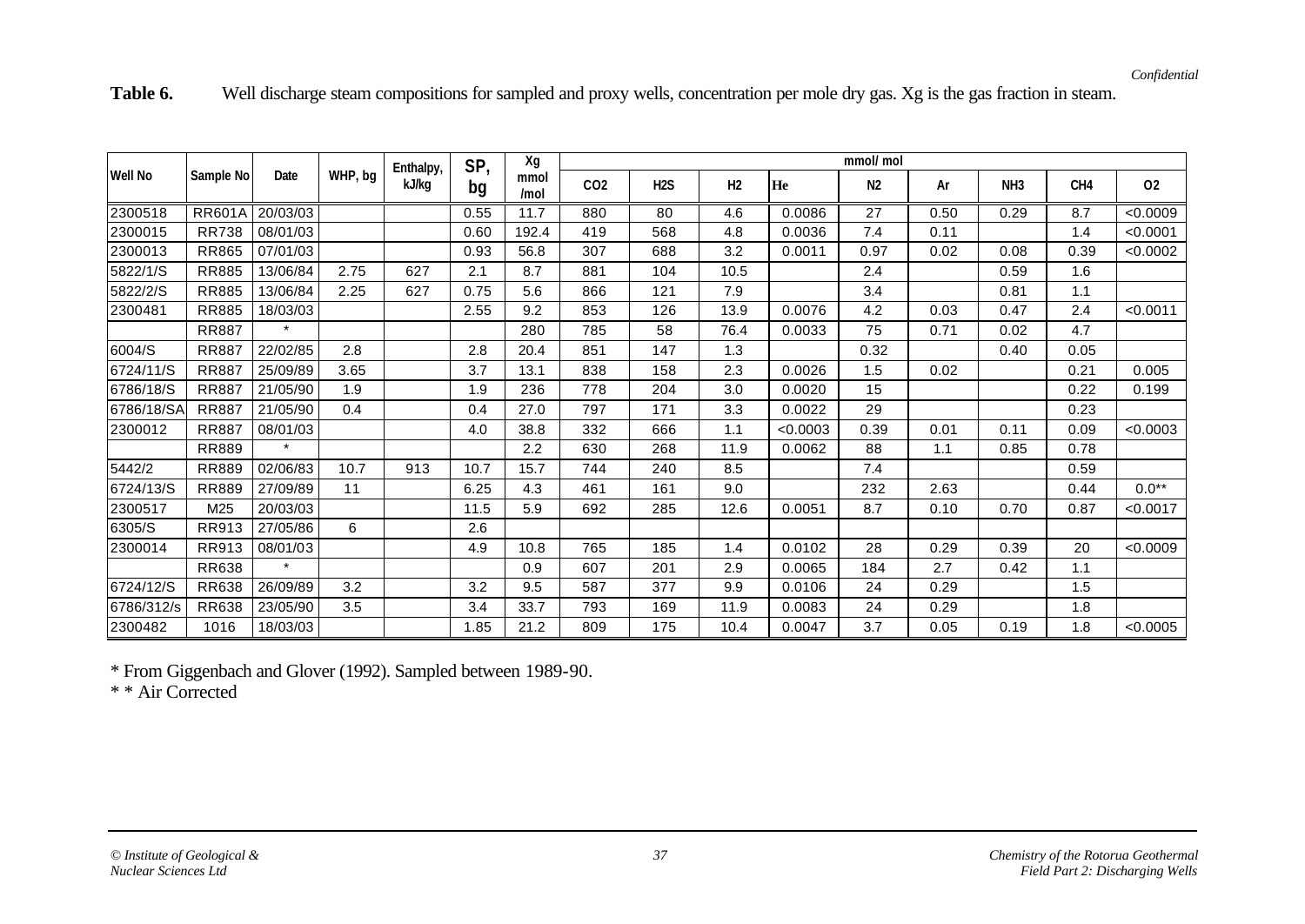*Confidential*

Table 7. Well discharge water compositions for proxy wells only.

| <b>Well No</b> | Sample No | Date     | WHP, | Enthalpy, | SP, bg | CT °C |    |             |      |      |      |      |      | mg/L |      |     |                 |     |             |                  |                   |
|----------------|-----------|----------|------|-----------|--------|-------|----|-------------|------|------|------|------|------|------|------|-----|-----------------|-----|-------------|------------------|-------------------|
|                |           |          | bg   | kJ/gm     |        |       | ΤA | <b>I</b> pH |      | l Na |      | Cа   | Mg   | l Rb | ICs  | ICI | SO <sub>4</sub> | ΙB  | <b>SiO2</b> | HCO <sub>3</sub> | H <sub>2</sub> Sd |
| RR619          | 5515      | 21/07/83 |      |           |        | 81.5  |    | 7.15        | 0.9  | 175  | 12   | 10.2 | 0.06 | 0.13 | 0.23 | 160 | 30              | 3.1 | 155         | 212              |                   |
| RR619          | 6724/9/A  | 25/09/89 |      |           |        | 76.2  | 21 | 7.8         |      | 189  | 15   | 10   | 0.07 | 0.13 | 0.25 | 156 | 34              | 3.1 | 162         | 225              | <1                |
| RR619          | 6786/3/A  | 14/05/90 |      |           |        | 64    | 19 | 7.71        |      | 185  | 14   | 10   | 0.2  | 0.12 | 0.2  | 159 | 33              | 3.3 | 157         | 228              | <1                |
| <b>RR638</b>   | 5740/1/A  | 04/05/84 | 3.25 |           |        |       |    | 9.6         | 2.25 | 681  | 55   | 9.6  | 0.06 | 0.42 | 0.39 | 704 | 103             | 5.9 | 332         | 251              | 66                |
| <b>RR638</b>   | 6724/12/A | 26/09/89 | 3.2  |           |        | 99.7  | 23 | 9.5         |      | 570  | 55   | 18   | 0.1  | 0.39 | 0.37 | 593 | 75              | 4   | 350         | 350              | 86                |
| <b>RR638</b>   | 6786/31/A | 23/05/90 | 3.4  |           |        | 99    | 18 | 9.5         | .9   | 525  | 51   | 18   | 0.09 | 0.36 | 0.26 | 479 | 68              | 4.3 | 348         | 271              | 112               |
| <b>RR638</b>   | 6786/31/B | 23/05/90 | 3.4  |           | 3.4    |       | 18 | 7.8         |      | 475  | 46   | 16   | 0.08 | 0.33 | 0.23 | 431 | 63              | 4.1 | 316         | 399              | 158               |
| <b>RR680</b>   | 6724/17/A | 28/09/89 | 3.6  |           |        | 100.5 | 22 | 9.5         | 3.1  | 572  | 40   | .5   | 0.04 | 0.3  | 0.46 | 540 | 25              | 6.9 | 314         | 361              | 48                |
| <b>RR680</b>   | 6724/17/B | 28/09/89 | 3.6  |           | 3.6    |       | 22 | 8.4         | 2.7  | 498  | 34   | .6   | 0.04 | 0.26 | 0.39 | 469 | 29              | 5.9 | 280         | 338              | 106               |
| <b>RR680</b>   | 6786/15/A | 18/05/90 | 0.6  |           |        | 98.8  | 17 | 8.8         | 2.6  | 483  | 31   | 8.5  | .33  | 0.23 | 0.33 | 499 | 20              | 6   | 266         | 379              | 68                |
| <b>RR680</b>   | 6786/15/B | 18/05/90 | 1.45 |           | 1.45   |       | 16 |             | 2.4  | 473  | 31   | 7.5  | 0.31 | 0.24 | 0.3  | 499 | 18              | 5.8 | 255         | 344              | 91                |
| RR681          | 5744/A    | 07/05/84 | ົ    |           |        | 99    | 22 | 9.24        | 3.62 | 384  | 34.5 | 0.8  | 0.03 | 0.33 | 0.38 | 310 | 46              | 6.1 | 275         | 310              |                   |
| <b>RR816</b>   | 5509/1    | 21/07/83 | l.45 |           |        |       |    | 9.35        | 2.2  | 513  | 46   | 4.8  | 0.14 | 0.34 | 0.31 | 432 | 87              | 4.1 | 275         | 405              |                   |
| <b>RR825</b>   | 5752/A    | 07/05/84 | 0.85 |           |        | 99    | 22 | 9.26        | .66  | 391  | 27.5 | 2.2  | 0.03 | 0.24 | 0.28 | 274 | 135             | 2.7 | 296         | 281              | 36                |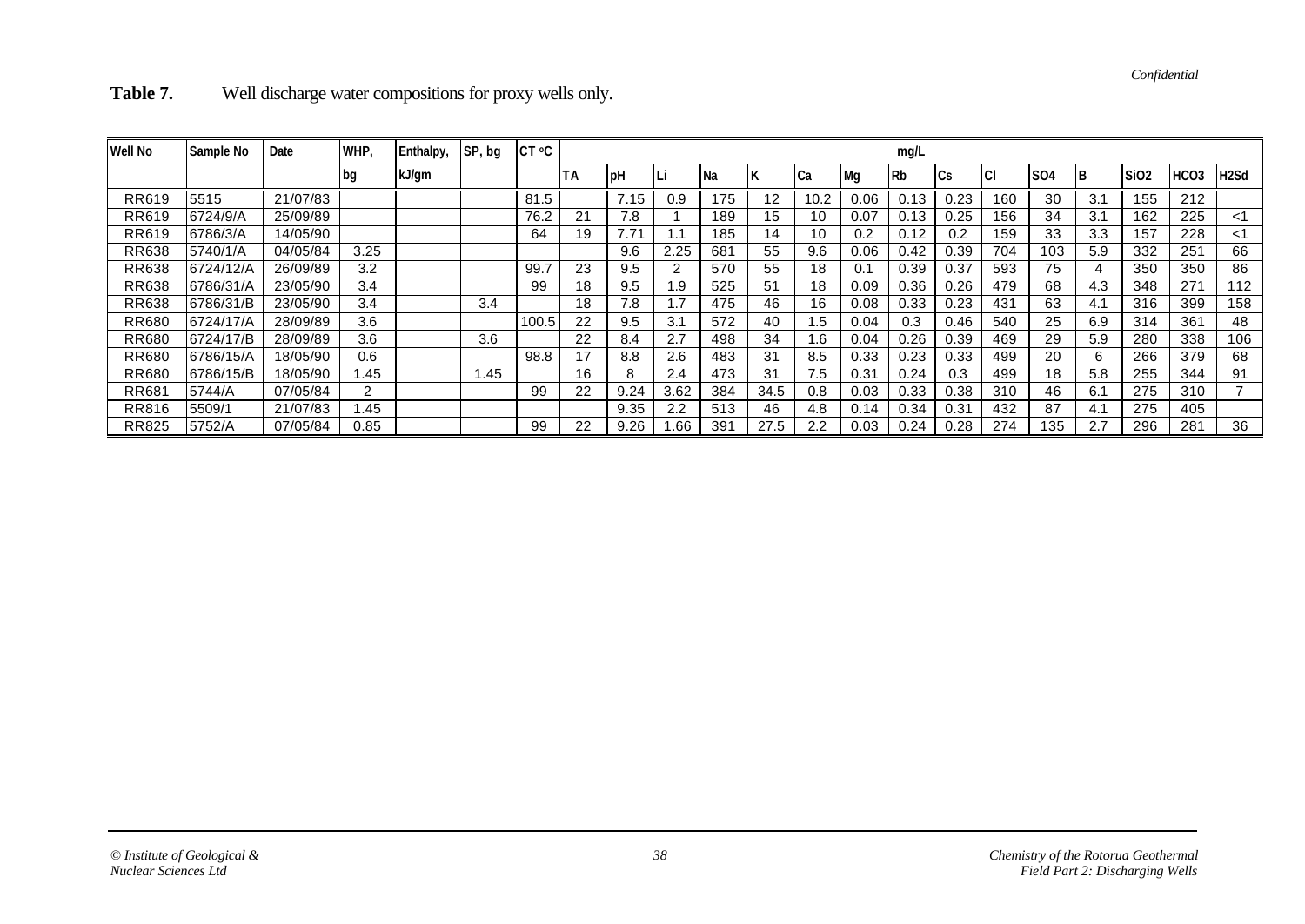| <b>Well No</b> | Sample No | Date                  | Tsil, <sup>o</sup> C | Н,<br>kJ/gm | Cl <sub>res</sub><br>mg/L | Na-K<br>(Arnórsson),<br>οC | Na-K<br>(Giggenbach),<br>٥C | K-Mg, <sup>o</sup> C |
|----------------|-----------|-----------------------|----------------------|-------------|---------------------------|----------------------------|-----------------------------|----------------------|
| rr601A         | 5503      | 21/07/83              | 137                  | 575         | $\overline{248}$          | 187                        | 219                         | 184                  |
| <b>RR601A</b>  | 6724/8/A  | 25/09/89              | 140                  | 587         | 222                       | 183                        | 215                         | 169                  |
| <b>RR601A</b>  | 6786/27/A | 22/05/90              | 136                  | 574         | 223                       | 182                        | 215                         | 172                  |
| <b>RR601A</b>  | 2300520   | 20/03/03              | 142                  | 597         | 228                       | 192                        | 224                         | 180                  |
| RR653          | 6724/29/A | $\overline{04/1}0/89$ | 149                  | 627         | 251                       | 176                        | 209                         | 167                  |
| RR653          | 6786/24/A | 22/05/90              | 147                  | 621         | 238                       | 214                        | 243                         | 187                  |
| RR653          | 2300016   | 08/01/03              | 143                  | 600         | 250                       | 179                        | 212                         | 166                  |
| <b>RR738</b>   | 6724/21/A | 02/10/89              | 148                  | 624         | 350                       | 180                        | 212                         | 168                  |
| <b>RR738</b>   | 6786/9/A  | 14/05/90              | 144                  | 606         | 360                       | 178                        | 211                         | 167                  |
| <b>RR738</b>   | 2300020   | 08/01/03              | 141                  | 593         | 327                       | 192                        | 224                         | 166                  |
| <b>RR627</b>   | 5740/A    | 08/05/84              | 135                  | 569         | 315                       | 166                        | 199                         | 173                  |
| <b>RR741</b>   | 2300485   | 18/03/03              | 134                  | 562         | 298                       | 183                        | 215                         | 164                  |
| <b>RR865</b>   | 5762/A    | 04/05/84              | 152                  | 641         | 415                       | 179                        | 212                         | 181                  |
| <b>RR865</b>   | 5986/A    | 11/02/85              | 144                  | 608         | 400                       | 180                        | 212                         | 195                  |
| <b>RR865</b>   | 6724/31/A | 05/10/89              | 145                  | 610         | 400                       | 180                        | 212                         | 187                  |
| <b>RR865</b>   | 6786/28/A | 22/05/90              | 145                  | 612         | 389                       | 178                        | 211                         | 186                  |
| <b>RR865</b>   | 2300018   | 07/01/03              | 141                  | 594         | 367                       | 189                        | 221                         | 192                  |
| <b>RR885</b>   | 5822/1/A  | 13/06/84              | 153                  | 646         | 482                       | 157                        | 190                         | 217                  |
| <b>RR885</b>   | 5822/1/B  | 13/06/84              | 151                  | 638         | 458                       | 158                        | 192                         | 197                  |
| <b>RR885</b>   | 5822/2/A  | 13/06/84              | 154                  | 651         | 468                       | 158                        | 191                         | 217                  |
| <b>RR885</b>   | 5822/2/B  | 13/06/84              | 148                  | 623         | 450                       | 156                        | 190                         | 197                  |
| <b>RR885</b>   | 6724/24/A | 02/10/89              | 161                  | 679         | 445                       | 157                        | 191                         | 194                  |
| <b>RR885</b>   | 6786/21/A | 21/05/90              | 157                  | 664         | 396                       | 156                        | 190                         | 200                  |
| <b>RR885</b>   | 2300483   | 18/03/03              | 156                  | 657         | 425                       | 162                        | 195                         | 207                  |
| <b>RR887</b>   | 5767/A    | 07/05/84              | 161                  | 678         | 468                       | 190                        | 222                         | 217                  |
| <b>RR887</b>   | 6004/A    | 22/02/85              | 161                  | 678         | 448                       | 195                        | 227                         | 184                  |
| <b>RR887</b>   | 6004/B    | 22/02/85              | 163                  | 688         | 438                       | 193                        | 225                         | 188                  |
| <b>RR887</b>   | 6724/11/A | 25/09/89              | 158                  | 667         | 457                       | 199                        | 230                         | 206                  |
| <b>RR887</b>   | 6724/11/B | 25/09/89              | 158                  | 666         | 453                       | 197                        | 228                         | 191                  |
| <b>RR887</b>   | 2300017   | 08/01/03              | 154                  | 651         | 384                       | 214                        | 244                         | 185                  |
| <b>RR889</b>   | 5442/2    | 02/06/83              | 214                  | 914         | 1318                      | 221                        | 250                         | 253                  |
| <b>RR889</b>   | 5768/A    | 08/05/84              | 208                  | 890         | 1332                      | 209                        | 239                         | 245                  |
| <b>RR889</b>   | 6724/13/A | 27/09/89              | 221                  | 950         | 1425                      | 220                        | 249                         | 268                  |
| <b>RR889</b>   | 6724/13/B | 27/09/89              | 218                  | 933         | 1370                      | 219                        | 248                         | 257                  |
| <b>RR889</b>   | 6800/1/D  | 13/06/90              | 216                  |             | 1379                      | 223                        | 251                         |                      |
| M25            | 2300519   | 20/03/03              | 216                  | 927         | 1424                      | 227                        | 255                         | 271                  |
| <b>RR681</b>   | 5744/A    | 07/05/84              | 147                  | 619         | 282                       | 192                        | $\overline{224}$            | 196                  |
| <b>RR913</b>   | 6305/A    | 27/05/86              | 172                  | 727         | 286                       |                            |                             |                      |
| <b>RR913</b>   | 6305/B    | 27/05/86              | 175                  | 743         | 285                       |                            |                             |                      |
| RR913          | 6306/B    | 27/05/86              | 167                  | 705         | 289                       |                            |                             |                      |
| RR913          | 2300019   | 08/01/03              | 166                  | 700         | 296                       | 208                        | 238                         | 214                  |
| <b>RR638</b>   | 6724/12/A | 26/09/89              | 163                  | 690         | 522                       | 198                        | 229                         | 190                  |
| <b>RR638</b>   | 6786/31/A | 23/05/90              | 163                  | 688         | 422                       | 199                        | 230                         | 189                  |
| <b>RR638</b>   | 6786/31/B | 23/05/90              | 163                  | 687         | 417                       | 199                        | 230                         | 187                  |
| RR1016         | 2300484   | 18/03/03              | 155                  | 655         | 554                       | 196                        | 227                         | 192                  |

Table 8. Geothermometer temperatures and reservoir Chloride (Cl<sub>res</sub>).

\* Cristobalite for all wells except for wells RR889 and M25 where quartz is the controlling polymorph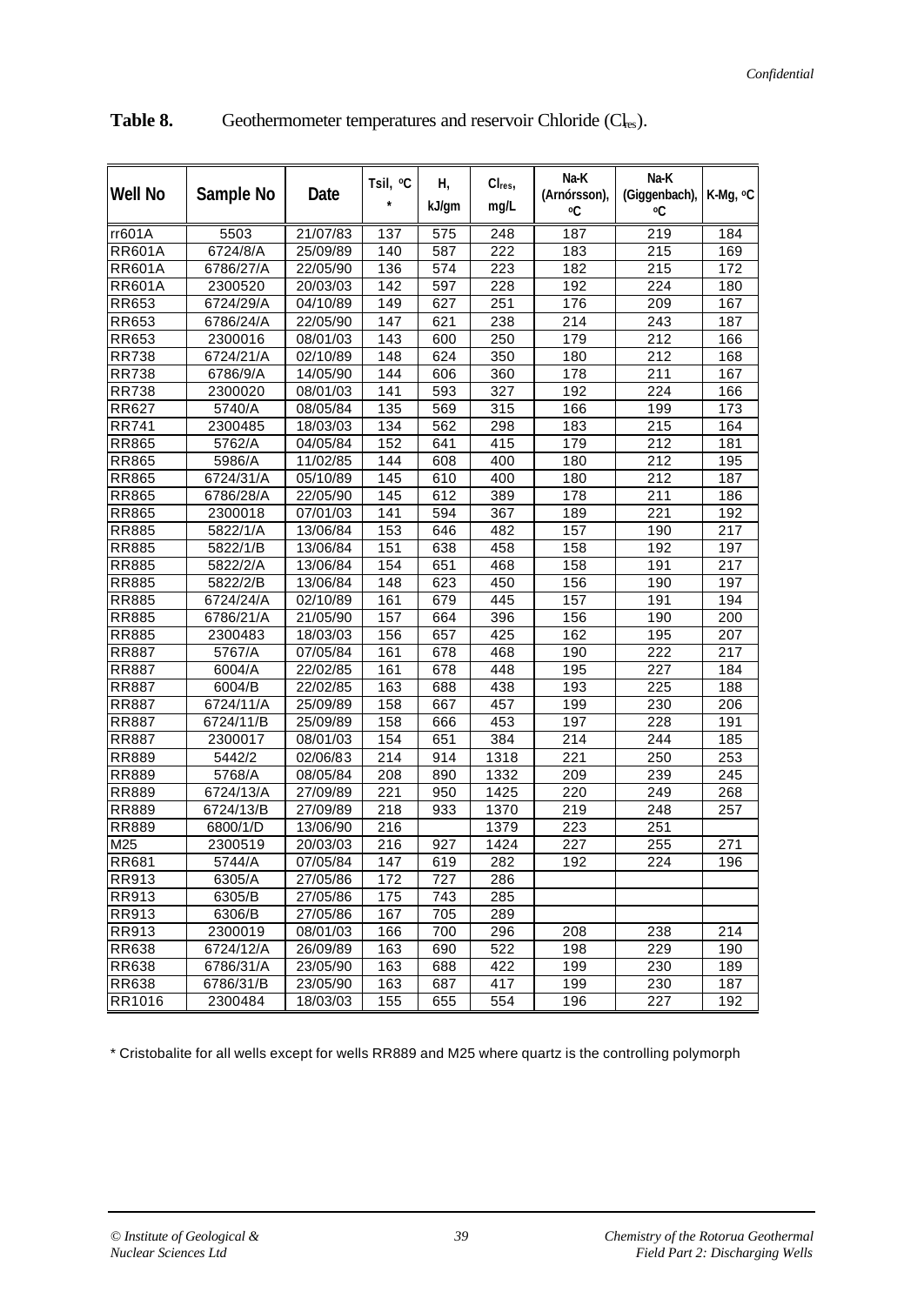| <b>Well No</b> | Sample No     | Date     | CI, mg/L | $B$ , mg/L       | $HCO3$ mg/L      | <b>HCO3%</b>      | CI%  | 50B% |
|----------------|---------------|----------|----------|------------------|------------------|-------------------|------|------|
| 5503           | rr601A        | 21/07/83 | 267      | 3.1              | 291              | 40.8              | 37.4 | 21.7 |
| 6724/8/A       | <b>RR601A</b> | 25/09/89 | 240      | 2.4              | $\overline{277}$ | 43.5              | 37.7 | 18.8 |
| 6786/27/A      | <b>RR601A</b> | 22/05/90 | 240      | 2.9              | 297              | 43.5              | 35.2 | 21.3 |
| 2300520        | <b>RR601A</b> | 20/03/03 | 248.3    | $\overline{3.8}$ | 300.9            | 40.7              | 33.6 | 25.7 |
| 6724/29/A      | RR653         | 04/10/89 | 277      | 2.4              | 308              | 43.7              | 39.3 | 17.0 |
| 6786/24/A      | RR653         | 22/05/90 | 262      | 2.7              | 306              | 43.5              | 37.3 | 19.2 |
| 2300016        | RR653         | 08/01/03 | 267      | 2.3              | 371              | 49.3              | 35.5 | 15.3 |
| 6724/21/A      | <b>RR738</b>  | 02/10/89 | 385      | 3.2              | 512              | 48.4              | 36.4 | 15.1 |
| 6786/9/A       | <b>RR738</b>  | 14/05/90 | 393      | 3.4              | 287              | 33.8              | 46.2 | 20.0 |
| 2300020        | <b>RR738</b>  | 08/01/03 | 354      | 3.28             | 173.2            | 25.1              | 51.2 | 23.7 |
| 5740/A         | <b>RR627</b>  | 08/05/84 | 338      | 3.5              | 361              | $\overline{4}1.3$ | 38.7 | 20.0 |
| 2300485        | <b>RR741</b>  | 18/03/03 | 310      | 3                | 170              | 27.0              | 49.2 | 23.8 |
| 5762/A         | <b>RR865</b>  | 04/05/84 | 460      | 5.1              | 332              | 31.7              | 43.9 | 24.4 |
| 6724/31/A      | <b>RR865</b>  | 05/10/89 | 437      | 4.4              | 401              | 37.9              | 41.3 | 20.8 |
| 6786/28/A      | <b>RR865</b>  | 22/05/90 | 426      | 4.9              | 342              | 33.8              | 42.1 | 24.2 |
| 2300018        | <b>RR865</b>  | 07/01/03 | 397      | 4.26             | 167.8            | 21.6              | 51.0 | 27.4 |
| 5822/1/A       | <b>RR885</b>  | 13/06/84 | 536      | 7                | 393              | 30.7              | 41.9 | 27.4 |
| 5822/2/A       | <b>RR885</b>  | 13/06/84 | 522      | 6.9              | 357              | 29.2              | 42.6 | 28.2 |
| 6724/24/A      | <b>RR885</b>  | 02/10/89 | 503      | 6.4              | 372              | 31.1              | 42.1 | 26.8 |
| 6786/21/A      | <b>RR885</b>  | 21/05/90 | 444      | 6.5              | 348              | 31.2              | 39.7 | 29.1 |
| 2300483        | <b>RR885</b>  | 18/03/03 | 475.1    | 5.84             | 406.2            | 34.6              | 40.5 | 24.9 |
| 5767/A         | <b>RR887</b>  | 07/05/84 | 529      | 7.3              | 398              | 30.8              | 40.9 | 28.3 |
| 6004/A         | RR887         | 22/02/85 | 506      | 6.8              | 482              | 36.3              | 38.1 | 25.6 |
| 6724/11/A      | <b>RR887</b>  | 25/09/89 | 514      | 6                | 292              | 26.4              | 46.5 | 27.1 |
| 2300017        | <b>RR887</b>  | 08/01/03 | 428      | 5.8              | 327.2            | 31.3              | 41.0 | 27.7 |
| 5768/A         | <b>RR889</b>  | 08/05/84 | 1684     | 12.3             | 93               | 3.9               | 70.4 | 25.7 |
| 6724/13/A      | <b>RR889</b>  | 27/09/89 | 1865     | 12.7             | 50               | 2.0               | 73.1 | 24.9 |
| 6800/1/D       | <b>RR889</b>  | 13/06/90 | 1379     | 9.8              | 138              | 6.9               | 68.7 | 24.4 |
| 2300519        | M25           | 20/03/03 | 1837     | 12               | 81.45            | 3.2               | 72.9 | 23.8 |
| 5744/A         | <b>RR681</b>  | 07/05/84 | 310      | 6.1              | 310              | 33.5              | 33.5 | 33.0 |
| 6305/A         | RR913         | 27/05/86 | 332      |                  | 276              | 45.4              | 54.6 | 0.0  |
| 2300019        | RR913         | 08/01/03 | 339      | 6.35             | 155.3            | 19.1              | 41.8 | 39.1 |
| 6724/12/A      | RR638         | 26/09/89 | 593      | 4                | 350              | 30.6              | 51.9 | 17.5 |
| 6786/31/A      | RR638         | 23/05/90 | 479      | 4.3              | 271              | 28.1              | 49.6 | 22.3 |
| 2300484        | RR1016        | 18/03/03 | 618      | 5.01             | 501.9            | 36.6              | 45.1 | 18.3 |

Table 9. **HCO<sub>3</sub>-Cl-B** used to construct Figure 8. All 2003 data reduced to atmospheric pressure.